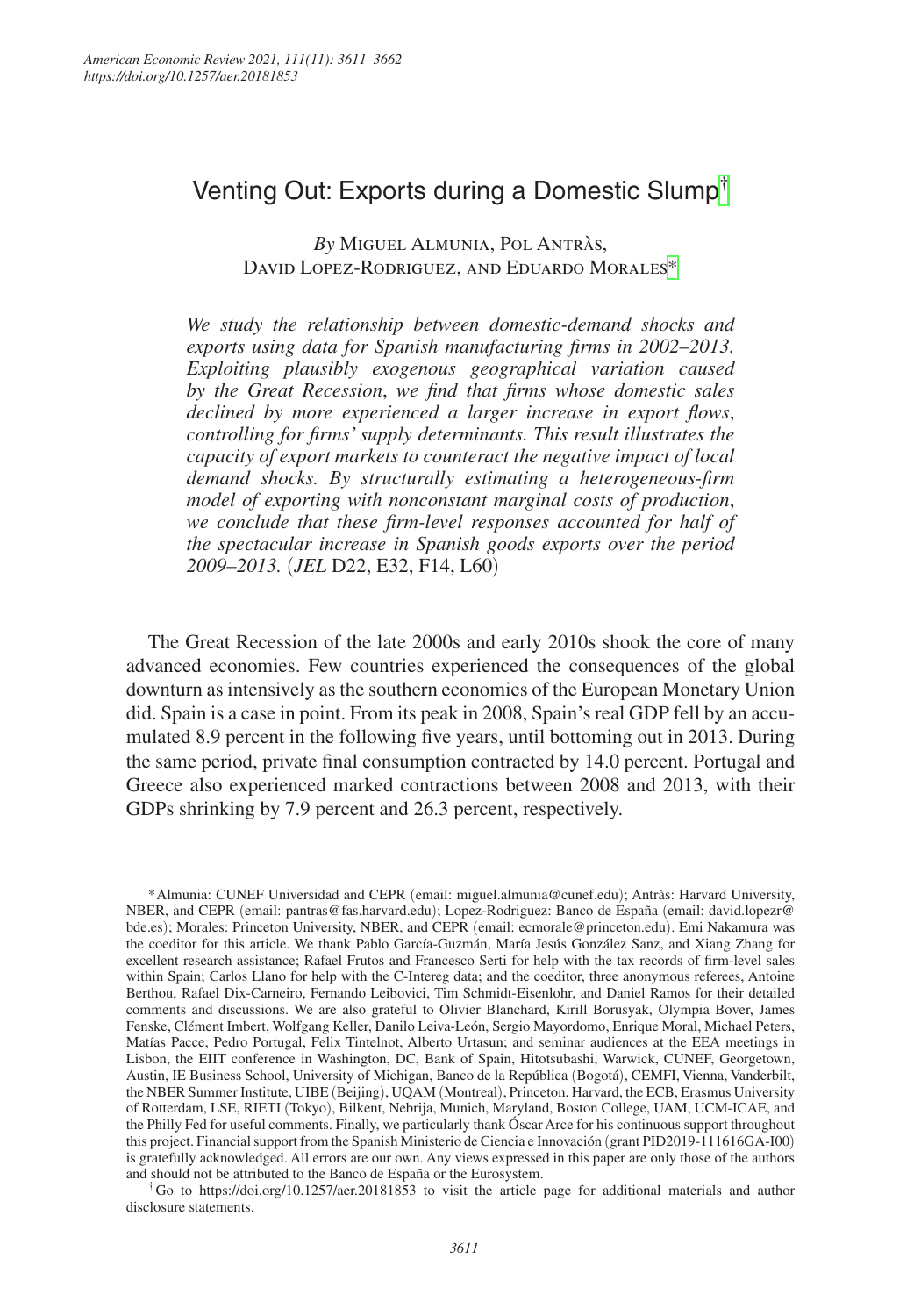

Figure 1. The Spanish Export Miracle

Despite these severe domestic slumps, merchandise exports in these economies demonstrated a remarkable resilience and partly contributed to mitigating the effects of the Great Recession. In the Spanish case, after tumbling by 11.5 percent in real terms during the global trade collapse of 2008–2009, Spanish merchandise exports quickly recovered and grew by 30.7 percent in real terms between 2009 and 2013. Overall, real Spanish merchandise exports grew by an accumulated 15.6 percent during the 2008–2013 period, while real merchandise exports in the rest of the euro area increased by only 6.8 percent during the same years. As a result, and as shown in Figure 1, the share of euro area merchandise exports to non-euro area countries accounted for by Spain increased markedly during this period (especially in 2010–2013), despite the contemporaneous decline in the relative weight of Spain's GDP in the euro area's GDP. Very similar patterns are observed for the cases of Portugal and Greece.<sup>1</sup>

At first glance, this remarkable export performance appears to be consistent with the goals of the type of "internal devaluation" processes advocated by international organizations (such as the International Monetary Fund, the European Central Bank, or the European Commission) since the onset of the crisis. According to these organizations, wage moderation coupled with a set of structural reforms (most notably labor market reforms) were expected to lead to a fall in relative unit labor costs, allowing southern European firms to reduce their relative export prices and increase their market shares abroad. Nevertheless, in the Spanish case, the adjustment in labor costs achieved via these policies is estimated to have been modest up to 2013, and this channel is believed to have had a limited contribution to export

<span id="page-1-0"></span><sup>&</sup>lt;sup>1</sup> In online Appendix D.1, we replicate Figure 1 for Portugal, Greece, Ireland, Italy, Germany, France, and the Netherlands. For Portugal and Greece, and less clearly for Germany and France, we observe a negative relationship between their GDP shares in the euro area and their shares in euro area exports of goods to other countries. See online Appendix D.1 for a description of the data sources underlying these figures.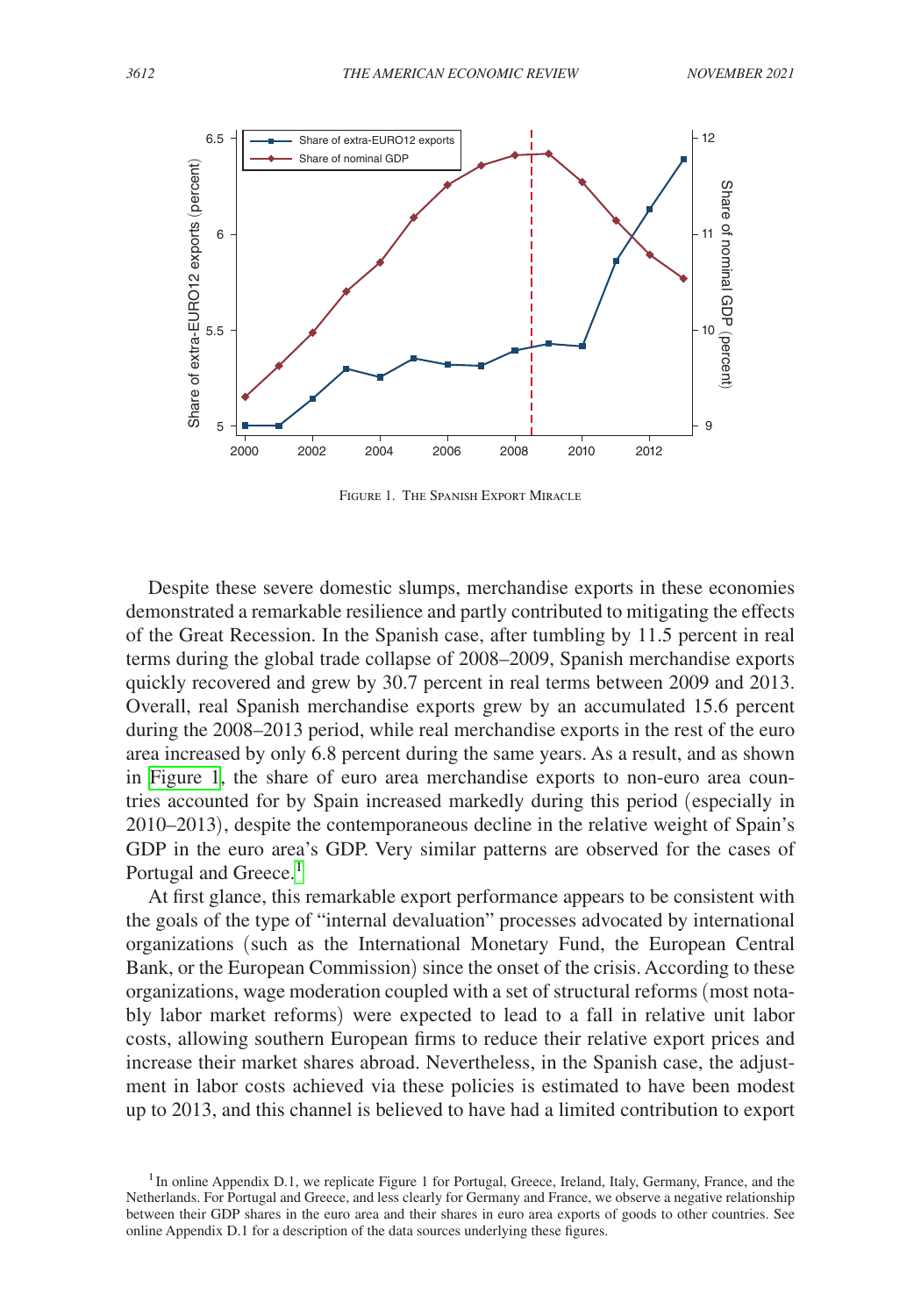growth over the period 2010–2013 (see, for instance, International Monetary Fund 2015, 2018; Salas 2018).

What explains then the remarkable export growth in Spain over the period 2010–2013? An often-invoked explanation relates the growth in exports *directly* to the collapse in domestic demand.<sup>2</sup> According to this hypothesis, the unexpected demand-driven reduction in firms' domestic sales, in combination with the irreversibility of certain investments in inputs, freed up capacity that these firms used to serve customers abroad. More precisely, this explanation posits that, as domestic demand fell, Spanish firms were able to cut their short-run marginal costs by reducing their usage of flexible inputs (e.g., temporary workers and materials) relative to their usage of fixed inputs (e.g., physical capital and permanent workers). This fall in short-run marginal costs translated into a gain in competitiveness in foreign markets and, consequently, to an increase in exports.<sup>[3](#page-2-1)</sup>

This alternative explanation resonates with the "vent-for-surplus" theory of the benefits of international trade, which has a long tradition in economics dat-ing back to Adam Smith.<sup>[4](#page-2-2)</sup> Despite its intuitive nature and distinguished lineage, the link between a domestic slump and export growth is hard to reconcile with modern workhorse models of international trade. The reason for this is that these canonical models—including those emphasizing economies of scale—assume that firms face constant marginal costs of production, an assumption that implies that demand shocks in one market do not affect a firm's sales in another market.

In this paper, we leverage Spanish firm-level data from 2002 to 2013 to study the empirical relevance of the "vent-for-surplus" mechanism. To do so, and given the contrasting macroeconomic behavior in the pre- and postcrisis period, we first divide our sample into a "boom" period (2002–2008) and a "bust" period (2009– 2013), and aim to measure the extent to which, at the firm level, a demand-driven decline in the domestic sales in the bust period relative to the boom period is associated with an increase in export sales over the two periods.

To guide us in the specification of an empirical strategy to estimate the causal impact of demand-driven changes in domestic sales on exports, we first rely on a commonly used model of firms' export behavior à la Melitz (2003). This framework helps us identify several empirical challenges that one encounters when measuring the relevance of the "vent-for-surplus" mechanism[.5](#page-2-3) We draw two main conclusions

<span id="page-2-1"></span><sup>3</sup> One can interpret this explanation as encompassing any mechanism that makes firms' short-run marginal cost curves increasing and that, thus, links the drop in firms' domestic demand to a downward movement *along* their supply curves. This effect is distinct from that of an "internal devaluation," which is associated with a downward *shift* in firms' marginal cost or supply curves caused by a reduction in the price of factors of production.

<span id="page-2-2"></span>4In *The Wealth of Nations,* Smith (1776, p.403) writes, "When the produce of any particular branch of industry exceeds what the demand of the country requires, the surplus must be sent abroad, and exchanged for something for which there is a demand at home. Without such exportation, a part of the productive labour of the country must cease, and the value of its annual produce diminish." The term "vent-for-surplus" was introduced by John Stuart Mill in his

<span id="page-2-3"></span>*Principles of Political Economy* (Mill 1848) and popularized by Williams (1929) and Myint (1958). <sup>5</sup>The Melitz (2003) model assumes that firms face constant marginal costs of production, implying the null hypothesis of a zero effect of demand-driven changes in domestic sales on exports. However, as we show in Section VI, the lessons we learn from this model in terms of the econometric challenges one faces when evaluating the "vent-for-surplus" mechanism are also applicable to more general models that feature increasing marginal costs of production.

<span id="page-2-0"></span><sup>&</sup>lt;sup>2</sup>See "La exportación como escape" in El País, January 16, 2016, for a journalistic account in Spanish with some specific case studies ([https://elpais.com/economia/2016/01/14/actualidad/1452794395\\_894216.html](https://elpais.com/economia/2016/01/14/actualidad/1452794395_894216.html)). Further firm-level examples are provided in the more recent "El milagro exportador español" in El País, May 27,<br>2018 (http://elpais.com/economia/2018/05/25/actualidad/1527242520 600876.html).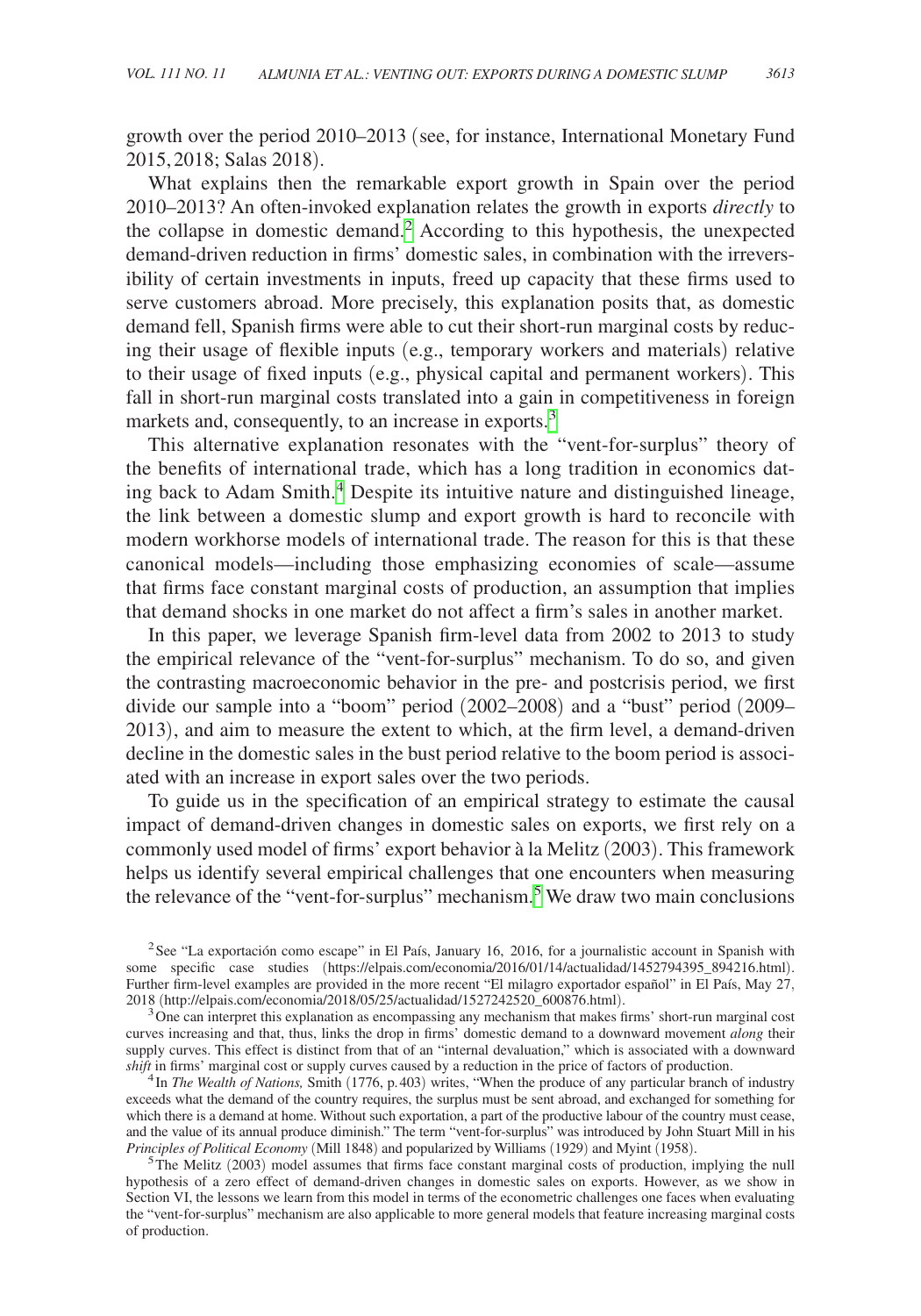from our theoretical analysis. First, as long as firms' marginal cost shifters (i.e., firms' productivity and production factor costs) are not perfectly observable—and their unobserved component is not fully captured by various fixed effects—there will tend to be a *positive* spurious correlation between domestic sales and exports that is not informative about the impact of demand-driven changes in the former on the latter. Second, an instrumental variable (IV) approach identifies the causal impact of demand-driven changes in domestic sales on exports as long as the instrument satisfies two conditions: (i) it is a good predictor of the domestic sales of Spanish firms, and (ii) it is not correlated with firms' unobserved marginal cost or export-demand shifters.

With these considerations in mind, we first show via ordinary least squares (OLS) regressions that, at the firm level, a decline in the domestic sales in the bust period relative to the boom period is associated with an increase in export sales over the two periods. When measuring this association, we control for "boom-to-bust" changes in observed marginal cost shifters (i.e., measures of factor prices and productivity) to account for potential internal devaluation effects. However, it is likely that there are additional marginal cost shifters that we do not observe and, thus, the estimated negative association between boom-to-bust changes in domestic sales and exports likely underestimates the true positive impact on the firm's exports of demand-driven reductions in its domestic sales.

To better estimate the export impact of demand-driven changes in domestic sales, we rely on two IVs that exploit the fact that the Great Recession affected different geographical areas in Spain differentially. Both IVs rely on municipality-level registration data on a major household durable consumption item, vehicles, as a proxy for the extent to which the Great Recession affected the demand for Spanish manufacturing goods in each municipality. The use of vehicle purchases as a proxy for "local demand" is justified by an extensive literature in empirical macroeconomics documenting that consumption of durable goods such as vehicles is strongly procyclical (see, for instance, the survey by Stock and Watson 1999). More recently, Mian, Rao, and Sufi (2013); Hausman, Rhode, and Wieland (2019); and Waugh (2019) have also documented a strong link between wealth (or income) shocks and vehicle consumption. While both of our IVs rely on vehicle registration as a proxy for local demand, they differ in the assumed exposure of each firm to changes in local demand across different Spanish municipalities.

To measure the extent to which firms were differentially exposed to the demand shocks that different Spanish municipalities experienced in the years around the Great Recession, we use firm-to-municipality manufacturing sales data (from tax records within Spain) for the year 2006. A clear feature of these data is that shipments by Spanish manufacturing firms are extremely localized, consistently with the facts documented in Hillberry and Hummels (2008) for the United States and Díaz-Lanchas, Llano, and Zofío (2019) for Spain. Firms' shipments within their municipality of location are on average five times larger than those to any other municipality, after controlling for bilateral distance and population. Consequently, our first IV uses boom-to-bust changes in the stock of vehicles per capita in a municipality as an instrument for the boom-to-bust changes in the Spain-wide sales of firms located in that same municipality.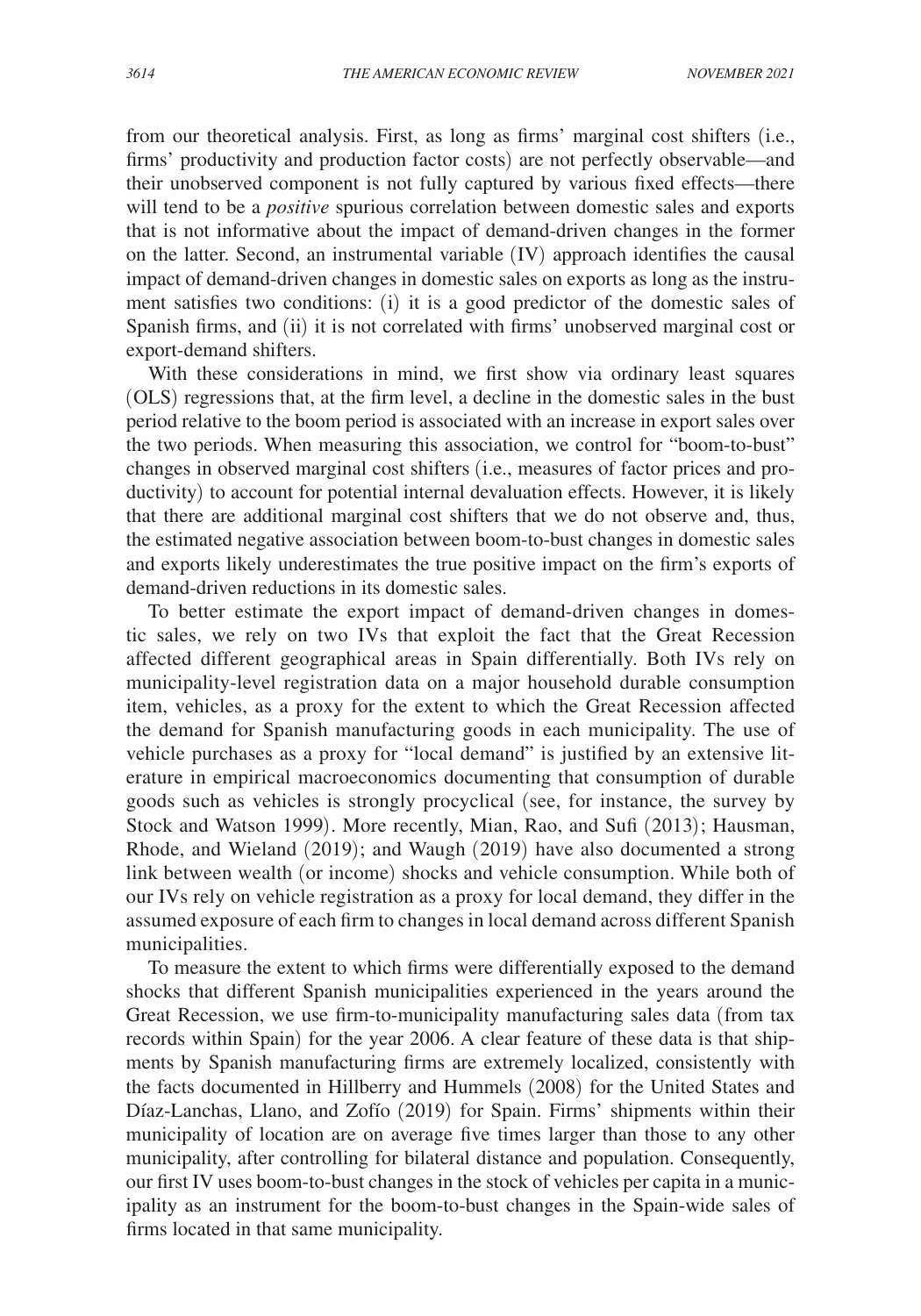A second clear pattern in the firm-to-municipality manufacturing sales data is that a large fraction of Spanish firms ship outside of their municipality the bulk of their domestic sales. Consequently, we also use a second, model-based, IV that, for each firm, equals a weighted sum of our proxy for the municipality-specific local demand shocks, using as weights gravity-based estimates of the forces the determine the size of the bilateral trade flows between any two Spanish municipalities. We compute these gravity-based estimates using municipality-to-municipality sales data (aggregated from the firm-to-municipality tax records). These estimates reveal a significant amount of "home bias" *within Spain*, with shipments declining in distance with an elasticity of around −0.4 even after controlling for the discontinuity in sales observed when shipping outside a firm's municipality. To ensure that this alternative instrument exploits distinct variation than the first one, we assign a zero weight to the municipality where the firm is located: this second instrument is thus a weighted-sum of the stock of vehicles per capita in all municipalities *other than* the municipality in which the firm is located.

The first-stage estimates for both of our IVs suggest that both of them are strong (with *F*-statistics above 30 in both cases). Armed with these first-stage results, we then show that a larger *demand-driven* drop in domestic sales in the bust period relative to the boom period is associated with a significantly larger growth in export sales from boom to bust (conditional on exporting in both periods). Furthermore, the IV estimates based on our two instruments are significantly larger than the OLS ones. This is consistent with the biases predicted by our baseline Melitz-style model in the plausible scenario in which our covariates only imperfectly control for a firm's supply determinants. Specifically, depending on which of the two IVs described above we use, we obtain estimates of the intensive-margin elasticity of exports to domestic sales in the neighborhood of  $-1.3$  or  $-1.6$ , while the OLS one is around −0.3. Besides our baseline two-period specification, which exploits changes in exports, domestic sales, and our IVs between the boom and bust periods, we also present panel estimates that exploit the annual frequency of our data, and which allow for the inclusion of municipality-specific time trends as additional controls. Although our annual panel OLS estimates are very similar to those obtained in the boom-to-bust specification, our IV estimates are not, the reason being that our instruments lose their predictive power at the annual frequency. Nevertheless, when considering rolling averages over two or three years, our instruments regain strength and the resulting IV estimates resemble those in the boom-to-bust specifications even when municipality-specific trends are accounted for.

A potential challenge to our identification approach is that the boom-to-bust changes in our instruments may be correlated with the extent to which unobserved shifters of the firm's marginal cost curve changed in the bust period relative to the boom period. This is arguably less problematic for our second instrument, which does not use information on demand changes in the firm's own municipality when constructing the instrument, but even in that case one may still be concerned about spatial correlation in supply shocks posing a threat to identification. With that in mind, we provide in Section V additional pieces of evidence that address some specific sources of endogeneity that could affect the validity of our instruments.

First, an identification threat arises if differences in the severity of the contraction in vehicle purchases across Spanish municipalities are not exclusively a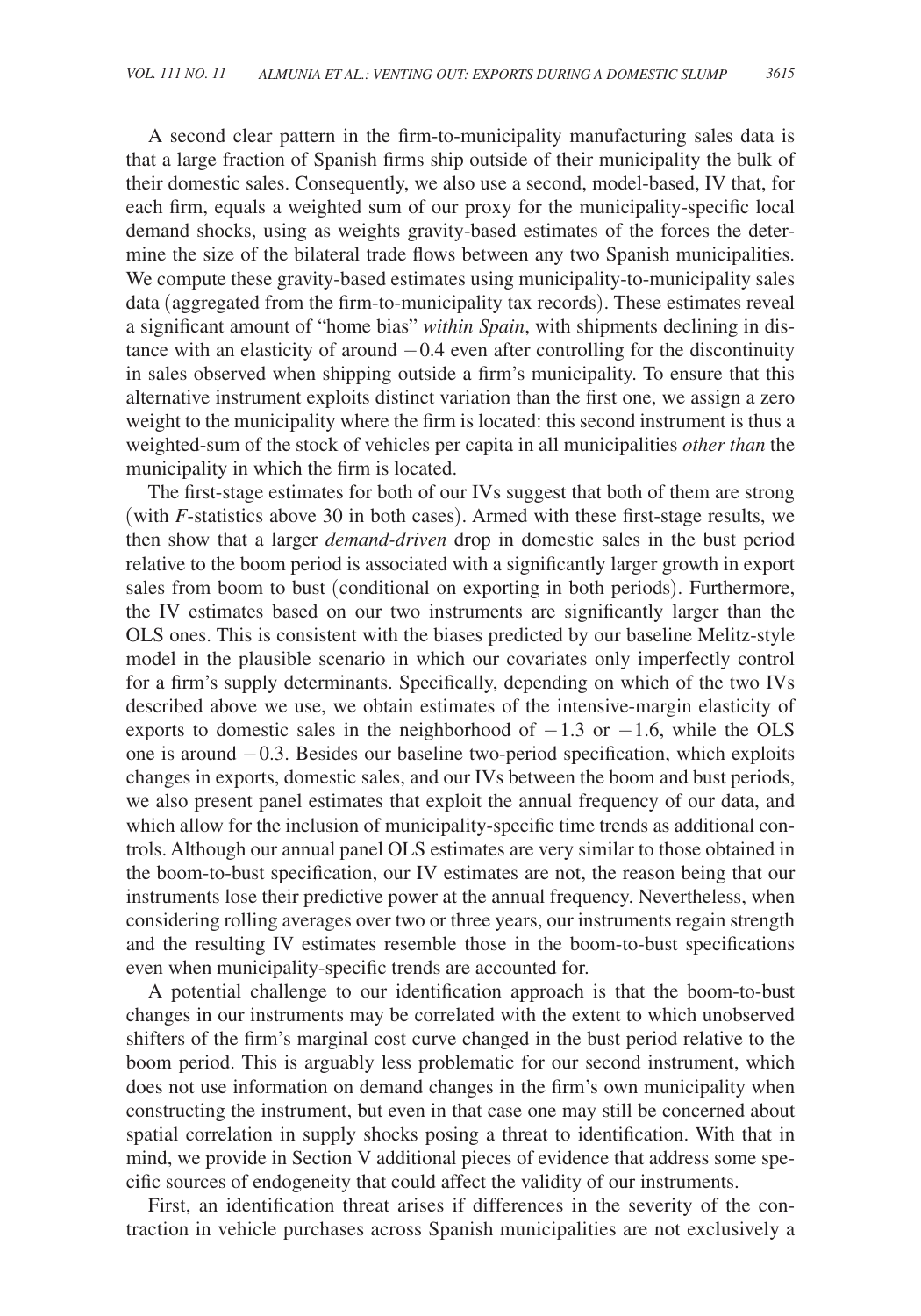reflection of differences in demand shocks, but also partly a reflection of unobserved production costs affecting car manufacturers. Specifically, if a significant share of vehicles is sold in the vicinity of where they are produced, municipalities that concentrate a significant share of firms operating in the auto industry could observe a correlation in the boom-to-bust changes in production costs and nearby purchases of new vehicles. Our results are robust to this identification threat. Both the relevance of our instrument and the finding of a sizable negative elasticity between domestic sales and exports are robust to excluding firms that could have been impacted by production costs shocks affecting car manufacturers.

Second, although we control for firm-specific average wages in all specifications, compositional changes in firms' workforces may have caused changes in effective labor costs that our average wage measure does not capture correctly. Indeed, an important feature of the Spanish labor market is the division of the workforce into permanent and temporary workers, the latter group being typically less productive than the former (see Dolado, García-Serrano, and Jimeno 2002). We find, however, that the elasticity of exports with respect to domestic sales remains largely unaffected when we control for the firm's change in the share of temporary workers. Similarly, controlling for the change in financial costs experienced by exporters or for proxies of trade credit available to firms does not materially affect our main estimates. In addition, we also explore in Section V the robustness of our results to alternative constructions of our IV that rely on different proxies for the exposure of a firm to demand shocks in municipalities other than its municipality of location, as well as to alternative proxies for a firm's total factor productivity.

Having established a causal link between changes in domestic demand and exports, we generalize our baseline model à la Melitz (2003) to allow for nonconstant marginal costs of production. We rationalize this cost structure by including a predetermined and fixed factor into the firm's production function, and show that the curvature of the firm's marginal cost function is related to the elasticity of output with respect to all flexible factors. Furthermore, we demonstrate how to estimate the curvature of the marginal cost function using a simple variant of our IV estimator. Consistently with our microfoundation, we find that our estimate of this curvature is smaller for firms whose output elasticity with respect to flexible factors is larger, though the statistical significance of this differential effect is sensitive to which factors one classifies as "flexible."

Finally, we employ our model with increasing marginal costs and the corresponding IV estimates to quantitatively evaluate the importance of the "vent-for-surplus" mechanism in explaining the 2009–2013 export miracle in Spain. More specifically, we implement a variance-decomposition exercise to determine the extent to which the domestic slump in Spain was driven by demand versus supply shocks. We then use our model to predict the boom-to-bust growth in Spanish exports that we would have observed if there had been no change in demand between the boom and bust periods. We find that, in this case, the growth in Spanish exports would have been 51.71 percent smaller than what we observe in the data and, thus, we conclude that slightly more than half of the Spanish export miracle of the period 2009–2013 can be attributed to the "vent-for-surplus" mechanism.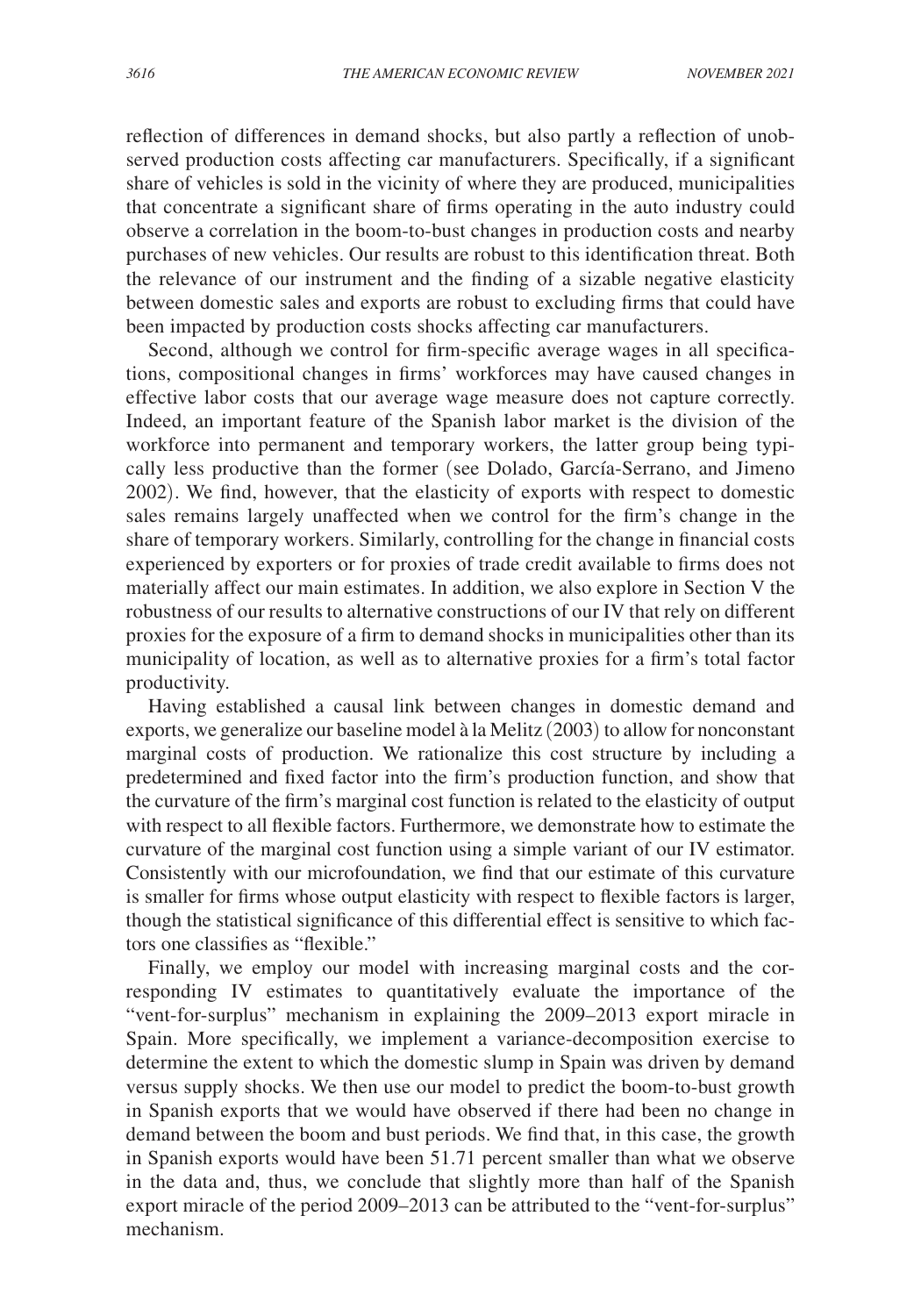Our paper connects with several branches of the literature. As mentioned above, we relate the Spanish export miracle to Adam Smith's "vent-for-surplus" theory. The international trade literature has largely ignored this hypothesis as exemplified by the fact that we have only found one mention (in Fisher and Kakkar 2004) of the term "vent-for-surplus" in all issues of the *Journal of International Economics*. [6](#page-6-0) Nevertheless, there has been an active recent international trade literature focused on relaxing the assumption of constant marginal costs in the canonical (Melitz) model of firm-level trade, and has shown that, in the presence of increasing marginal costs, there is a natural substitutability between domestic sales and exports for which there is supporting empirical evidence. This literature includes the work of Vannoorenberghe (2012); Blum, Claro, and Horstmann (2013); Soderbery (2014); and Ahn and McQuoid (2017). Relative to this prior literature, our paper exploits plausibly exogenous variation in demand during a particularly salient episode to identify the causal effect of a demand-driven drop in domestic sales on exports. Additionally, it provides an approach to identify and structurally estimate the slope of firms' short-run marginal cost curves. Relatedly, in contemporaneous work, Fan et al. (2020) exploit variation in the extent to which Chinese authorities enforce the collection of value-added taxes to establish a negative causal link between the profitability of domestic sales and firm-level exports. Conversely, using French data over the period 1995–2001, Berman, Berthou, and Héricourt (2015) document a *positive* causal effect of changes in firm-level exports on firm-level domestic sales. Their identification strategy (based on exogenous variation in foreign demand conditions) is quite distinct from ours and so is their setting, since 1995–2001 was a tranquil period of sustained economic growth in France. In online Appendix H.1, we use data on Spanish firms for the period 2002–2007 to perform an analysis analogous to that in Berman, Berthou, and Héricourt (2015), and we find no evidence supporting the positive causal relationship between exports and domestic sales that these authors previously found; on the contrary, for most specifications, we find a *negative* causal effect of (plausibly) exogenous changes in exports on domestic sales, in line with our core finding of substitution between exports and domestic sales.[7](#page-6-1)

The rest of the paper is structured as follows. In Section I, we lay out a baseline model of firm behavior in the spirit of Melitz (2003). In Section II, we introduce our firm-level data and, in Section III, we develop our core IV estimation approach. Our main results are presented in Section IV, while we present additional evidence in favor of the "vent-for-surplus" mechanism in Section V. In Section VI, we generalize our baseline model to allow for nonconstant marginal costs. In Section VII, we use this extended framework to quantify the contribution of the "vent-for-surplus" channel in the growth of Spanish exports. We offer some concluding remarks in Section VIII.

<span id="page-6-1"></span><span id="page-6-0"></span> ${}^{6}$ A broader search to include top general-interest journals identified Neary and Schweinberger (1986). <sup>7</sup>Our paper also relates to a prior literature describing the behavior of firm-level exports in Spain around the Great Recession, including Antràs (2011), Myro (2015), Eppinger et al. (2018), and de Lucio et al. (2017a, b).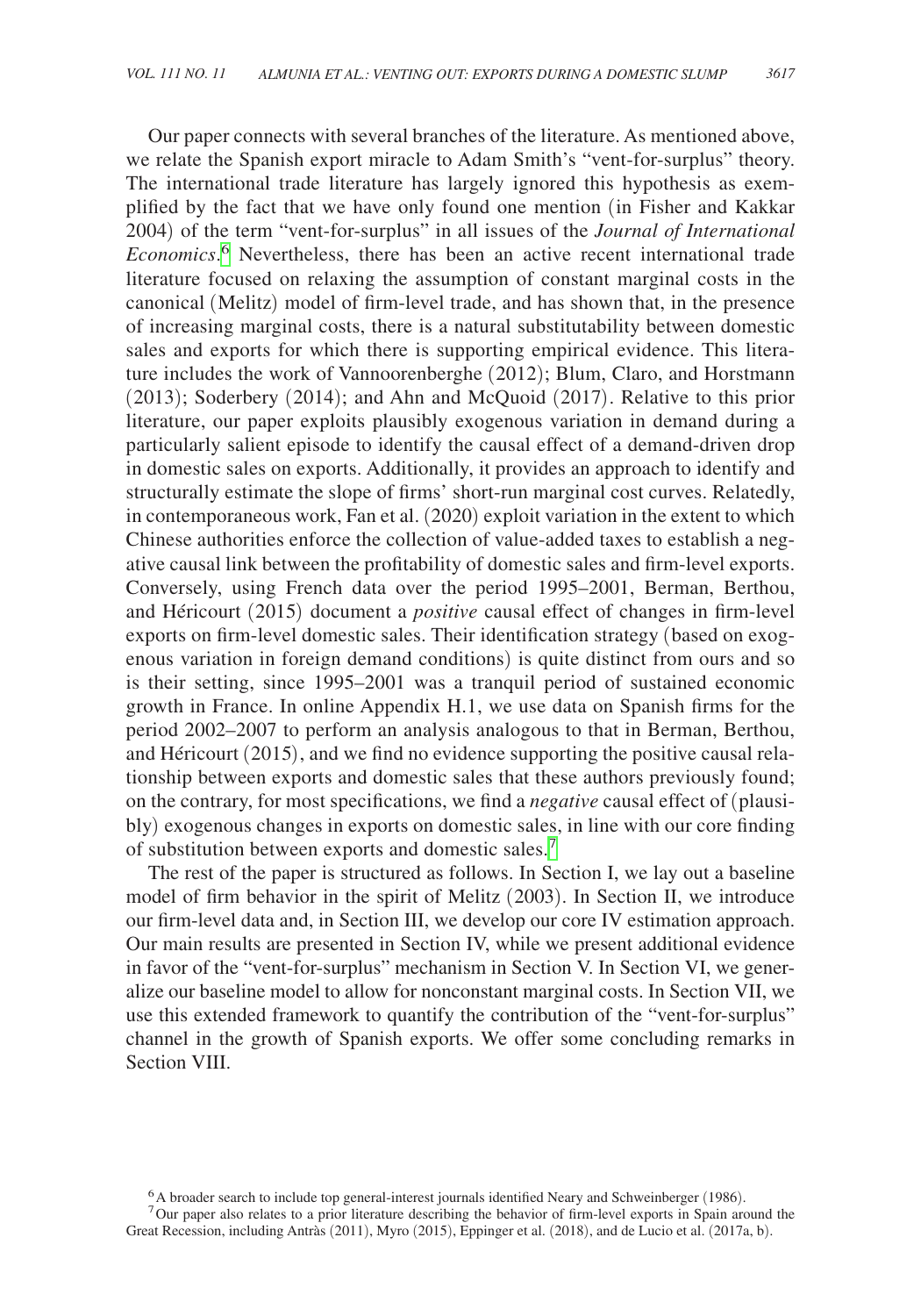## **I. Benchmark Model: Estimation Guidelines**

As indicated in the introduction, we aim to estimate the causal impact of within-firm demand-driven changes in domestic sales on firm-level exports. To guide our empirical analysis, we first consider the implications of a model of exporting with heterogeneous firms along the lines of Melitz (2003), the canonical model of firm-level exports in the recent international trade literature. This model features the standard assumption of constant marginal costs. After presenting evidence contradictory with this assumption, we will develop in Section VI an extension of this benchmark model that allows for nonconstant marginal costs. Crucially, the lessons we learn in this section about the properties of different estimators will also apply in the more general model.

#### A. *Benchmark Model: Estimating Equation*

We index manufacturing firms producing in Spain by *i*, the sectors to which firms belong by *s*, and the two potential markets in which they may sell by  $j = \{d, x\}$ , with *d* denoting the domestic market and *x* denoting the export market. In principle, both the domestic and export markets are an aggregate of several destinations, but due to data limitations, we focus in the main text on this dichotomous case (we develop a multidestination extension of our model in online Appendix E.2).

In any given period, firm *i* faces the following isoelastic demand in market *j*,

(1) 
$$
Q_{ij} = \frac{P_{ij}^{-\sigma}}{P_{sj}^{1-\sigma}} E_{sj} \xi_{ij}^{\sigma-1}, \quad \sigma > 1,
$$

where  $Q_{ij}$  denotes the number of units of output of firm *i* demanded in market *j* if it sets a price  $P_{ij}$ ,  $P_{sj}$  is the sector *s* price index in *j*,  $E_{sj}$  is the total sectoral expenditure in market *j*, and  $\xi_{ii}$  is a firm-market specific demand shifter.

Firm *i*'s total variable cost of producing  $Q_{ij}$  units of output for market *j* is given by

(2) 
$$
c_{ij}Q_{ij} \text{ with } c_{ij} \equiv \tau_{sj}\frac{1}{\varphi_i}\omega_i,
$$

where  $c_{ij}$  denotes the marginal cost to firm  $i$  of selling one unit of output in market *j*,  $\tau_{sj}$  denotes an iceberg trade cost,  $\varphi_i$  denotes firm *i*'s productivity, and  $\omega_i$  is the firm-specific cost of a bundle of inputs. Additionally, we assume that firm *i* needs to pay an exogenous fixed cost  $F_{ii}$  to sell a positive amount in market *j*.

Firm *i* chooses optimally the quantity offered in each market *j*,  $Q_{ij}$ , taking the price index,  $P_{si}$ , and the size of the market,  $E_{si}$ , as given. As the marginal production cost is independent of the firm's total output and the per-market fixed costs are independent of the firm's participation in other markets, the optimization problem of the firm is separable across markets. Specifically, conditional on selling to a market *j*, firm *i* solves the following optimization problem

$$
\max_{Q_{ij}} \left\{ Q_{ij}^{\frac{\sigma-1}{\sigma}} P_{ij}^{\frac{\sigma-1}{\sigma}} E_{ij}^{\frac{1}{\sigma}} \xi_{ij}^{\frac{\sigma-1}{\sigma}} - \tau_{sj} \frac{1}{\varphi_i} \omega_i Q_{ij} \right\},\right.
$$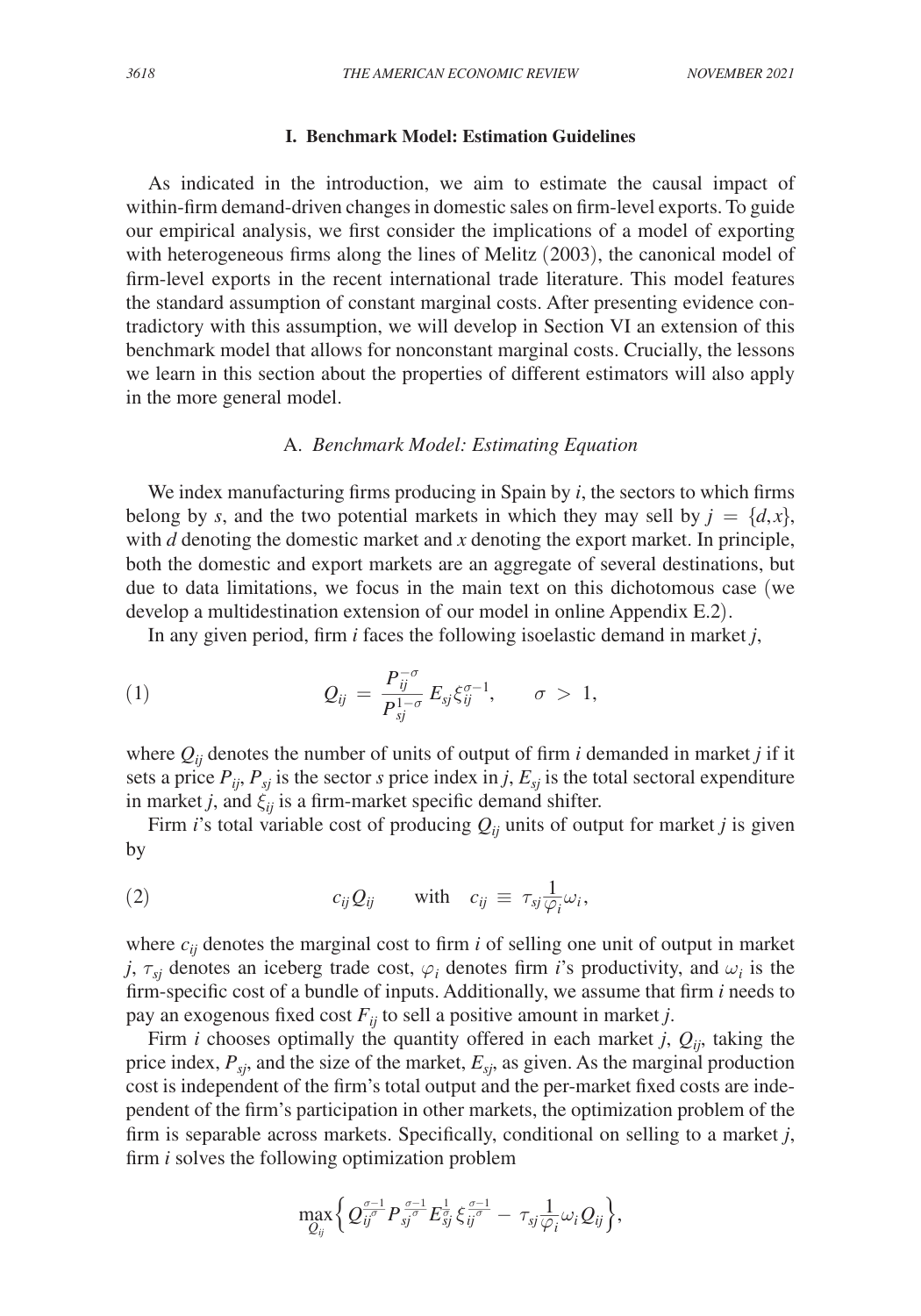and sales by firm *i* to market *j* are thus  $R_{ij} = P_{ij}Q_{ij} = \kappa \left( \left( \xi_{ij} \varphi_i \right) / (\tau_{sj} \omega_i) \right)^{\sigma - 1} E_{sj} P_{sj}^{\sigma - 1}$ , where  $\kappa$  is a function of  $\sigma$ . For the case of exports  $(j = x)$ , and taking logs, we can rewrite this expression as

(3) 
$$
\ln R_{ix} = \ln \kappa + (\sigma - 1)(\ln \xi_{ix} + \ln \varphi_i - \ln \omega_i)
$$

$$
- (\sigma - 1)(\ln \tau_{sx} - \ln P_{sx}) + \ln E_{sx}.
$$

The bulk of our empirical analysis will compare firm-level export behavior in a *bust*  period, relative to a *boom* period. With that in mind, and letting Δln*X* denote the log change in the cross-year average value of *X* from boom to bust, we can express the log change in exports from boom to bust as

(4) 
$$
\Delta \ln R_{ix} = (\sigma - 1)(\Delta \ln \xi_{ix} + \Delta \ln \varphi_i - \Delta \ln \omega_i)
$$

$$
- (\sigma - 1)(\Delta \ln \tau_{sx} - \Delta \ln P_{sx}) + \Delta \ln E_{sx}.
$$

To transition to an estimating equation, we model the change in firm-specific foreign demand, productivity and input bundle cost as follows:

(5) 
$$
\Delta \ln \xi_{ix} = \xi_{sx} + u_{ix}^{\xi},
$$

$$
\Delta \ln \varphi_i = \varphi_s + \delta_{\varphi} \Delta \ln \varphi_i^* + u_i^{\varphi},
$$

$$
\Delta \ln \omega_i = \omega_s + \delta_{\omega} \Delta \ln \omega_i^* + u_i^{\omega}.
$$

Note that we are decomposing these terms into (i) a sector fixed effect, (ii) an *observable* part of these terms for the case of productivity  $(\varphi_i^*)$  and for the input bundle cost  $(\omega_i^*)$ , and (iii) a residual term. We can thus rewrite equation (4) as

(6) 
$$
\Delta \ln R_{ix} = \gamma_{sx} + (\sigma - 1) \delta_{\varphi} \Delta \ln \varphi_i^* - (\sigma - 1) \delta_{\omega} \Delta \ln \omega_i^* + \varepsilon_{ix},
$$

where  $\gamma_{sx} \equiv (\sigma - 1)[\xi_{sx} + \varphi_s - \omega_s - \ln \tau_{sx} + \ln P_{sx}] + \ln E_{sx}$ , and where

(7) 
$$
\varepsilon_{ix} = (\sigma - 1) [u_{ix}^{\xi} + u_i^{\varphi} - u_i^{\omega}].
$$

Following analogous steps as above, we derive an expression for the change in domestic sales:

(8) 
$$
\Delta \ln R_{id} = \gamma_{sd} + (\sigma - 1) \delta_{\varphi} \Delta \ln \varphi_i^* - (\sigma - 1) \delta_{\omega} \Delta \ln \omega_i^* + \varepsilon_{id},
$$

where  $\gamma_{sd} \equiv (\sigma - 1)[\xi_{sd} + \varphi_s - \omega_s - \ln \tau_{sd} + \ln P_{sd}] + \ln E_{sd}$ , and where

(9) 
$$
\varepsilon_{id} = (\sigma - 1) \big[ u_{id}^{\xi} + u_i^{\varphi} - u_i^{\omega} \big].
$$

We use equations (6) through (9) to generate predictions for the asymptotic properties of several estimators of the response of log exports to demand-driven changes in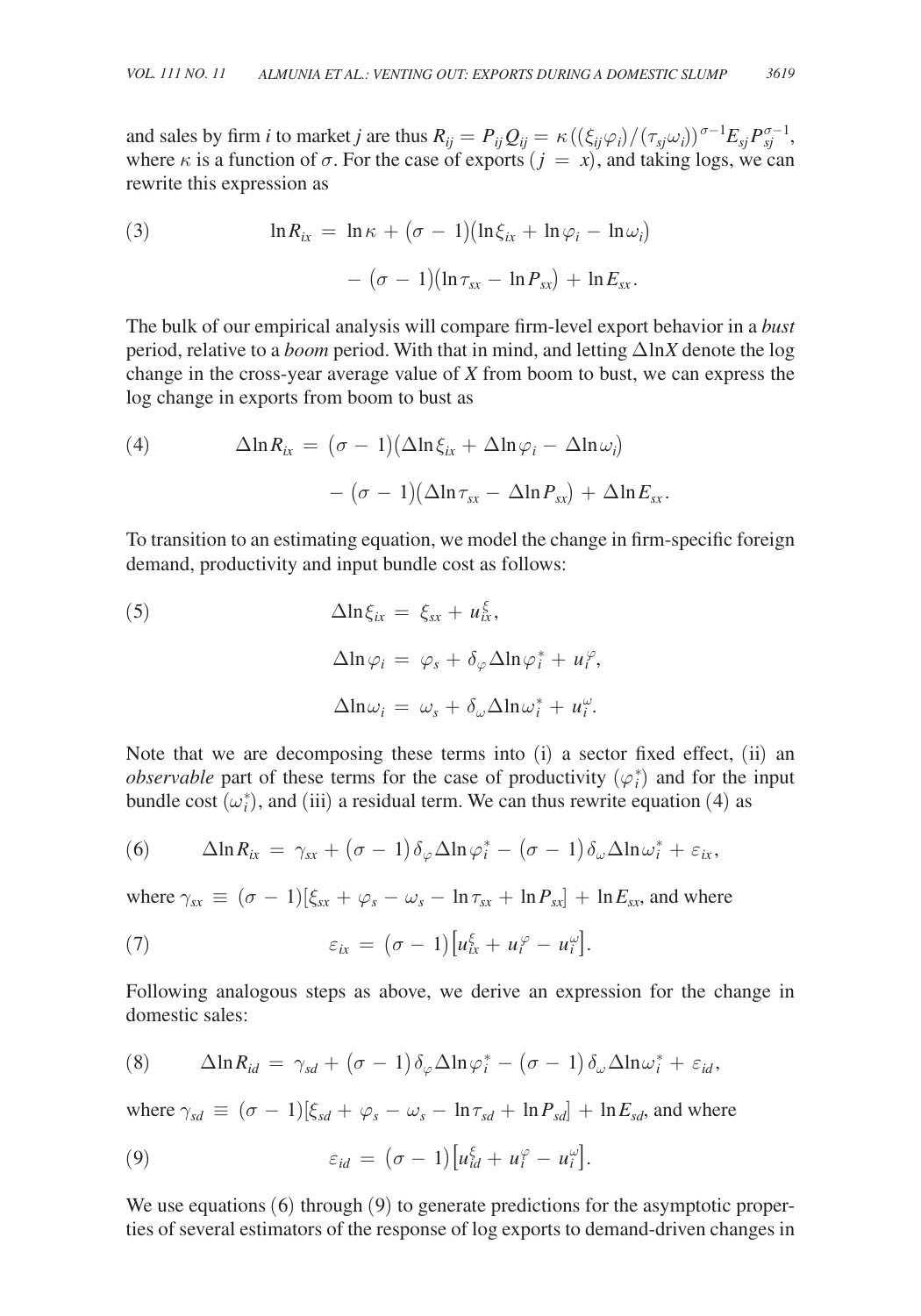log domestic sales. The assumption of constant marginal costs implies that, according to this baseline model, the parameter of interest is zero: demand-driven changes in  $\ln R_{id}$  have no causal effect on  $\ln R_{ix}$ . However, many estimators of the impact of log domestic sales on log exports based on observational data will differ from zero and, thus, will be biased, even in large samples. We discuss here the asymptotic properties of different OLS and IV estimators.

Consider first using OLS to estimate the parameters of the following regression, which includes the change in log domestic sales as an additional covariate in equation (6):

$$
(10)\ \ \Delta \ln R_{ix} = \gamma_{sx} + (\sigma - 1)\delta_{\varphi} \Delta \ln \varphi_i^* - (\sigma - 1)\delta_{\omega} \Delta \ln \omega_i^* + \beta \Delta \ln R_{id} + \varepsilon_{ix}.
$$

From equations  $(7)$ ,  $(9)$ , and  $(10)$ , the probability limit of the OLS estimator of the coefficient on domestic sales can be written as

(11) 
$$
p\lim_{\delta}(\hat{\beta}_{OLS}) = \frac{\text{cov}(\Delta \ln \mathcal{R}_{ix}, \Delta \ln \mathcal{R}_{id})}{\text{var}(\Delta \ln \mathcal{R}_{id})}
$$

$$
= \frac{\text{cov}(u_{ix}^{\xi} + u_{i}^{\varphi} - u_{i}^{\varphi}, u_{id}^{\xi} + u_{i}^{\varphi} - u_{i}^{\varphi})}{\text{var}(u_{id}^{\xi} + u_{i}^{\varphi} - u_{i}^{\varphi})},
$$

where we denote by  $\Delta \ln \chi$  the residual of a regression of a variable  $\Delta \ln X$  on a set of sector fixed effects and the observable covariates  $\Delta \ln \varphi_i^*$ , and  $\Delta \ln \omega_i^*$ .

We draw two conclusions from equation (11). First, if changes in productivity and production factor costs are not perfectly observable—and their unobserved component is not fully captured by the sector fixed effects—there will be a positive correlation between changes in exports and changes in domestic sales. Intuitively, unobserved productivity or factor cost changes will affect sales in the same direction in all markets in which a firm sells. In large samples, this will lead  $\hat{\beta}_{OLS}$  to be positive and, thus, to be an upward biased estimator of the impact of demand-driven changes in domestic sales on exports. Second, even if one proxies for changes in productivity and factor costs perfectly (i.e.,  $u_i^{\varphi} = u_i^{\omega} = 0$ ), in the presence of a nonzero correlation in the change in residual demand faced by firms in domestic and foreign markets (i.e.,  $cov(u_{ix}^{\xi}, u_{id}^{\xi}) \neq 0$ ), the estimator  $\hat{\beta}_{OLS}$  will again converge to a nonzero value. As this residual demand does not capture sector- and market-specific aggregate shocks (which are controlled by the sector fixed effects), it seems plausible that  $u_{ix}^{\xi}$  and  $u_{id}^{\xi}$  will be positively correlated, leading  $\hat{\beta}_{OLS}$  again to be biased upward.

Consider next using an IV estimator of the parameter  $\beta$  in equation (10). Specifically, consider instrumenting  $\Delta \ln R_{id}$  with an observed covariate  $Z_{id}$  such that *Zid* is either a proxy for Δln ξ*id* or has a causal impact on this firm-specific domestic demand shifter. In this case, the probability limit of the IV estimator of  $\beta$  is

(12) 
$$
plim(\hat{\beta}_{IV}) = \frac{\text{cov}(\Delta \ln \mathcal{R}_{ix}, \mathcal{Z}_{id})}{\text{cov}(\Delta \ln \mathcal{R}_{id}, \mathcal{Z}_{id})} = \frac{\text{cov}(u_{ix}^{\xi} + u_{i}^{\varphi} - u_{i}^{\omega}, \mathcal{Z}_{id})}{\text{cov}(u_{id}^{\xi} + u_{i}^{\varphi} - u_{i}^{\omega}, \mathcal{Z}_{id})},
$$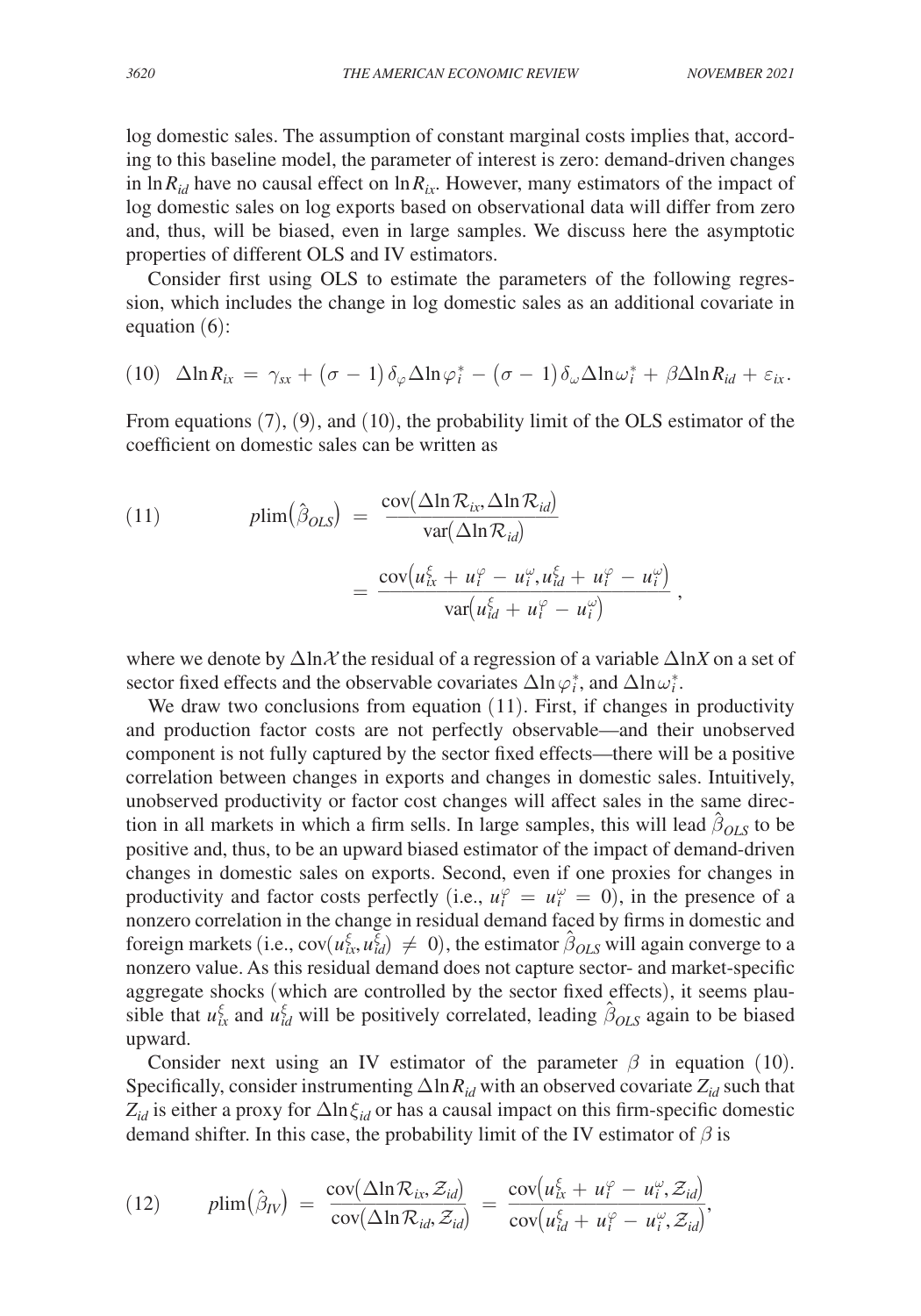where, as above, we use  $\mathcal{Z}_{id}$  to denote the residual from projecting  $Z_{id}$  on a vector of sector fixed effects and the observable covariates  $\Delta \ln \varphi_i^*$ , and  $\Delta \ln \omega_i^*$ . The constant-marginal-cost model predicts that  $\hat{\beta}_I$  converges in probability to the true zero causal effect of demand-driven changes in domestic sales on exports as long as the variable  $\mathcal{Z}_{id}$  satisfies two conditions: (i) it is correlated with the change in domestic sales of firm *i* after partialing out sector fixed effects as well as observable determinants of the firm's marginal cost; and (ii) it is mean independent of the change in firm-specific unobserved productivity,  $u_i^{\varphi}$ , factor costs,  $u_i^{\omega}$ , and export demand  $u_{ix}^{\xi}$ . As illustrated by the second equality in equation (12), an instrument can only verify conditions (i) and (ii) if its effect on domestic sales works exclusively through the component of the change in domestic demand that is not accounted for by the sector fixed effects and the observable covariates included in the estimating equation; i.e., if it works exclusively through  $u_{id}^{\xi}$ .

Although our discussion above has centered around the role of unobserved supply and export demand factors in biasing estimates of  $\beta$ , Berman, Berthou, and Héricourt (2015) emphasize that measurement error in both domestic sales and exports constitutes an additional source of possible bias when estimating the effect of exports on domestic sales (or vice versa). Because in many empirical settings ours included—domestic sales are computed by subtracting exports from the firm's total sales, measurement error in firm total sales and exports will lead to a bias in the OLS estimate  $\hat{\beta}_{OLS}$  that is likely to be of the opposite sign to that generated by the unobserved supply and export demand shocks accounted for by the residuals defined in equations (7) and (9). Consequently, as we detail in online Appendix E.1 (see also Berman, Berthou, and Héricourt 2015), negative values of  $\hat{\beta}_{OLS}$  in large samples may be compatible with firms having constant marginal costs as long as the researcher's measures of either total sales or exports are affected by measurement error. Nevertheless, as we also show in online Appendix E.1, if an instrument satisfies the same conditions (i) and (ii) outlined above and is mean independent of the measurement error in exports, the IV estimator in equation (12) will still converge to zero in the presence of measurement error in total sales and exports.<sup>[8](#page-10-0)</sup>

We have focused our discussion on the intensive margin of exports, namely the impact of domestic demand shocks on the level of exports conditional on exporting. In online Appendix E.3, we show that an analysis of the extensive margin of exports modeled as a linear probability model delivers very similar insights. More specifically, when estimating the effect of demand-driven changes in domestic sales on the probability of exporting, even if the true effect were to be zero, one is likely to obtain a positive OLS estimate whenever productivity and production factor costs are not perfectly captured by sector fixed effects and observable controls, or whenever unobserved firm-specific demand shocks are positively correlated across domestic and export markets. An instrument satisfying conditions (i) and (ii) above will continue to effectively remove these biases as long as it satisfies the additional

<span id="page-10-0"></span><sup>8</sup>As mentioned above, we generalize our model in online Appendix E.2 to incorporate multiple domestic and foreign markets. Theoretically, firms' choices over multiple export destinations may render the instruments  $Z_{id}$ invalid, even if they satisfy the conditions outlined in the main text. However, model simulations presented in online Appendix E.2.3 illustrate that the resulting potential bias in the IV estimates is small for most parameter values.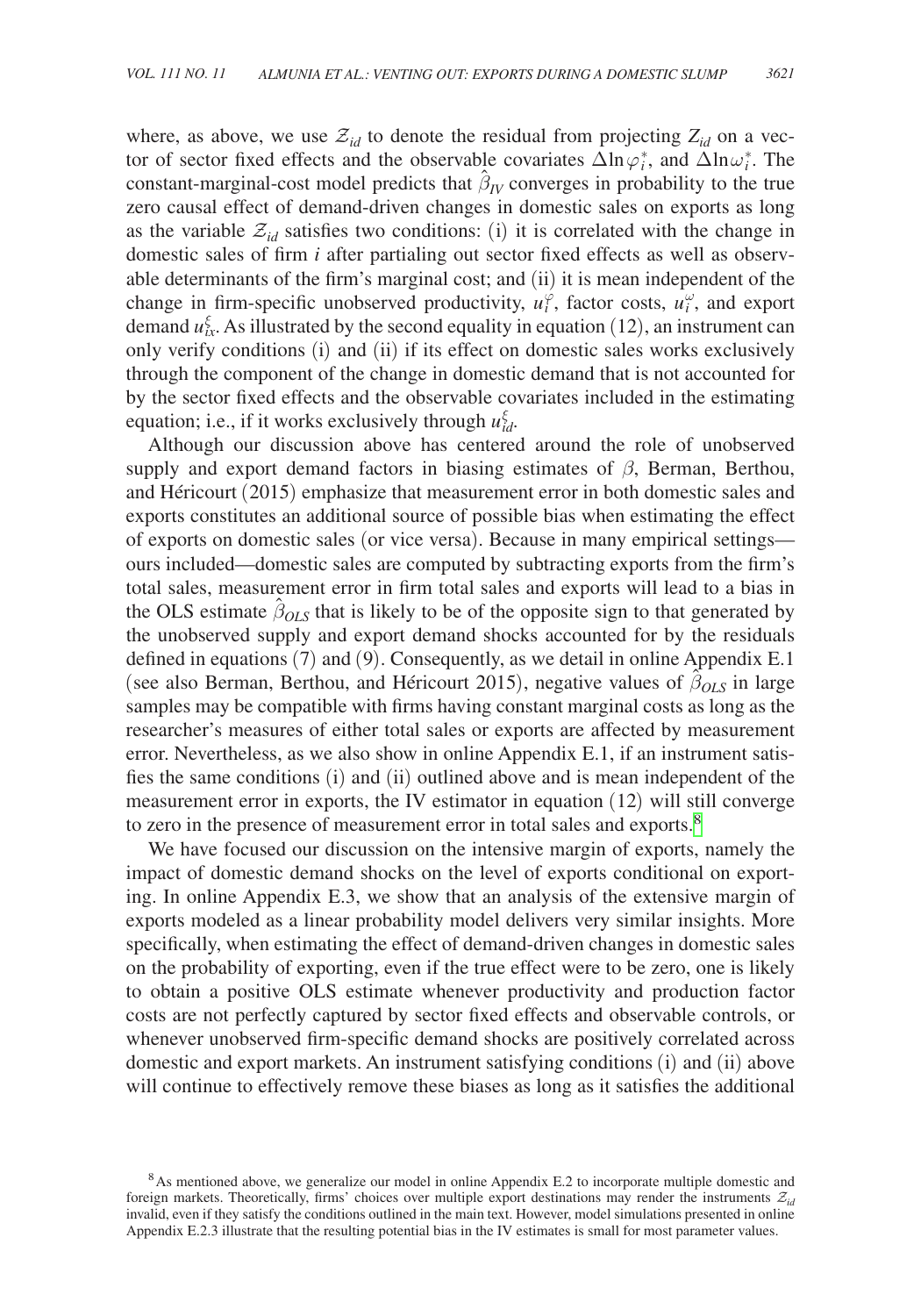

FIGURE 2. THE GREAT RECESSION IN SPAIN

condition of being mean independent of the part of the change in the firm's fixed cost of exporting not captured by sector fixed effects and marginal cost proxies.

## **II. Setting and Data**

To construct a plausibly exogenous measure of the changes in domestic demand faced by firms, we exploit geographical variation within Spain in the severity of the Great Recession of the late 2000s and early 2010s. In this section, we describe the setting and data, and we defer a more detailed account of our identification strategy to Section III.

# A. *The Great Recession in Spain: Description*

The macroeconomic history of Spain during the period 2000–2013 is a tale of a boom followed by a bust. As shown in Figure 2, between the year 2000 and the peak of the cycle in 2008, Spain's GDP and domestic demand grew by approximately 20 percent in real terms.<sup>[9](#page-11-0)</sup> In the five subsequent years until 2013, domestic demand decreased to the level of the year 2000, while real GDP fell by an accumulated 8.9 percent.

The particularly severe impact of the Great Recession in Spain is largely explained by the fact that the economic boom of the early 2000s was primarily fueled by a real estate bubble. The construction sector accumulated an increasing share of GDP and employment.<sup>[10](#page-11-1)</sup> For instance, in 2006, 658,000 new houses were built in Spain, a

<span id="page-11-0"></span><sup>&</sup>lt;sup>9</sup> Domestic demand is defined as final consumption expenditure by households and nonprofit institutions serving households plus investment plus acquisitions of public administrations minus imports.

<span id="page-11-1"></span><sup>&</sup>lt;sup>10</sup>The share of total employment in construction peaked at 13.5 percent in 2007 and then collapsed to 5.4 percent by 2014, with a similar pattern for the contribution of this sector to Spain's GDP (12.4 percent in 2007 and 6.8 percent in 2014).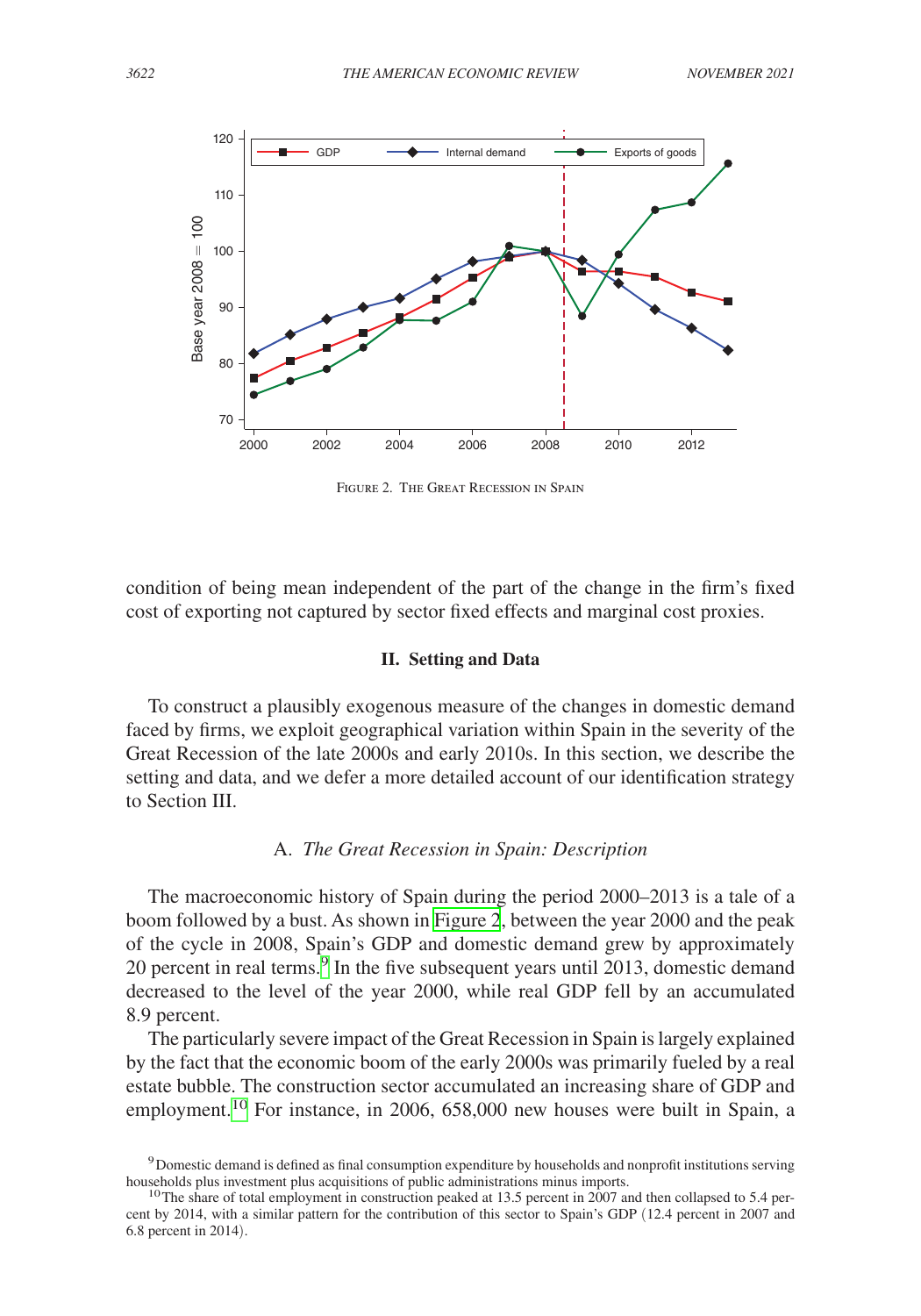number corresponding to 80 percent of those built in Germany, Italy, and the United Kingdom *combined* (European Commission, n.d.a). This real estate boom was in turn fostered by the increased availability of cheap credit to households, firms, and real estate developers, which resulted from capital inflows related to the adoption of the euro in 2002 and the global savings glut (Santos 2017). As a result, the ratio of mortgage credit to GDP went up from 40 percent in 2000 to 100 percent in 2008 (Basco, Lopez-Rodriguez, and Elias 2021). Importantly, the very high loan-to-value ratios associated with residential mortgage credit were partly used by households to finance private consumption, particularly vehicle purchases (Masier and Villanueva 2011).

The unraveling of the subprime mortgage market in the United States in the summer of 2007 had an immediate effect on the supply of credit in Spain. However, the effects were fully transmitted to the real economy only about one year later, coinciding with the fall of Lehman Brothers in September 2008 and the sudden stop in capital inflows (Basco, Lopez-Rodriguez, and Elias 2021). The recession officially started in the fourth quarter of 2008, and intensified during 2009 with a 3.6 percent annual drop in real GDP. The growth in the stock of vehicles in Spain, which had been stable at an average rate of 3.6 percent a year during the boom, suddenly came to a halt in 2008 (see Figure C.1 in online Appendix C). In fact, in 2013, the national stock of vehicles in Spain was *lower* than in 2008 by around 52,000 units.

Importantly for the identification strategy we describe in the next section, the real estate boom and subsequent bust featured significant geographic variation, affecting mainly some parts of the Mediterranean coast and medium-sized and large cities. As we shall document in Section III, this in turn translated into substantial geographic variation in the extent to which the Great Recession affected the domestic sales of Spanish firms.

# B. *The Spanish Export Miracle*

As Figure 2 illustrates, the evolution of Spain's aggregate merchandise exports during the period 2008–2013 was significantly different from that of aggregate domestic demand. After a significant 11.5 percent drop in real terms during the global trade collapse of 2008–2009, aggregate exports grew during the period 2009–2013 at an even faster rate than during the boom years. Specifically, while exports had grown by a cumulative 34 percent in the eight-year period 2000–2008, they grew by a very similar cumulative 31 percent in just the four years between 2009 and 2013. This acceleration in export growth occurred at a time during which all indicators of domestic economic activity were showing a significant decline. As a consequence, the fall in real GDP was significantly smaller than the fall in domestic demand, and the ratio of exports of goods to GDP grew from 15.1 percent in 2009 to 23.3 percent in 2013. In online Appendix D.2, we use the firms in our sample to describe the dynamics of the exports-to-sales ratio by sector.

One might wonder whether a depreciation in the euro could explain the growth in Spanish exports during the period 2009–2013. Figure 1 in the introduction shows that this could not have been the main explanation, as Spanish exports to non-euro area countries clearly outperformed those of other countries in the euro area (while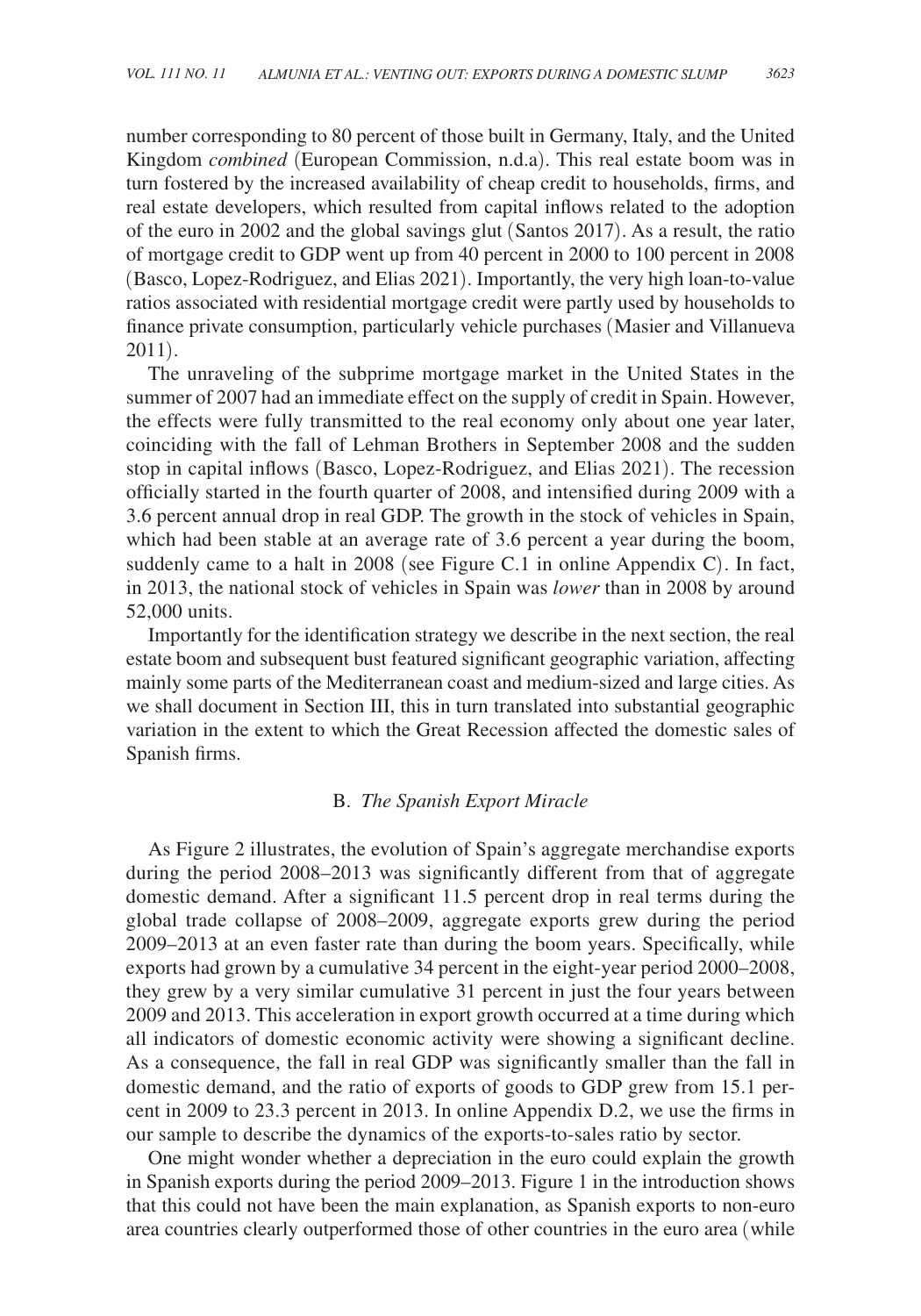Spain's GDP dropped faster than the euro area average).<sup>[11](#page-13-0)</sup> It has also been argued that Spain underwent an internal devaluation during this period (through wage moderation starting in 2009, and via a labor market reform in 2012), but there is little evidence that these policies had a significant effect on relative production costs before 2012. For instance, unit labor costs in Spain were only 2.2 percent lower in 2012 than in their peak in 2009 (OECD Statistics). However, as we document in online Appendix D.3, Spanish manufacturing export prices (unit values from product-level export data) fell relative to export prices in other euro area countries from the onset of the crisis, before Spanish unit labor costs had started to fall.

Motivated by these facts, we will hereafter focus on an exploration of the "vent-for-surplus" hypothesis, according to which the domestic slump, by freeing up production capacity, *directly* incentivized Spanish producers to sell their goods in foreign markets. More precisely, we hypothesize that the domestic slump led firms to move down along their short-run marginal-cost schedule, thereby lowering their export prices and leading them to gain market share in export markets.<sup>[12](#page-13-1)</sup>

In principle, the 2009–2013 growth in exports could have materialized along the intensive margin (with continuing exporters increasing their exports) or along the extensive margin (via net entry into the export market). Descriptive evidence suggests that the bulk of the growth was driven by the intensive margin. Using detailed Spanish customs data, de Lucio et al. (2017b) find that net firm entry (i.e., new exporters net of firms quitting exporting) contributed a mere 14 percent to the export growth between 2008 and 2013, while the remaining 86 percent was driven by continuing exporters. Similarly, in our sample, we find that continuers contributed 91 percent of the growth in exports between the boom and the bust periods, and the extensive margin only accounted for 9 percent of export growth.<sup>[13](#page-13-2)</sup>

# C. *Data Sources*

Our data cover the period 2000–2013 and come from various confidential administrative data sources. The first is the Commercial Registry (*Registro Mercantil Central*). It contains annual financial statements for around 85 percent of registered firms in the nonfinancial market economy in Spain. Among other variables, it includes information on sector of activity (four-digit NACE Rev. 2 code), [14](#page-13-3) five-digit zip code of location, net operating revenue, material expenditures (cost of all raw materials and services purchased by the firm in the production process), labor expenditures (total wage bill, including social security contributions), number of employees (full-time equivalent), and total fixed assets. We provide more details regarding this dataset in Appendix B (see also Almunia, Lopez-Rodriguez, and Moral-Benito 2018).

<span id="page-13-0"></span><sup>&</sup>lt;sup>11</sup> Figure 1 also shows that most of the *relative* take-off of Spain occurred after 2010. The same is not true when looking at Spain's share in overall goods exports (including exports to euro area countries); in that case, Spain's share increased markedly already in 2009. This suggests that the increase in Spanish exports (relative to euro area countries) immediately following the Great Recession was largely driven by increased exports within the eu

<span id="page-13-2"></span><span id="page-13-1"></span><sup>&</sup>lt;sup>12</sup>This is in contrast with the type of downward shift in marginal costs associated with internal devaluations.<br><sup>13</sup>De Lucio et al. (2017b) also show that a third of the contribution of continuing exporters is due to ent

new destination countries and products, while the other two-thirds is due to growth in existing product-country combinations. Unfortunately, the nature of the export data available to us does not allow us to explore the firm-level extensive margin at the product- or destination-country-level. <sup>14</sup>*Nomenclature statistique des activités économiques dans la Communauté européenne* (NACE).

<span id="page-13-3"></span>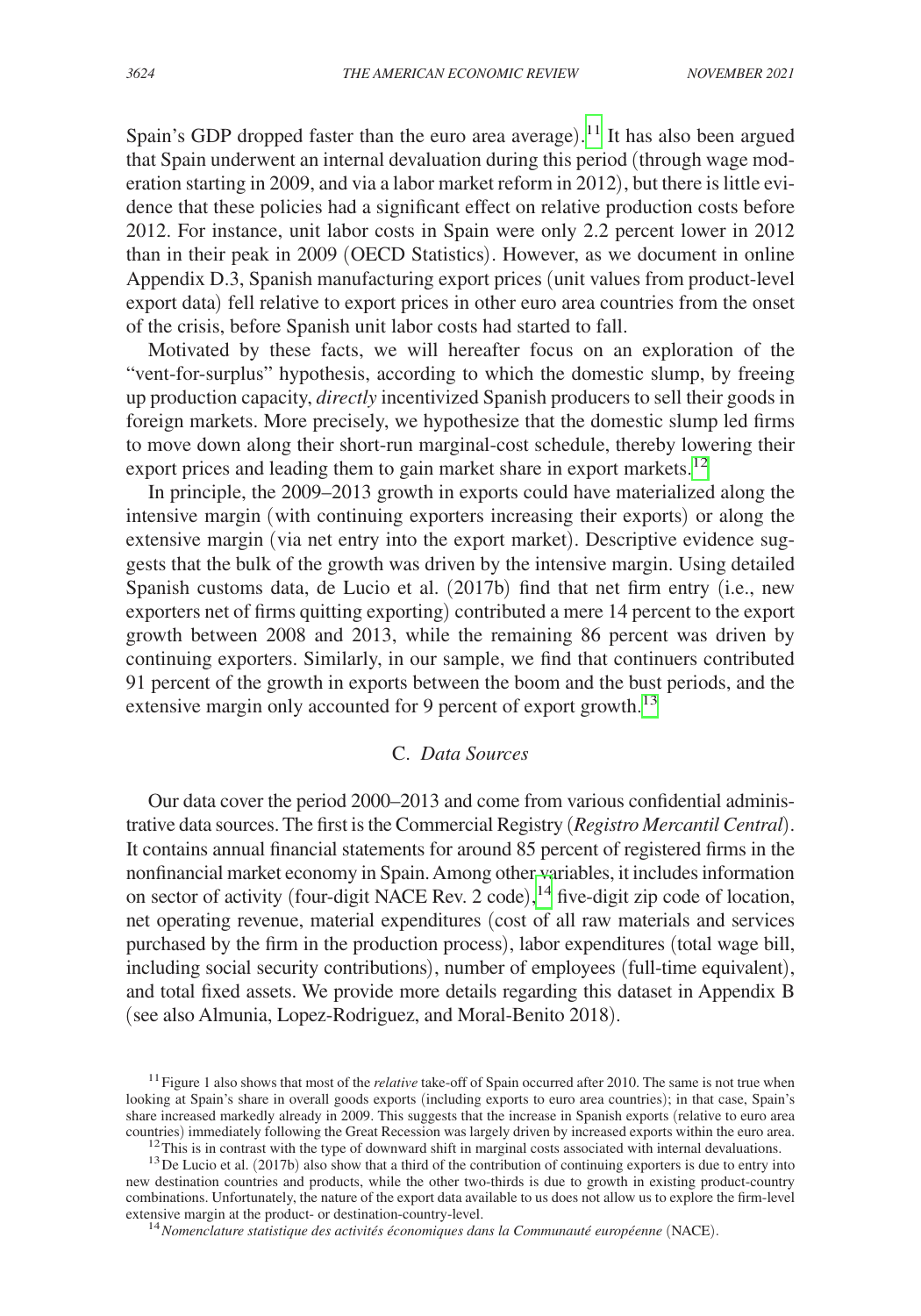The second dataset is the foreign transactions registry collected by the Bank of Spain (*Banco de España*). For both exports and imports, it contains transaction-level information on the fiscal identifier of the Spanish firm involved in the transaction, the amount transacted, the product code  $(SITC$  Rev. 4),<sup>[15](#page-14-0)</sup> the country of the foreign client, and the exact date of the operation (no matter when the payment was made). Starting in 2008, however, the dataset's information on the product code and on the destination country became unreliable. The reason for this is that, to save on administrative costs, the entities reporting to the Bank of Spain were given the option of bundling a set of transactions together. In those cases, each entry reflects *only* the country of destination and product code of the largest transaction in that bundle (see Appendix B for more details). This feature of the dataset precludes us from studying exports at the firm-product-destination-year level during the crisis, but we can still reliably aggregate this transaction-level data to obtain information on total export volume by firm and year.

This international trade database has an administrative nature because *Banco de España* legally required financial institutions and external (large) operators to report this information for foreign transactions above a fixed monetary threshold. Until 2007, the minimum reporting threshold was fixed at 12,500 euros per transaction. Since 2008 until the end of the mandatory registry in 2013, information had to be reported for all transactions performed by a firm during a natural year as long as at least one of these transactions exceeded 50,000 euros. In order to homogenize the sample, for the period 2000 to 2007, we only record a positive export flow in a given year for firms that had at least one transaction exceeding 50,000 euros in that year (see Appendix B for more details). The foreign transactions registry collected by the Bank of Spain was discontinued in early 2014, which precludes us from extending our analysis past the year 2013.

In both datasets, a firm is defined as a business constituted in the form of a corporation (*sociedad anónima*), a limited liability company (*sociedad limitada*), or a cooperative (*cooperativa*). We merge both datasets using each firm's fiscal identifier. Using the merged database, we define each firm's domestic sales as the difference between its total sales and its total exports.

To check the accuracy of the information contained in the resulting dataset, we compare its implied annual aggregate output, employment, total wage bill, and goods exports with the official publicly available data. Figure C.3 in online Appendix C shows that our dataset tracks well the evolution over time of these aggregates. Due to the reporting thresholds described above, aggregate exports in our sample fall a bit short of aggregate exports in the customs data, but the gap is similar in the boom and bust periods (the average coverage is 91.8 percent in 2000–2008 and 91.3 percent in 2009–2013). [16](#page-14-1)

We complement the firm-level data described above with yearly municipality-level data on the stock of vehicles per capita. The information on the stock of vehicles by

<span id="page-14-1"></span><span id="page-14-0"></span>

<sup>&</sup>lt;sup>15</sup>Standard International Trade Classification (SITC).<br><sup>16</sup>Most of the gap in coverage is explained by the fact that a nontrivial share of Spanish exports is carried out by legal entities or individuals that are not registered as firms undertaking economic activity in Spain, and are thus exempted from submitting their financial statements to the Commercial Registry. The share of goods exports by nonregistered entities was on average around 8 percent in 2010–2013 (own calculations based on public Customs data).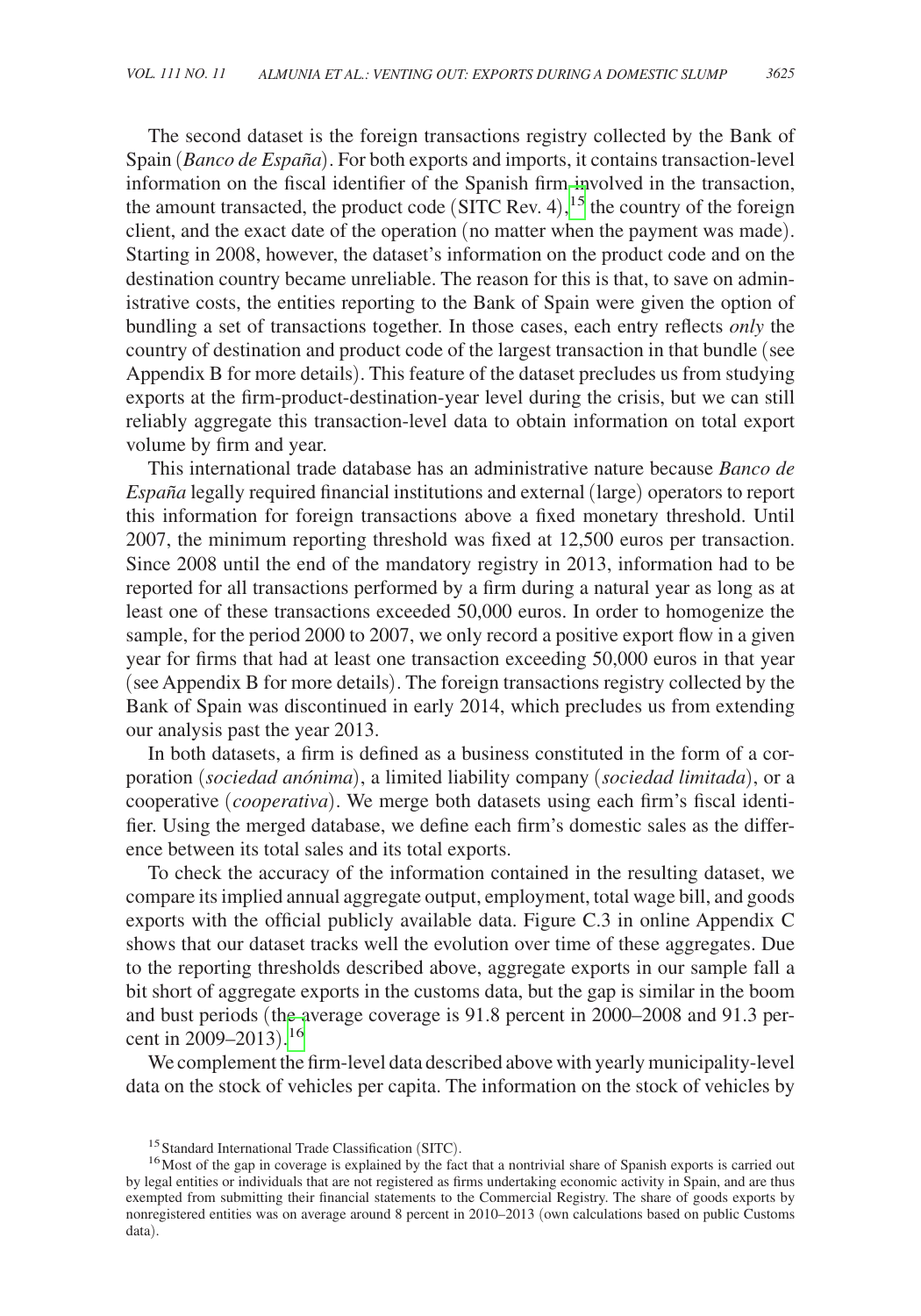municipality is provided by the Spanish Registry of Motor Vehicles, compiled by the General Directorate of Traffic (*Dirección General de Tráfico*), while the information on the population by municipality is provided by the Spanish National Statistical Office (*Instituto Nacional de Estadística*). When matching this municipality-level data with our firm-level data, we need to deal with the fact that the information on the location of firms is provided at the zip code level, and that the mapping between municipalities and zip codes is not one-to-one: larger municipalities are often assigned multiple zip codes and, in a very small number of cases, a single zip code is assigned to more than one municipality. In the former case, we associate the same value of the stock of vehicles per capita to all firms located in the same municipality, independently of the zip code of location; for firms in zip codes containing multiple municipalities, we associate with them a stock of vehicles per capita constructed as an average of the stocks of vehicles per capita across these municipalities.

We also employ information from two datasets provided to us by the Spanish Tax Agency (*Agencia Estatal de Administración Tributaria*, AEAT): first, aggregate data on municipality-to-municipality flows for *all* firms in the manufacturing sector, excluding sales of entities in the auto industry; and, second, firm-to-municipality sales only for those manufacturing firms in our sample that exported in the boom as well as in the bust.<sup>[17](#page-15-0)</sup> The AEAT was willing to share with us only one year of data, so we work with data for the year 2006 as it is the first year for which a comprehensive digitization of the data are available.

When exploring the robustness of our results, we use information on additional variables. The underlying sources for these variables are discussed in Appendix B.

### **III. Identification Approach**

In this section, we first describe our identification approach, and later highlight various potential threats affecting this strategy and how we seek to address them.

# A. *Geography-Based Proxies of Demand Changes*

As explained in Section IIA, a key characteristic of the Great Recession in Spain is that it affected different regions differently. Panel A in [Figure 3](#page-16-0) illustrates this fact. The figure plots the standardized percentage change in domestic sales for the average manufacturing firm located in each of the 47 Spanish peninsular provinces and operating in at least one year of the boom period (2002–2008) and at least one year of the bust period (2009–2013). [18](#page-15-1) The provinces where the average firm experienced a reduction in domestic sales smaller than the national average are in darker color, while those where the average firm experienced a larger reduction in domestic sales are in lighter color. Figure 3 thus illustrates that firms located in the northern and western regions saw changes in domestic sales larger (less negative) than the average, while firms located in the center of the country and in southern and eastern

<span id="page-15-1"></span><span id="page-15-0"></span>

<sup>&</sup>lt;sup>17</sup>We thank Francesco Serti for having brought to our attention the existence of these data. <sup>18</sup>Figure C.2 in online Appendix C.2 shows the yearly average number of firms and exporters by province for the period 2002–2008. Economic activity in Spain is concentrated mostly in the coast (Galicia, Basque Country, Catalonia, Valencian Community, Murcia, and Andalusia) and in the center (Madrid). Exporting firms are concentrated in the center (Madrid) and in the Mediterranean coast (Catalonia and Valencian Community).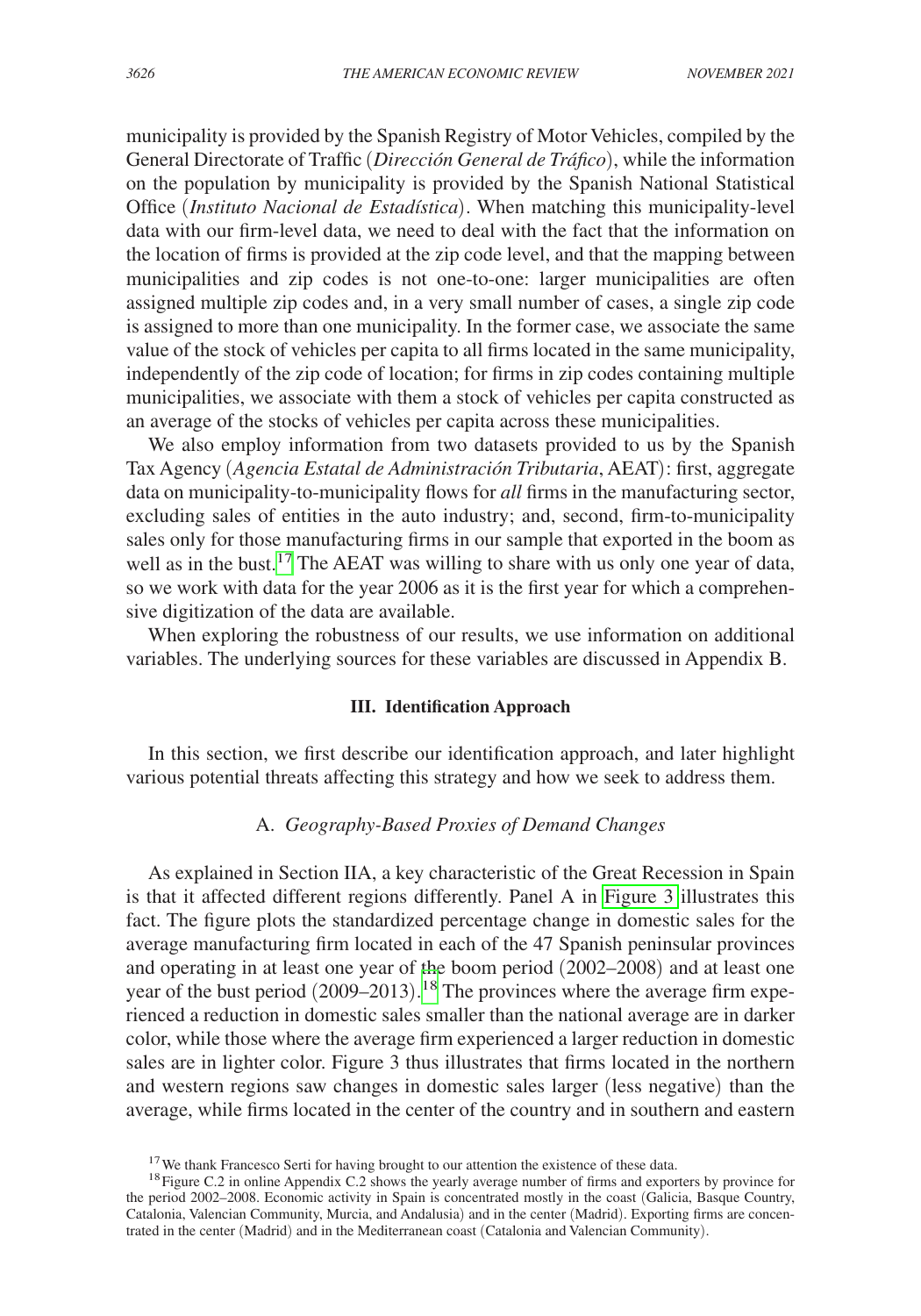

<span id="page-16-0"></span>Panel A. Relative change in domestic sales Panel B. Relative change in vehicles per capita

Figure 3. The Great Recession in Spain: Variation across Provinces

*Notes:* For each province, panel A illustrates the standardized percentage change in average firm-level domestic sales between the period 2002–2008 and the period 2009–2013, where the average is computed across manufacturing firms active in at least one year in both periods. Therefore, if this variable takes value *p* for a given province, it means that the average firm located in this province experienced a relative change in average yearly domestic sales between 2002–2008 and 2009–2013 that was *p* standard deviations above the change experienced by the average province. Panel B illustrates the standardized percentage change in vehicles per capita between the period 2002–2008 and the period 2009–2013. The color scale is in standard deviations as in panel A.

regions experienced relatively large domestic sales reductions. Furthermore, deviations from the national average are sizable in many cases.

The heterogeneity in the changes in domestic sales that we document in panel A of Figure 3 could have been caused by heterogeneity in supply factors or by heterogeneity in factors affecting local demand for manufacturing goods. We next propose an approach to measuring variation in local demand for manufacturing goods.

Our approach consists in proxying changes in local demand for manufacturing goods using observed changes in demand per capita for one particular type of manufacturing products (vehicles) for which we have highly geographically disaggregated data. Panel B in Figure 3 shows that there is substantial variation in the degree to which the number of vehicles per capita changed across provinces between the boom and the bust years.<sup>19</sup> Specifically, provinces in the northwest and in the southwest experienced a relative increase in the number of vehicles per capita, while the region around Madrid and the provinces in the northeast and along the Mediterranean coast experienced a relative reduction. As in panel A of Figure 3, the regional deviations from the national averages in panel B are large for many provinces.

By illustrating provincial averages, Figure 3 hides substantial spatial variation at the subprovince level (across municipalities) in the boom-to-bust changes in both average firm-level domestic sales and changes in the stock of vehicles per capita. We

<span id="page-16-1"></span><sup>19</sup>Changes in the stock of vehicles per capita between the boom and the bust years could have been due either to purchases of new vehicles or to scrapping of old ones. We measure the change in the stock, rather than just new purchases, to avoid that our measure of domestic demand for manufacturing firms is contaminated by the effect of the "cash for clunkers" program (*Plan PIVE*) that the Spanish government put in place during the bust period.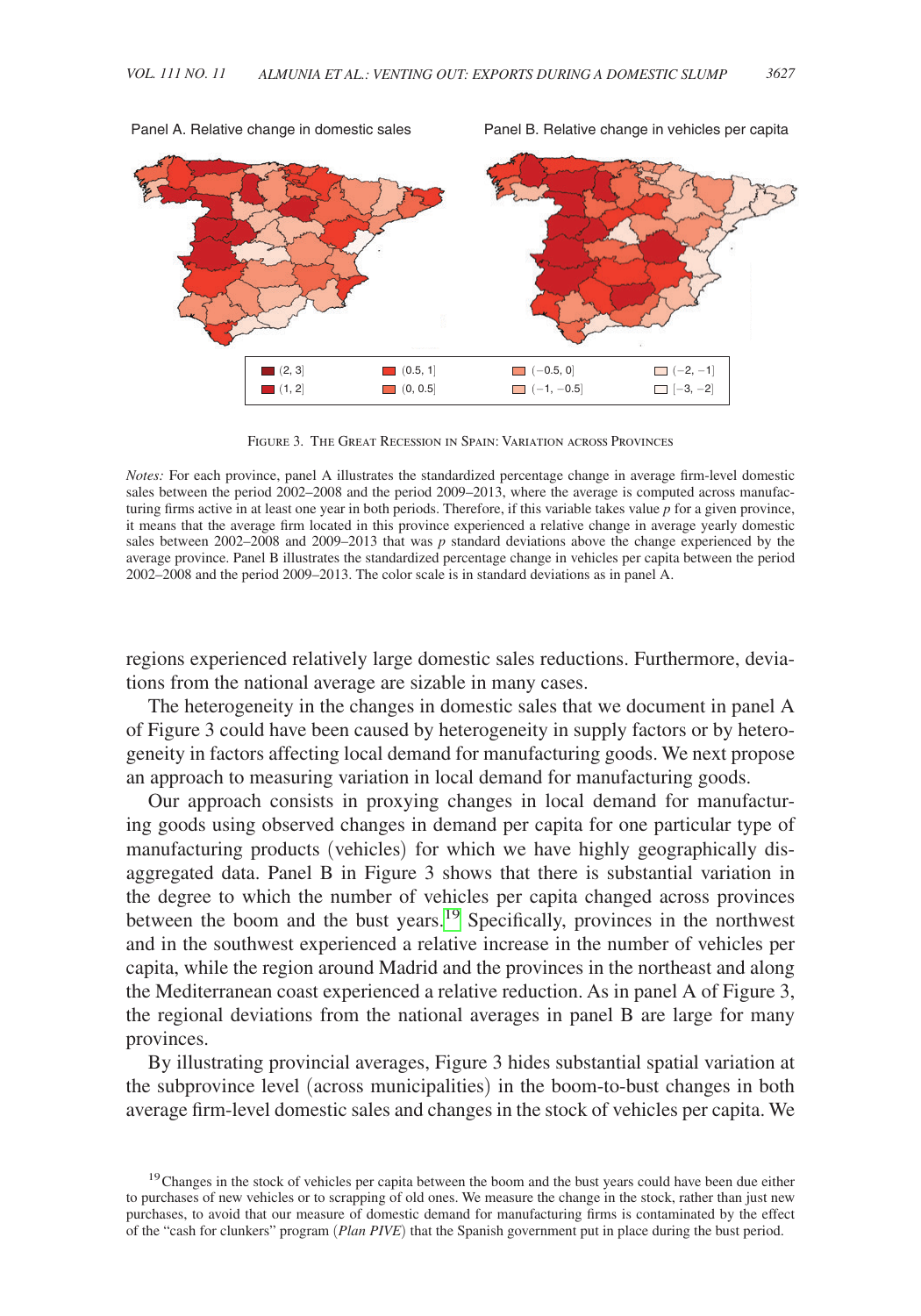illustrate this variation in online Appendix Figure C.4 for the case of the two most populated Spanish provinces: Madrid and Barcelona.

Our core empirical strategy exploits the variation illustrated in online Appendix Figure C.4 to identify the impact of domestic demand shocks on firms' exports operating through its effect on the firms' domestic (Spain-wide) sales. Specifically, we divide our sample into a "boom" period (2002–2008) and a "bust" period (2009–2013), and assess the extent to which a demand-driven decline in a firm's domestic sales in the bust period relative to the boom period is associated with a relative increase in its export sales between these two periods. We choose this "long-differences" approach as our baseline because the macroeconomic evidence in online Appendix Figure C.3 cleanly identifies the year 2009 as the break between two distinct periods. Having said this, we will show that our results are similar when breaking the sample into shorter subperiods, with the exception of panel regressions with yearly data, a frequency at which our instruments cease to have significant predictive power (see Section IVB).

To build a measure of the boom-to-bust change in domestic demand for each Spanish firm, we follow a two-step procedure. First, we use observed boom-to-bust changes in the stock of vehicles per capita at the municipality level as a proxy for the boom-to-bust changes in the demand for manufacturing goods in those municipalities. For this, we rely on a body of work (see Stock and Watson 1999) documenting that durable goods consumption, and vehicle purchases in particular, are strongly procyclical, and are thus a useful proxy for changes in "local demand."[20](#page-17-0) Second, with this measure of local demand at hand, we construct instruments capturing the boom-to-bust changes in domestic demand experienced by firms located in different Spanish municipalities. We do this in two distinct and complementary ways.

Our first instrument (or *local* instrument) builds on the work of Hillberry and Hummels (2008) highlighting the extremely localized nature of manufacturing shipments in the United States: we posit and verify that changes in municipality-level demand (as captured by changes in vehicles per capita) are a good predictor for changes in domestic (Spain-wide) sales of Spanish firms producing in the corresponding municipality.

Our second instrument (or *gravity-based* instrument) instead acknowledges that the majority of a firm's sales are actually shipped outside its municipality of location, and constructs a theoretically grounded measure that takes into account the exposure of firms to local demand shocks in municipalities *other* than their municipality of location. To measure the different exposure of each firm to other municipalities' local demand shocks, we rely on information on the location of these firms together with municipality-to-municipality trade flows data (aggregated across all manufacturing firms) for the year 2006. We use these data to estimate municipality-to-municipality gravity regressions, and use the estimated coefficients for log population and log distance to build the relevant weights needed to construct our gravity-based measure of firm-level exposure to local demand shocks, which is a

<span id="page-17-0"></span> $20$ Relatedly, Mian, Rao, and Sufi (2013) document that variation in the extent to which the US subprime mortgage default crisis of 2007–2010 affected household housing wealth in different areas in the United States translated into geographical variation in vehicle purchases. Hausman, Rhode, and Wieland (2019) and Waugh (2019) provide corroborating evidence in other settings.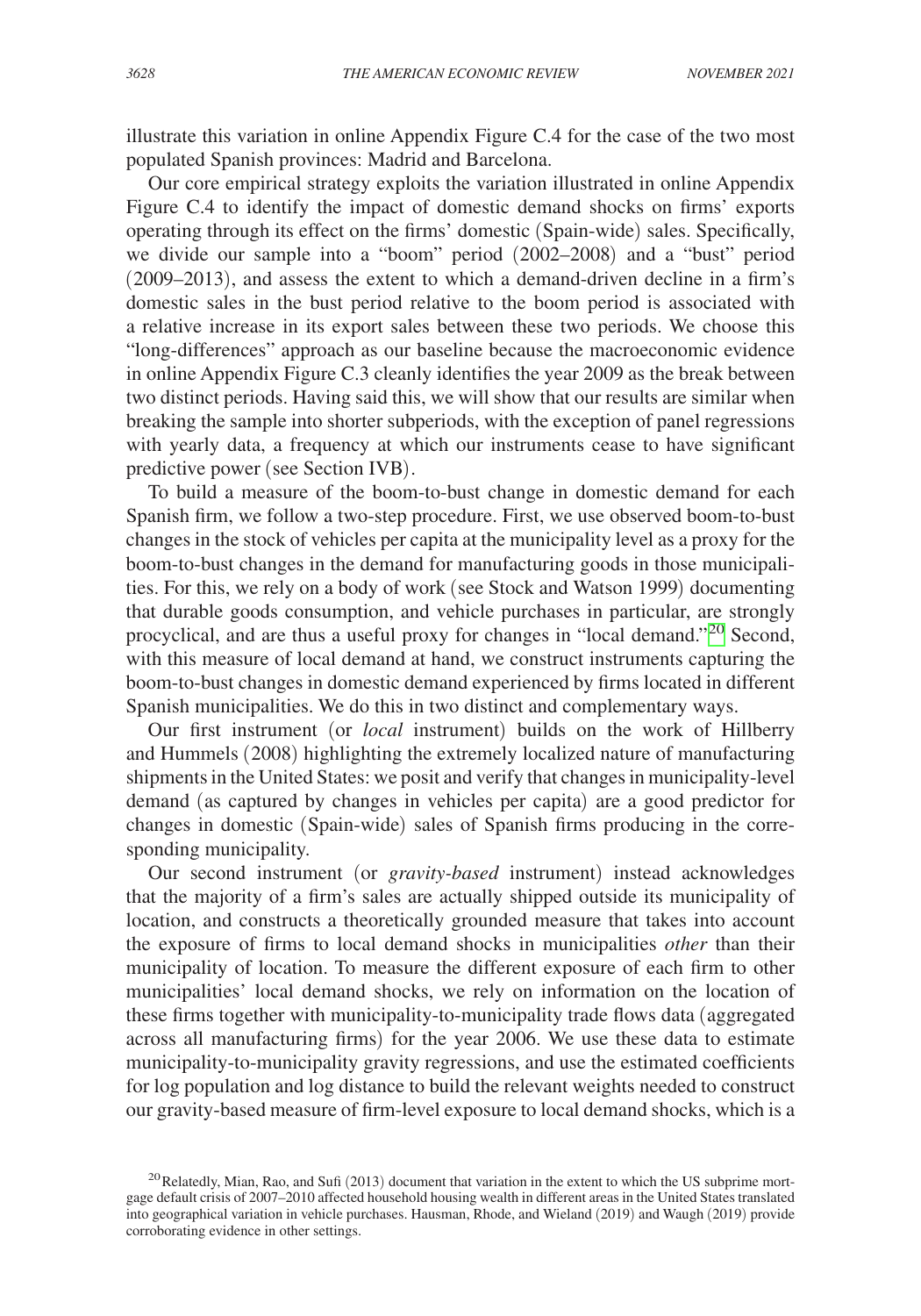weighted sum of the local shocks (i.e., changes in the stock of vehicles per capita) in all locations other than the one in which the firm is based. As a robustness check, we also experiment with alternative *gravity-based* instruments that rely on alternative sets of weights.

To be more precise, our two baseline instruments take the form

To be more precise, our two baseline instruments take the form  
\nfor the *local* IV;  
\n
$$
\Delta \ln Z_{id} = \begin{cases}\n\Delta \ln V_{\ell(i)}, & \text{for the local IV}; \\
\Delta \ln \left( \sum_{\ell' \neq \ell(i)} (Pop_{\ell'})^{\hat{\beta}_{pop}} (Dist_{\ell'(\ell)})^{\hat{\beta}_{dis}} V_{\ell'} \right), & \text{for the gravity-based IV};\n\end{cases}
$$

where  $V_\ell$  are vehicles per capita in municipality  $\ell$ ,  $\ell(i)$  is the municipality in which firm *i* is located, *Pop*<sup> $\ell'$ </sup> is population in location  $\ell'$ , *Dist*<sub> $\ell'(\ell)$ </sub> is the distance between municipalities  $\ell'$  and  $\ell(i)$ , and  $\hat{\beta}_{pop}$  and  $\hat{\beta}_{dist}$  are estimates of the coefficients on (destination) population and on bilateral distance in a gravity equation estimated using Spain's municipality-to-municipality sales data. Our gravity-based instrument is closely related to the so-called Harris market access measure, a widely used measure of demand in economic geography studies (see Redding and Venables 2004). Such a demand measure arises naturally in multimarket versions of the Melitz (2003) model; in fact, as Jacks and Novy (2018) show, this demand term also arises in more general frameworks, including all models that yield a structural gravity equation à la Anderson and van Wincoop (2003). [21](#page-18-0)

Estimates of our municipality-to-municipality gravity equation for Spanish manufacturing flows in the year 2006 are presented in columns 1 through 3 of [Table](#page-19-0)  [1.](#page-19-0) These estimates are based on the municipality-to-municipality aggregate trade flows data provided to us by the Spanish Tax Agency (see Section IIC). The first column presents estimates for a specification with municipality of origin fixed effects, log population of the destination municipality, and log distance between origin and destination. The results illustrate the relevance of gravity forces, with shipments increasing in destination population with an elasticity of  $\hat{\beta}_{pop} = 0.493$ , and declining in distance with an elasticity of  $\hat{\beta}_{dist} = -0.429$ . The inclusion in column 2 of dummies for own-municipality and own-province flows slightly reduces this distance elasticity, while these two dummies appear to have themselves a positive and significant effect on shipments. This suggests that part of the negative effect of distance on within-Spain municipality-to-municipality shipments is related to a discontinuous fall in shipments at the municipality border and at the province border. The extent of "home bias" at the municipality level is remarkably large: it implies that, ceteris paribus, shipments are  $\exp(1.607) \approx 5$  times larger within a municipality than outside. The existence of such strong local home bias is in line with the findings of Hillberry and Hummels (2008) for the United States, although

<span id="page-18-0"></span><sup>&</sup>lt;sup>21</sup>There are two important differences between our measure of market access and standard uses of market access as a proxy for demand. First, we measure the change in demand in a location not as the change in a destination fixed effect estimated from a gravity equation, but as the change in the stock of vehicles per capita in that location. Second, as the value of our instrument for a municipality excludes the change in vehicles per capita in such municipality, our instrument excludes what Redding and Venables (2004) denote the domestic market access term. The first difference is a consequence of the fact that we observe within-Spain flows only for the year 2006; the second one is due to our aim to make this second instrument distinct from the first one based on local demand (and also more plausibly exogenous). Similar market access terms have been defined in Harris (1954), Hanson (2005), and Donaldson and Hornbeck (2016).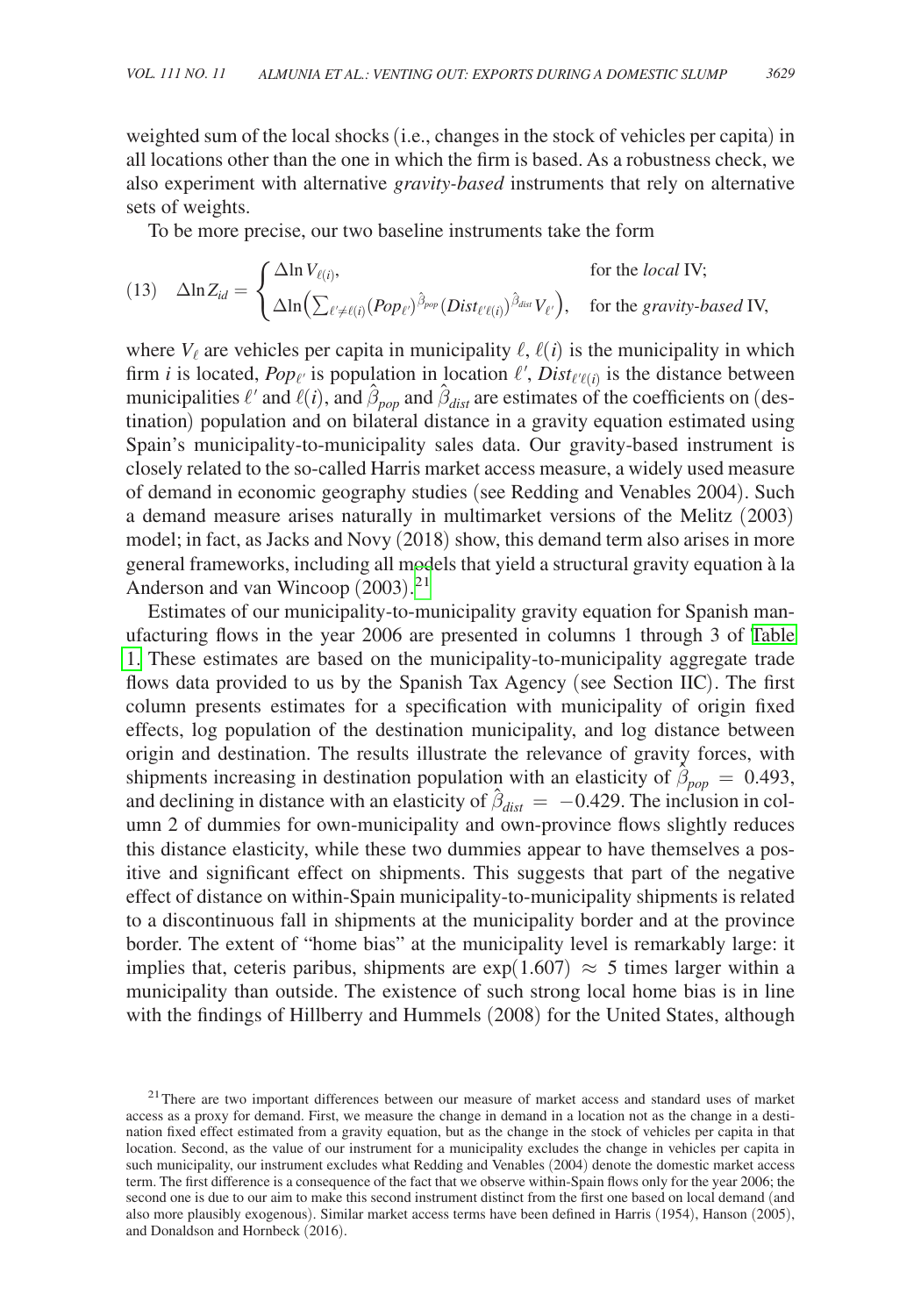<span id="page-19-0"></span>

|                                                                                    | In(Trade Flows)         |                                     |                                     |                          |                         |  |  |
|------------------------------------------------------------------------------------|-------------------------|-------------------------------------|-------------------------------------|--------------------------|-------------------------|--|--|
|                                                                                    | (1)                     | (2)                                 | (3)                                 | (4)                      | (5)                     |  |  |
| ln(Population)                                                                     | 0.493<br>(0.031)        | 0.490<br>(0.031)                    | 0.485<br>(0.030)                    | 0.300<br>(0.012)         | 0.322<br>(0.015)        |  |  |
| ln(Distance)                                                                       | $-0.429$<br>(0.011)     | $-0.378$<br>(0.019)                 |                                     | $-0.150$<br>(0.021)      | $-0.145$<br>(0.019)     |  |  |
| Dummy for own-municipality flows                                                   |                         | 1.607<br>(0.111)                    |                                     |                          |                         |  |  |
| Dummy for own-province flows                                                       |                         | 0.131<br>(0.065)                    |                                     |                          |                         |  |  |
| Dummy for distance 5-10km                                                          |                         |                                     | $-1.159$<br>(0.079)                 |                          |                         |  |  |
| Dummy for distance 10–50km                                                         |                         |                                     | $-1.924$<br>(0.090)                 |                          |                         |  |  |
| Dummy for distance 50-100km                                                        |                         |                                     | $-2.465$<br>(0.114)                 |                          |                         |  |  |
| Dummy for distance 100-200km                                                       |                         |                                     | $-2.718$<br>(0.113)                 |                          |                         |  |  |
| Dummy for distance 200–500km                                                       |                         |                                     | $-2.962$<br>(0.120)                 |                          |                         |  |  |
| Dummy for distance 500-1,000km                                                     |                         |                                     | $-3.237$<br>(0.120)                 |                          |                         |  |  |
| Dummy for distance $>1,000$ km                                                     |                         |                                     | $-3.590$<br>(0.141)                 |                          |                         |  |  |
| Observations<br>$R^2$                                                              | 417,936                 | 417,936                             | 417,936                             | 675,715                  | 675,589                 |  |  |
| Municipality of origin fixed effects<br>Sector fixed effects<br>Firm fixed effects | 0.30<br>Yes<br>No<br>No | 0.31<br>Yes<br>N <sub>0</sub><br>No | 0.30<br>Yes<br>N <sub>0</sub><br>No | 0.18<br>Yes<br>Yes<br>No | 0.31<br>No<br>No<br>Yes |  |  |

Table 1—Estimates from Gravity Equations at Municipal Level

*Notes:* Standard errors clustered by province of origin reported in parentheses. The data on municipality-level trade flows for manufacturing firms are for the 2006 fiscal year. ln(Population) denotes the log of the population of the destination municipality in 2006. ln(Distance) denotes the log of the distance, in kilometers, between the two municipalities in each pair. The estimates in columns 1 to 3 use municipality-to-municipality sales data; the estimates in columns 4 and 5 use firm-to-municipality data. The estimation in this and all other tables in the paper uses the Stata commands reghdfe (Correia 2017) and ivreghdfe (Correia 2019).

the magnitude is larger in our setting.<sup>22</sup> This finding buttresses the potential relevance of our first *local* instrument. Column 3 presents estimates for a specification analogous to that in column 1 but employing a set of distance dummies to capture the effect of distance on sales. The results show that, controlling for municipality of origin fixed effects and for the population of the municipality of destination, sales decay monotonically with distance.

In columns 4 and 5 of Table 1, we estimate gravity equations at the firm-destination level exploiting the information on the second of the datasets provided to us by the

<span id="page-19-1"></span> $22$  Díaz-Lanchas, Llano, and Zofío (2019) also estimate a very sizable "zip code effect" on the basis of a random sample of shipments by road within Spain during the period 2003–2007 (the C-Intereg database). Although we do not have access to this information at the zip code level, we have obtained aggregated province-to-province shipments from that database. In online Appendix D.4, we compare some aggregate statistics on firms' within-Spain sales from our sales data based on tax records and from the C-Intereg data. The extent of provincial home bias is very similar in both datasets.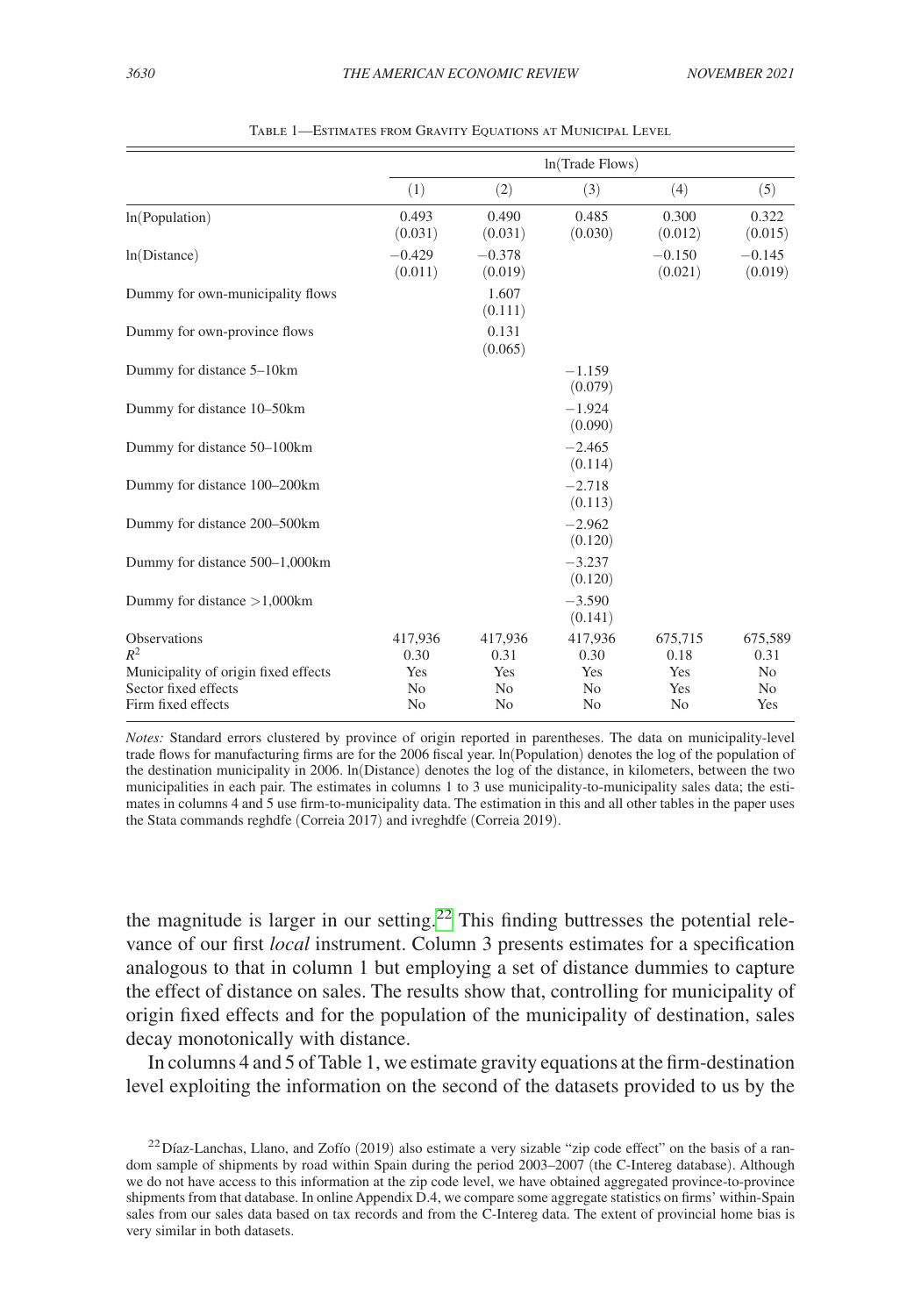Spanish Tax Agency, which contains firm-to-destination shipments for the subset of firms that exported both in the boom as well as in the bust (see Section IIC). The specification in column 4 is analogous to that in column 1, while that in column 5 additionally accounts for firm fixed effects. The results are in line with those in column 1, but with somewhat smaller log population and log distance coefficients, as one would expect given that these specifications do not account for extensive margin variation in the set of municipalities firms sell to.<sup>[23](#page-20-0)</sup>

# B. *Threats to Validity of the Identification Approach*

The main concern with our identification approach is that our municipality-level measures of demand changes between the boom and the bust may be correlated with changes in marginal cost shifters affecting the firms located either in the corresponding municipalities or in neighboring ones. This exclusion restriction is central to the validity of our strategy, so we next outline how we try to deal with potential threats to the validity of our identification approach.

First, we control in our specifications for sector fixed effects. Thus, we base our identification on observing how domestic sales and exports changed between the boom and the bust for different firms operating in the same sector but located in regions experiencing different exposure to local demand changes. By controlling for sector fixed effects, we control for sector-specific foreign demand shocks, sector-specific trade cost shocks, and domestic supply shocks affecting all Spanish firms operating in the same sector, irrespective of their location (see the definition of  $\gamma_{sx}$  in equation (6)). For example, these fixed effects control for shocks such as the expiration of the Multi Fiber Arrangement on January 1, 2005, which eliminated all European Union quotas for textiles imported from China, and which increased the competition that Spanish textile manufacturers faced both in the domestic and foreign markets[.24](#page-20-1)

Second, as different firms operating in the same sector may experience different supply shocks, we also control throughout for firm-specific measures of productivity and labor costs. By controlling for changes in wages and productivity at the firm level, we aim to identify the effect that changes in local demand had on firms' exports through channels other than the internal devaluation channel. More specifically, these controls help address the concern that the reduction in unit labor costs observed in Spain during the period 2009–2013 might have been heterogeneous across different Spanish municipalities in a manner that is correlated with our instruments.

A third concern is that, even after controlling for sector fixed effects and proxies for firm-level productivity and wage costs, there may still be unobserved *residual*  location-specific marginal cost shifters that might be correlated with our proxy for

<span id="page-20-0"></span><sup>&</sup>lt;sup>23</sup>We have also estimated gravity equations that use the firm-to-destination data and include the border and distance dummies introduced in columns 2 and 3. Notably, we again find a remarkably large coefficient of 1.308 for the own-municipality dummy variable.

<span id="page-20-1"></span><sup>&</sup>lt;sup>24</sup> Sector fixed effects may not effectively control for all heterogeneity across firms in their export demand shocks; specifically, firms located in different Spanish regions may be differentially affected by export demand shocks even if they operate in the same sector. A possible source of this heterogeneity in demand shocks is the different exposure of firms located in different Spanish regions to changes in demand in different foreign countries (e.g., firms located in southern regions are more exposed to demand changes in northern African countries than firms located in the north of Spain). In online Appendix E.4, we provide suggestive evidence that this type of heterogeneity in export demand shocks does not, in practice, affect the validity of our instrument.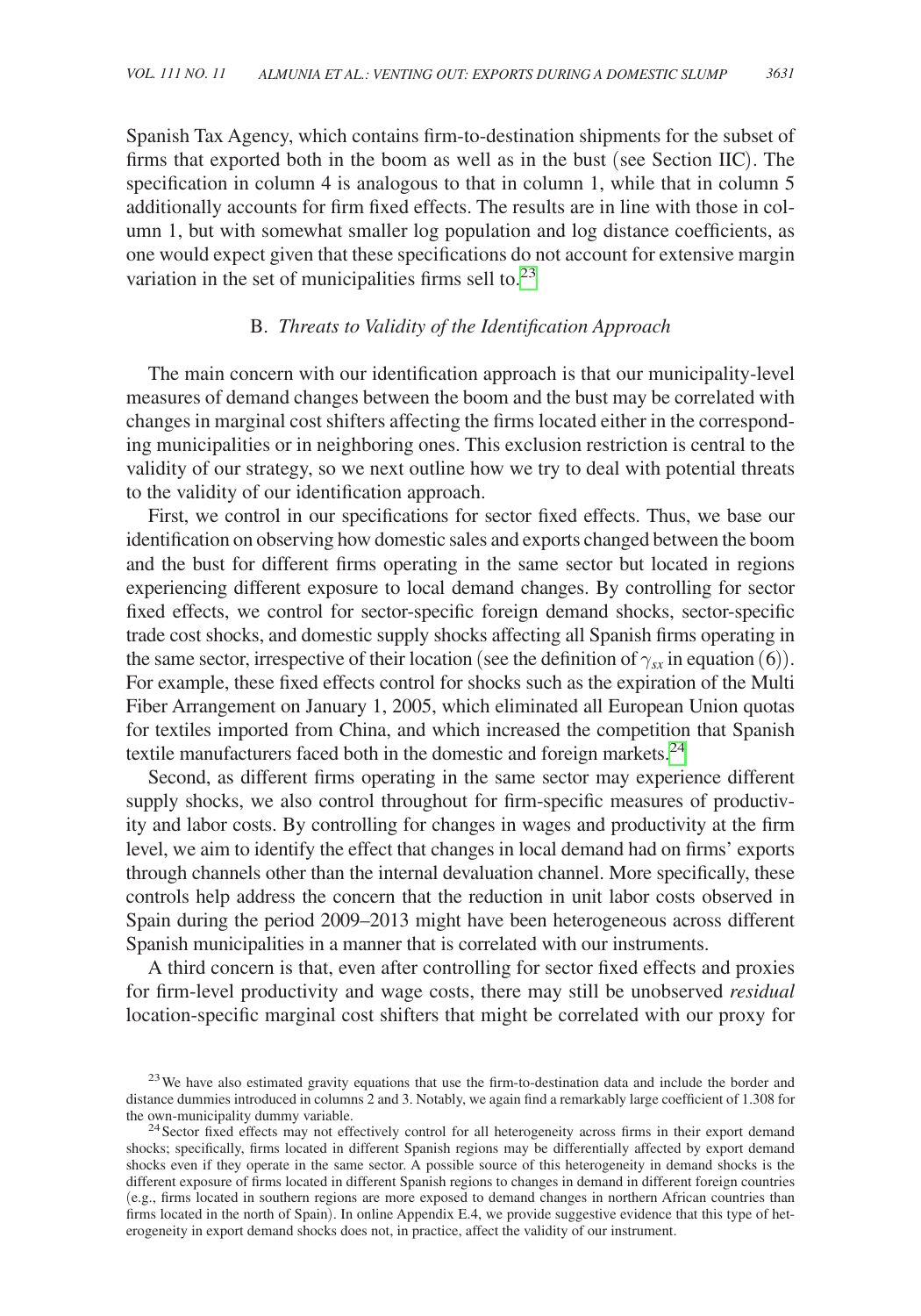changes in local demand. For instance, changes in labor payments not properly controlled for by our measure of firm-level wages may impact the purchasing power of consumers living in the corresponding municipalities, and thus affect vehicle purchases. This identification threat is likely to be particularly salient for our "local" instrument. In the construction of our gravity-based instrument, we do not use information on the change in the number of vehicles per capita in the municipality of location of a firm, which helps assuage this concern as long as there is no strong spatial correlation in the unobserved residual marginal cost shifters. Furthermore, to address concerns motivated by this possible spatial correlation in residual supply shocks, we present in Section V estimates from regression specifications in which we control for additional measures of municipality-specific boom-to-bust changes in economic conditions.

A fourth concern relates to the presence of a nontrivial number of car manufacturers in our sample of Spanish manufacturing firms. These firms' supply shocks are especially likely to have impacted the boom-to-bust changes in the stock of vehicles per capita in their own municipality and in geographically close ones. More specifically, if a disproportionate share of cars in Spain was sold in municipalities that are geographically close to where the car was manufactured, supply shocks in these firms may affect the number of vehicles per capita not just by affecting the purchasing power of consumers in certain municipalities, but by affecting directly the supply of cars in those municipalities. Roughly three quarters of all cars purchased in Spain are imported (as indicated by data from the Spanish National Institute of Statistics); thus, supply shocks affecting car manufacturers are likely to have a limited impact on the total amount of cars in Spain. However, to deal with this threat to identification, we exclude all firms operating in the auto industry (NACE Rev. 2 code 29) in all the regressions we present. We also explore in Section V how our results are impacted when excluding from our sample (i) all firms located in a zip code that hosts at least one firm in the auto industry employing more than 20 workers, (ii) all firms located in a zip code or in the proximity of a zip code with a significant share of manufacturing employment accounted for by the auto industry, and (iii) all firms producing in sectors that are either leading input providers or leading buying industries of the vehicles manufacturing industry.

Finally, it is important to remark that, as illustrated in equation (12), any unobserved factor costs that are negatively correlated with either of the two instruments we use will cause the corresponding IV estimator to be positively biased. For example, if the tightening of the credit supply in a region caused firms' marginal production costs to increase and consumers' demand to fall, the resulting endogeneity of our instrument would bias our IV estimator upwards. Thus, negative IV estimates of the elasticity of firm-level exports with respect to a firm's domestic sales would still reflect patterns in the data that would be inconsistent with the constant marginal cost model described in Section I, and that would be suggestive of the existence of a negative relationship between demand-driven changes in domestic sales and exports.

# **IV. Baseline Results**

In this section, we present our baseline results on the impact of demand-driven changes in domestic sales on firms' behavior in the export market. Specifically, we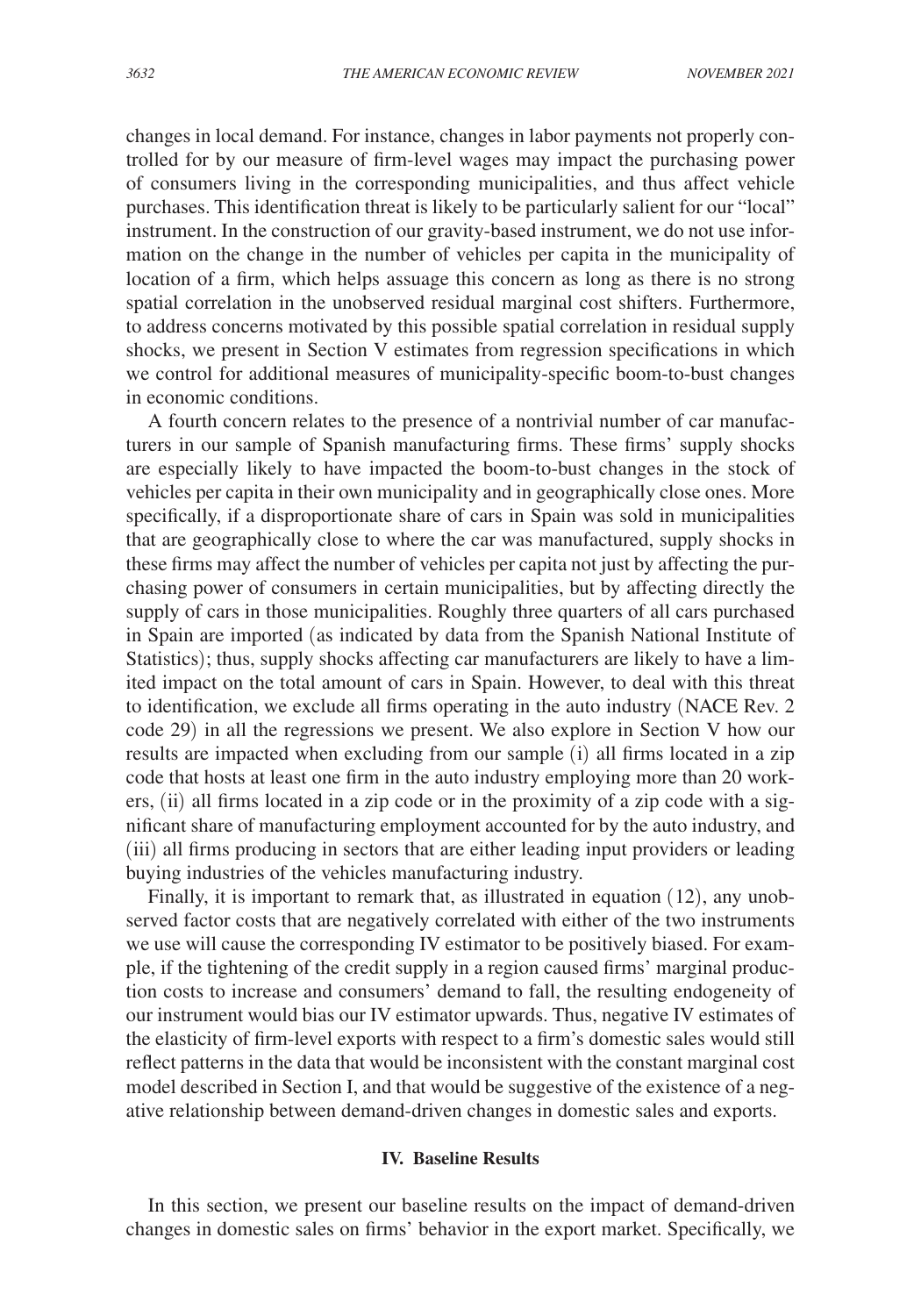|                                                                              | $\Delta$ ln(Exports) |                             |                             |                             |                     |                              |  |  |  |
|------------------------------------------------------------------------------|----------------------|-----------------------------|-----------------------------|-----------------------------|---------------------|------------------------------|--|--|--|
|                                                                              | $^{(1)}$             | $\left( 2\right)$           | (3)                         | (4)                         | (5)                 | (6)                          |  |  |  |
| $\Delta$ ln(Domestic Sales)                                                  | 0.063<br>(0.044)     | $-0.209$<br>(0.049)         | $-0.298$<br>(0.043)         | $-0.292$<br>(0.032)         | $-0.284$<br>(0.032) | $-0.271$<br>(0.036)          |  |  |  |
| $\Delta$ ln(TFP)                                                             |                      | 1.142<br>(0.043)            | 1.448<br>(0.046)            | 1.535<br>(0.057)            | 1.522<br>(0.055)    | 1.514<br>(0.057)             |  |  |  |
| $\Delta$ ln(Average Wages)                                                   |                      |                             | $-0.744$<br>(0.062)         | $-0.723$<br>(0.072)         | $-0.712$<br>(0.070) | $-0.706$<br>(0.067)          |  |  |  |
| <b>Observations</b><br>$R^2$                                                 | 8,009<br>0.001       | 8,009<br>0.100              | 8,009<br>0.126              | 8,009<br>0.162              | 8,009<br>0.171      | 7,502<br>0.278               |  |  |  |
| Sector fixed effects<br>Province fixed effects<br>Municipality fixed effects | No<br>No.<br>No      | N <sub>0</sub><br>No.<br>No | N <sub>o</sub><br>No.<br>No | Yes<br>N <sub>0</sub><br>No | Yes<br>Yes<br>No    | Yes<br>N <sub>o</sub><br>Yes |  |  |  |

Table 2—Intensive Margin: OLS Estimates

*Notes:* Standard errors clustered by province reported in parentheses. For any *X*,  $\Delta \ln(X)$  is the difference in  $\ln(X)$ between its average in the 2009–2013 period and its average in the 2002–2008 period. The estimation sample includes all firms exporting in at least one year in the period 2002–2008 and in the period 2009–2013.

present in Sections IVA and IVB evidence of the impact of the Great Recession on Spanish firms' intensive margin of exports. In Section IVC, we present analogous evidence of its impact on the extensive margin.

## A. *Intensive Margin*

Table 2 presents OLS estimates of the elasticity of boom-to-bust changes in firms' exports with respect to boom-to-bust changes in domestic sales for continuing exporters—i.e., firms that exported both in the boom as well as in the bust. There are 8, 009 such firms in our dataset.

As discussed in Section I, unobserved (residual) supply factors tend to make the OLS estimate of a firm's change in domestic sales on its change in foreign sales positive even in a world with constant marginal costs. Conversely, measurement error in both total sales and exports tends to make this OLS estimate negative. As illustrated in column 1 of Table 2, when no controls are included, we estimate an OLS elasticity of export flows with respect to domestic sales that is very close to zero. In column 2, we control for the change in firms' productivity (estimated following the procedure in Gandhi, Navarro, and Rivers 2020, as detailed in online Appendix F), and in column 3 for the change in the firm's average wages. Consistent with the discussion in Section I, controlling for these supply shocks reduces the OLS estimate of the coefficient on domestic sales. In fact, the coefficient turns significantly negative  $(-0.298)$ , indicating that, once we control for the observable part of firms' supply shocks, domestic sales and exports are negatively correlated. Columns 4, 5, and 6 aim to control for additional unobserved determinants of firms' marginal costs that vary between the boom and the bust. To do so, and motivated by the specification in equation (10), we sequentially add sector fixed effects (in column 4), province fixed effects (column 5) and municipality fixed effects (column 6). The resulting estimates continue to be negative and indicate that a 1 percent decrease in a firm's domestic sales, keeping its productivity and average wages constant, is associated with close to a 0.3 percent increase in its overall export flows.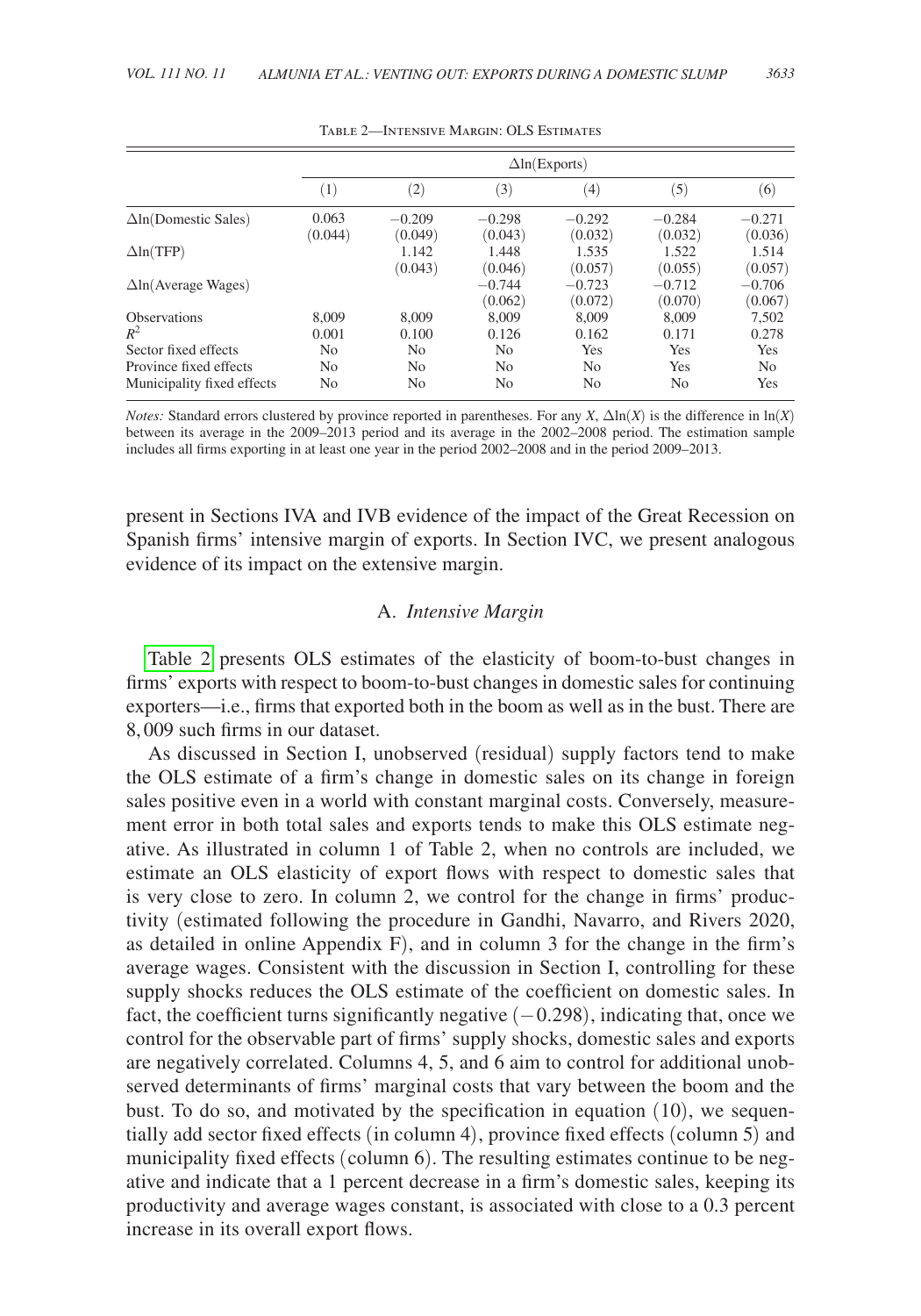|                                                                                         | $\Delta$ ln(Domestic Sales)                        |                                                    |                                                    |                              |                                           |                                           | $\Delta$ ln(Exports)                      |                     |
|-----------------------------------------------------------------------------------------|----------------------------------------------------|----------------------------------------------------|----------------------------------------------------|------------------------------|-------------------------------------------|-------------------------------------------|-------------------------------------------|---------------------|
|                                                                                         | (1)                                                | (2)                                                | (3)                                                | (4)                          | (5)                                       | (6)                                       | (7)                                       | (8)                 |
| Panel A. Local instrument<br>$\Delta$ ln(Domestic Sales)                                |                                                    |                                                    |                                                    |                              | $-2.428$<br>(0.685)                       | $-1.272$<br>(0.306)                       | $-1.185$<br>(0.276)                       | $-1.327$<br>(0.337) |
| $\Delta$ ln(Vehicles p.c.<br>in municipality)                                           | 0.310<br>(0.064)                                   | 0.455<br>(0.071)                                   | 0.474<br>(0.072)                                   | 0.418<br>(0.073)             |                                           |                                           |                                           |                     |
| $\Delta$ ln(TFP)                                                                        |                                                    | 0.800<br>(0.027)                                   | 0.992<br>(0.031)                                   | 0.980<br>(0.032)             |                                           | 1.983<br>(0.244)                          | 2.320<br>(0.277)                          | 2.533<br>(0.323)    |
| $\Delta$ ln(Average Wages)                                                              |                                                    |                                                    | $-0.606$<br>(0.035)                                | $-0.511$<br>(0.043)          |                                           |                                           | $-1.279$<br>(0.184)                       | $-1.240$<br>(0.178) |
| <b>Observations</b><br>Sector fixed effects<br>Province fixed effects<br>$F$ -statistic | 8,009<br>N <sub>o</sub><br>N <sub>o</sub><br>23.19 | 8,009<br>N <sub>0</sub><br>N <sub>0</sub><br>41.64 | 8,009<br>N <sub>0</sub><br>N <sub>0</sub><br>43.26 | 8,009<br>Yes<br>Yes<br>33.10 | 8,009<br>N <sub>0</sub><br>N <sub>0</sub> | 8,009<br>N <sub>0</sub><br>N <sub>0</sub> | 8,009<br>N <sub>0</sub><br>N <sub>0</sub> | 8,009<br>Yes<br>Yes |
| Panel B. Gravity-based instrument<br>$\Delta$ ln(Domestic Sales)                        |                                                    |                                                    |                                                    |                              | $-10.068$<br>(3.454)                      | $-2.081$<br>(0.319)                       | $-1.751$<br>(0.238)                       | $-1.607$<br>(0.248) |
| $\Delta$ ln(Dist-Pop-Weighted<br>Vehicles p.c.)                                         | 0.339<br>(0.121)                                   | 1.194<br>(0.145)                                   | 1.346<br>(0.135)                                   | 1.312<br>(0.119)             |                                           |                                           |                                           |                     |
| $\Delta$ ln(TFP)                                                                        |                                                    | 0.829<br>(0.028)                                   | 1.031<br>(0.029)                                   | 1.023<br>(0.028)             |                                           | 2.623<br>(0.241)                          | 2.876<br>(0.222)                          | 2.810<br>(0.213)    |
| $\Delta$ ln(Average Wages)                                                              |                                                    |                                                    | $-0.621$<br>(0.037)                                | $-0.526$<br>(0.047)          |                                           |                                           | $-1.620$<br>(0.174)                       | $-1.387$<br>(0.151) |
| <b>Observations</b><br>Sector fixed effects<br><i>F</i> -statistic                      | 8.009<br>No<br>7.85                                | 8,009<br>No<br>67.47                               | 8.009<br>N <sub>0</sub><br>99.84                   | 8.009<br>Yes<br>122.44       | 8,009<br>N <sub>0</sub>                   | 8.009<br>N <sub>0</sub>                   | 8.009<br>No                               | 8.009<br>Yes        |

Table 3—Intensive Margin: 2SLS Estimates

In Table 3, we turn to our baseline two-stage least squares (2SLS) estimates of the elasticity of the firm's boom-to-bust change in exports with respect to its boom-to-bust demand-driven change in domestic sales. As discussed in Section I, when firms' marginal costs are constant, provided that our local and gravity-based instruments are orthogonal to both unobserved supply factors and to measurement error in both total sales and exports, the corresponding 2SLS estimators should converge to zero. The first-stage estimates reported in columns 1 to 4 of Table 3 reveal that firms located in municipalities that experienced a larger drop in either their local (panel A) or gravity-based (panel B) proxy for demand also suffered a larger decline in their domestic (Spain-wide) sales. This relationship is robust to controlling for our measures of firms' changes in productivity and labor costs, for sector fixed effects and, when using the local instrument, for province fixed effects. The statistics of *F*-tests of the null hypothesis that the coefficient on our instruments is equal to zero in the first-stage regressions is in all specifications above threshold

*Notes:* Standard errors clustered by municipality (panel A) or by province (panel B) reported in parentheses. For any *X*, Δln(*X*) is the log difference between the average of *X* in 2009–2013 and its average in 2002–2008. Vehicles p.c. denotes the stock of vehicles per capita in a municipality. Δln(Dist-Pop-Weighted Vehicles p.c.) is the instrument constructed using data on vehicles per capita at the municipal level and applying the weights from the gravity equation reported in column 1 of Table 1. Columns 1–4 contain first-stage estimates; columns 5–8 contain second-stage estimates. *F*-statistic denotes the corresponding test statistic for the null hypothesis that the coefficient on the IV equals zero.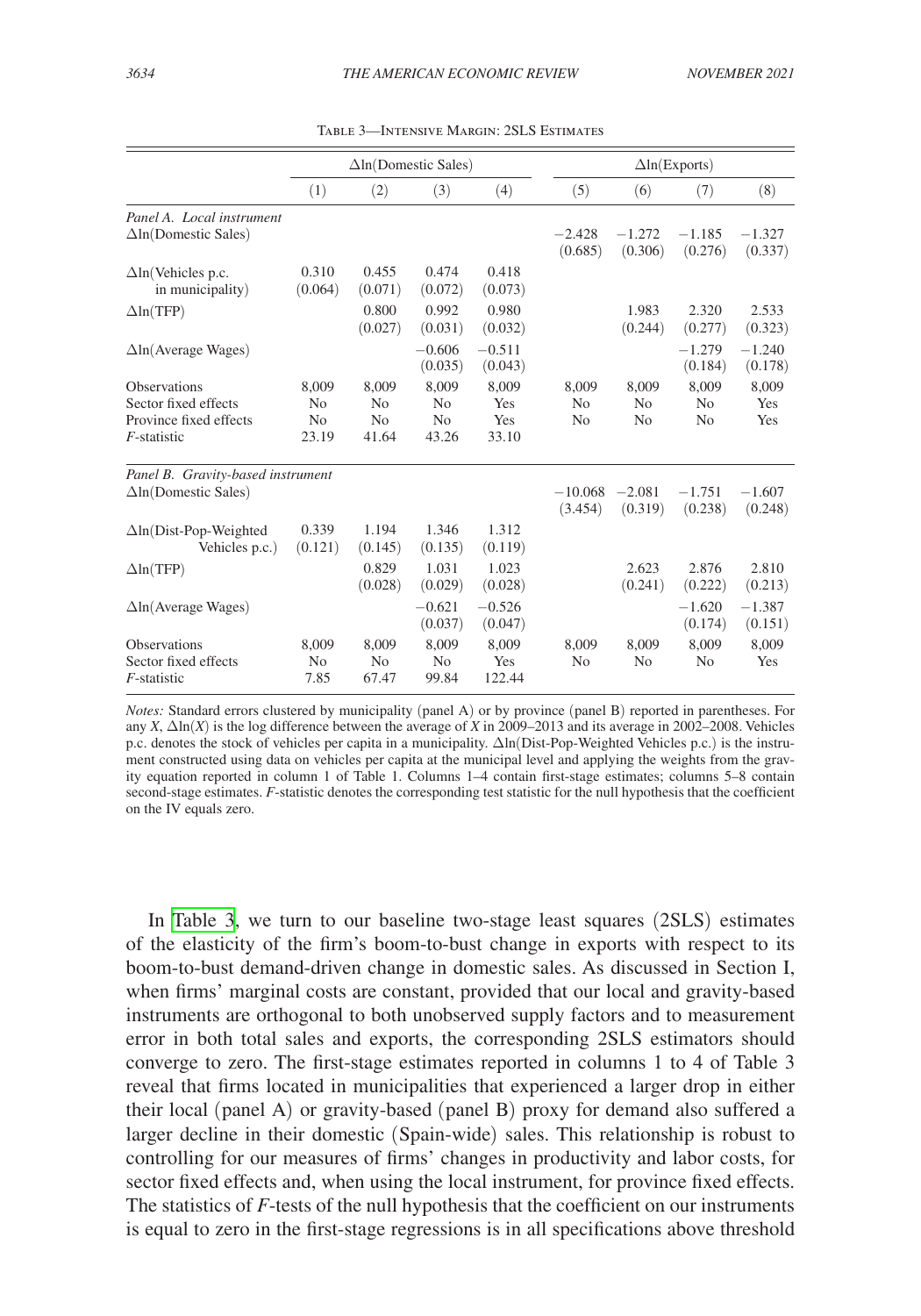values generally applied to detect weak instrument problems, the only exception being the value of 7.85 in column 1 of panel  $B<sup>25</sup>$ .

The second-stage estimates (reported in columns 5 to 8 of Table 3) reveal elasticities of exports with respect to domestic sales that are significantly larger in absolute value than the OLS elasticities reported in Table  $2<sup>26</sup>$  $2<sup>26</sup>$  $2<sup>26</sup>$  This suggests that, even after controlling for sector fixed effects and firm proxies of productivity and average labor costs, there still remains substantial unobserved determinants of firms' marginal costs that induce a spurious positive correlation between their sales in the domestic and foreign markets. Our preferred estimates in column 8 indicate an elasticity of exports with respect to domestic sales of around −1.3 for our local instrument and of around −1.6 for our gravity-based instrument. These negative estimates are suggestive of the firm's marginal cost function not being flat.

One might be concerned that, because firms' total sales are a key input in the computation of our proxy for a firm's productivity, our empirical results are just unveiling a mechanical negative correlation between exports and domestic sales once one holds total sales revenue constant (by controlling for it). Although log TFP and log total sales are obviously positively correlated (as one would expect in light of the model described in Section I), the correlation is far from perfect, particularly when considering log changes in these variables. More specifically, the correlation between log changes in our proxy for a firm's productivity and log changes in observed total sales is 0.31 at the yearly level, and is 0.56 when looking at boom-to-bust "long differences" in these variables. To further assuage this concern, we explore in Section VC the robustness of our results to using an alternative measure of firms' productivity; this alternative measure uses information on firms' value-added instead of total sales, and has a much lower correlation with this latter variable.

In terms of the quantitative relevance of our results, it is worth emphasizing that an elasticity of  $-1.6$  does not necessarily imply a more-than-complete substitution of exports for domestic sales. For a firm with an initial export share of 100  $\times \chi$  percent, a demand-driven drop of €100 in their domestic sales would lead to a  $\epsilon$ 160 ×  $(\chi/(1 - \chi))$  increase in exports. For example, for every  $\epsilon$ 100 of lost domestic sales, a firm with an export share of 25 percent would able to recoup  $\epsilon$ 53.3 via exports, while a firm with an export share of one-third would be able to recoup €80.<sup>[27](#page-24-2)</sup>

In terms of the statistical significance of our results, it is important to remark that, unless otherwise noted, standard errors are clustered by municipality when using the local instrument and by province when using the gravity-based instrument. It is also worth highlighting that none of our instruments fall in the class of shift-share instruments studied recently by Adão, Kolesár, and Morales (2019); Borusyak, Hull, and Jaravel (2020); and Goldsmith-Pinkham, Sorkin, and Swift (2020); among others. The reason is that our instrument does not use changes in a weighted-average

<span id="page-24-2"></span>

<span id="page-24-0"></span> $25$  In online Appendix Figure C.5, we present binned scatter plots of both the first-stage and reduced-form relationships. 26The unrealistically high point estimate and the corresponding large standard error reported in column 5 of

<span id="page-24-1"></span>panel B should be discounted on the basis that, as shown in column 1, our instrument is weak in this regression specification.<br><sup>27</sup>The median export share among the 8,009 firms exporting in both boom and bust periods is 16.2 percent.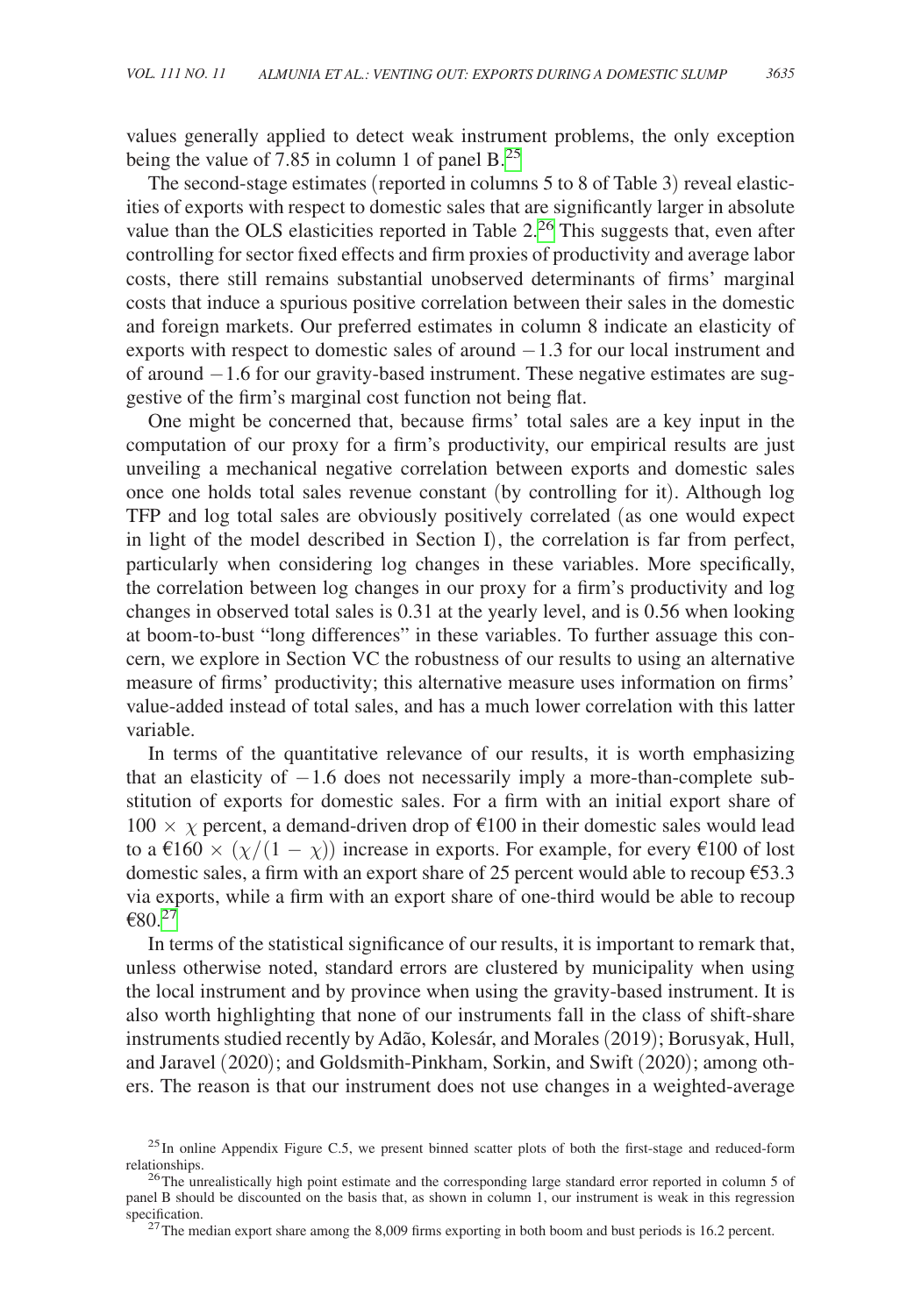of vehicles per capita across municipalities but log changes in such a weighted average.<sup>[28](#page-25-0)</sup> Although our choice of functional form prevents us from computing the standard errors according to the formulas introduced in Adão, Kolesár, and Morales (2019), it is conceivable that our standard error estimates suffer from the downward bias that typically affect clustered standard errors when the instrument is of the shift-share type. We revisit this question in Section VB, where we provide suggestive evidence showing that the bias affecting our standard errors, if present, is likely to be very small.

# B. *Panel Specifications*

Although the evidence shown in Figures C.1 and C.3 in online Appendix C shows that, from a macroeconomic perspective, there are clearly two distinct periods in our sample (a boom and a bust period), our long-differences approach comparing the boom to the bust has the limitation that it does not allow to control for location-specific trends that could help account for the evolution of location-specific unobserved supply conditions. To address this limitation, in [Table 4](#page-26-0) we report 2SLS estimates for various specifications that exploit the higher frequency of our data, and that thus allow for the inclusion of municipality-specific time trends in our estimating equation.

In panel A of Table 4, we present estimates from panel specifications in which each observation in the time dimension corresponds to a three-year rolling average, starting with 2002–2004 all the way to 2011–2013. We report results for our local instrument in columns 1 to 3, and for our gravity-based instrument in columns 4 to 6. The OLS, first-stage, and second-stage results are all qualitatively similar to those reported in Tables 2 and 3, although the key second-stage elasticities are slightly larger in this case  $(-1.44 \text{ and } -2.16)$ , respectively). In panel B, we present analogous results using two-year rolling averages. The results are again qualitatively similar, but our instruments become significantly weaker in this case, especially the gravity-based one. Finally, we report in panel C results in which each observation in the time dimension corresponds to a year, exploiting thus the full time variation in our annual data. Although the OLS estimates remain stable, our instruments become very weak in this case.

There are several possible reasons for why spatial variation in vehicle sales fails to predict demand conditions at the yearly level. First, vehicle sales are not only procyclical (as other durable goods are) but also tend to be lead indicators for recessions. For instance, in our own aggregate data from Spain, vehicles per capita declined already in 2008 (see online Appendix Figure C.1), while the recession in Spain only unfolded in 2009. Second, the precise extent to which vehicles sales led or lagged the drop in municipality-level demand during the Great Recession varies across municipalities in Spain. Both of these concerns affect the relevance of the instruments when each period corresponds to a year, but they do not do so when each observation in the time dimension corresponds to an average across

<span id="page-25-0"></span><sup>&</sup>lt;sup>28</sup>The reason for employing log changes to build this instrument is that, according to the multidestination model in online Appendix E.2, log changes in domestic sales are linearly related to log changes in a weighted average of local demand shifters across the different domestic markets.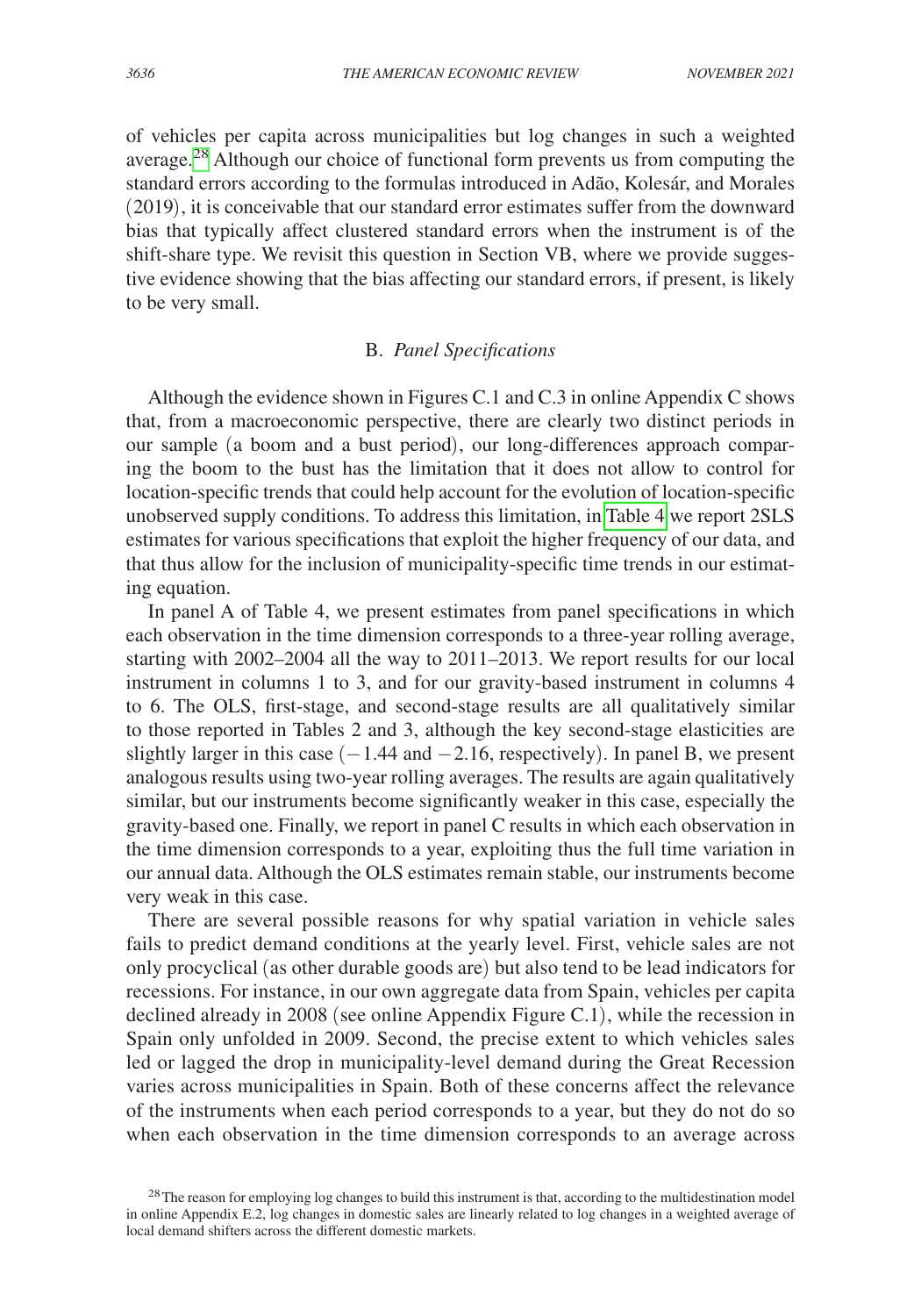<span id="page-26-0"></span>

|                                     |                     | Local Instrument    |                     | Gravity-based instrument |                     |                     |  |
|-------------------------------------|---------------------|---------------------|---------------------|--------------------------|---------------------|---------------------|--|
|                                     | <b>OLS</b><br>(1)   | 1st Stage<br>(2)    | 2SLS<br>(3)         | <b>OLS</b><br>(4)        | 1st Stage<br>(5)    | 2SLS<br>(6)         |  |
| Panel A. 3-year rolling average     |                     |                     |                     |                          |                     |                     |  |
| In(Domestic Sales)                  | $-0.259$<br>(0.019) |                     | $-1.441$<br>(0.528) | $-0.259$<br>(0.022)      |                     | $-2.159$<br>(0.242) |  |
| ln(Vehicles p.c. in municipality)   |                     | 0.278<br>(0.056)    |                     |                          |                     |                     |  |
| ln(Dist-Pop-Weighted Vehicles p.c.) |                     |                     |                     |                          | 1.016<br>(0.157)    |                     |  |
| ln(TFP)                             | 1.420<br>(0.045)    | 0.930<br>(0.027)    | 2.517<br>(0.486)    | 1.420<br>(0.052)         | 0.941<br>(0.021)    | 3.184<br>(0.226)    |  |
| ln(Average Wages)                   | $-0.629$<br>(0.044) | $-0.416$<br>(0.031) | $-1.119$<br>(0.229) | $-0.629$<br>(0.037)      | $-0.422$<br>(0.032) | $-1.417$<br>(0.136) |  |
| Observations<br>F-statistic         | 66,711              | 66,710<br>24.45     | 66,710              | 66,711                   | 66,711<br>41.73     | 66,711              |  |
| Panel B. 2-year rolling average     |                     |                     |                     |                          |                     |                     |  |
| In(Domestic Sales)                  | $-0.259$<br>(0.019) |                     | $-1.040$<br>(0.528) | $-0.259$<br>(0.017)      |                     | $-2.380$<br>(0.603) |  |
| ln(Vehicles p.c. in municipality)   |                     | 0.193<br>(0.051)    |                     |                          |                     |                     |  |
| ln(Dist-Pop-Weighted Vehicles p.c.) |                     |                     |                     |                          | 0.775<br>(0.279)    |                     |  |
| ln(TFP)                             | 1.407<br>(0.043)    | 0.920<br>(0.028)    | 2.125<br>(0.582)    | 1.407<br>(0.055)         | 0.923<br>(0.023)    | 3.359<br>(0.549)    |  |
| ln(Average Wages)                   | $-0.614$<br>(0.040) | $-0.394$<br>(0.030) | $-0.921$<br>(0.256) | $-0.614$<br>(0.034)      | $-0.395$<br>(0.030) | $-1.449$<br>(0.258) |  |
| Observations<br>F-statistic         | 65,709              | 65,708<br>14.35     | 65,708              | 65,709                   | 65,709<br>7.70      | 65,709              |  |
| Panel C. Annual data                |                     |                     |                     |                          |                     |                     |  |
| In(Domestic Sales)                  | $-0.273$<br>(0.014) |                     | 2.222<br>(5.777)    | $-0.274$<br>(0.018)      |                     | 2.066<br>(1.580)    |  |
| ln(Vehicles p.c. in municipality)   |                     | 0.023<br>(0.050)    |                     |                          |                     |                     |  |
| ln(Dist-Pop-Weighted Vehicles p.c.) |                     |                     |                     |                          | 0.677<br>(0.453)    |                     |  |
| ln(TFP)                             | 1.385<br>(0.042)    | 0.920<br>(0.030)    | $-0.911$<br>(5.313) | 1.382<br>(0.064)         | 0.921<br>(0.027)    | $-0.773$<br>(1.481) |  |
| ln(Average Wages)                   | $-0.581$<br>(0.035) | $-0.373$<br>(0.029) | 0.349<br>(2.152)    | $-0.579$<br>(0.037)      | $-0.373$<br>(0.031) | 0.295<br>(0.582)    |  |

Table 4—Panel Regressions

*Notes:* Standard errors clustered by municipality (columns 1 to 3) or by province (columns 4 to 6) reported in parentheses. All specifications include firm and sector-year fixed effects, as well as municipality-specific time trends. In columns 1 to 3, they additionally include province fixed effects. The dataset used in panel A is constructed calculating three-year rolling averages of all the variables for each firm, where the periods are 2002–2004, 2003–2005, etc., for a total of ten periods. In panel B, we calculate two-year rolling averages, where the periods are 2002–2003, 2003–2004, etc., for a total of 11 periods. In panel C, we use the original annual data with 12 periods between 2002 and 2013.

Observations 60,199 60,198 60,198 60,199 60,199 60,199

*F*-statistic 0.21 2.24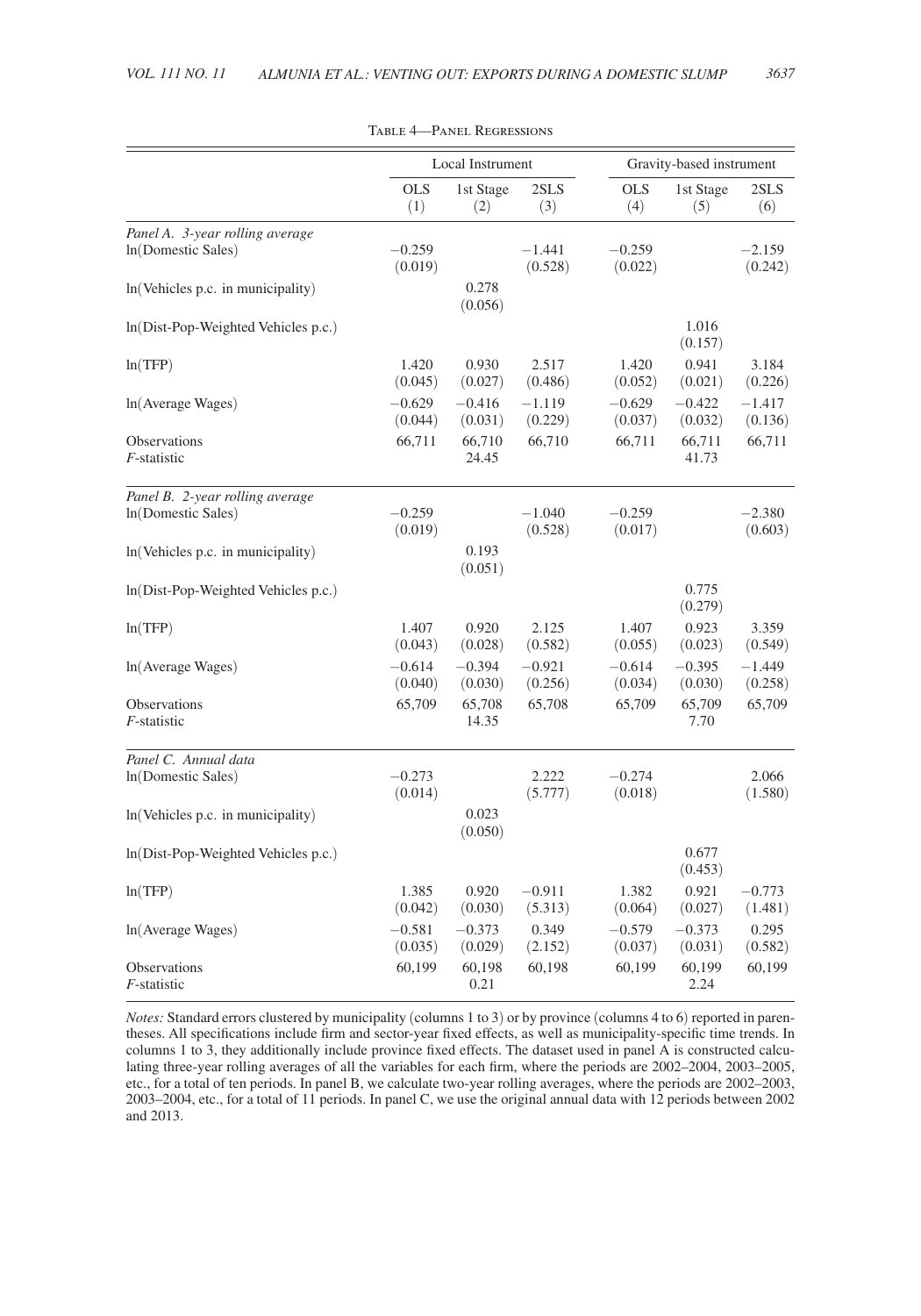years, as in our baseline boom-to-bust regressions and in the three- and two-year rolling window specifications.<sup>[29](#page-27-0)</sup>

# C. *Extensive Margin*

To study the impact of demand shocks on the extensive margin of exporting, we again divide the sample period into a boom (2002–2008) and a bust period (2009–2013), and explore how demand-driven changes in domestic sales impact changes in firms' probability of exporting between these two periods. More specifically, we use data on all firms in our sample that are active in the domestic market in both the boom and the bust, and compute 2SLS estimates of a linear probability model in which a firm's dummy capturing positive exports in a given period (boom or bust) is regressed on firm, sector-period, and province-period fixed effects, and the log of the firm's average wages and productivity measures, with log domestic sales in a given period instrumented by either the local or the gravity-based proxy for the firm's demand in that period.[30](#page-27-1) We present in [Table 5](#page-28-0) estimates that use the gravity-based instrument, and in online Appendix G.1 estimates that rely on the local instrument. In addition, for both types of instruments, we also present estimates for specifications in which the dependent variable is the proportion of years in a given period (boom or bust) that a firm exports.

Column 1 in Table 5 reports the first-stage estimates. As in Table 3, the results indicate that domestic sales fell more for firms located in municipalities that, according to our gravity-based instrument, experienced a larger drop in domestic demand. The *F*-statistic (69.77) is, as in our intensive margin specifications, well above standard threshold values. Columns 2 and 3 present OLS and 2SLS estimates of the link between domestic sales and export status, while columns 4 and 5 report OLS and 2SLS estimates of the link between domestic sales and the proportion of years exported. The results of these two specifications deliver statistically significant estimates of opposite signs but, in both cases, these are quantitatively very small. As shown in Table G.1 of online Appendix G.1, we find similarly weak and mixed extensive margin effects when using the local instrument.

Taken together, these results lead us to conclude that the vent-for-surplus mechanism did not appear to operate strongly via the extensive margin (i.e., via entry and exit from the export market). This result aligns with the fact, discussed in Section IIB, that more than 90 percent of the growth in Spanish exports during the bust period was explained by continuing exporters. There are two potential explanations that make our muted extensive margin results compatible with the sizeable intensive margin effects discussed in Section IVA. The first explanation relates to the fact that we only have data on aggregate exports, and thus changes in the extensive margin in our context refer to entry and exit from export markets *altogether*, which is a decision involving much larger investments than entry and exit from

<span id="page-27-0"></span> $29$  While the first of these two concerns could be addressed by including lags of the instruments in the first-stage specification, the second one is harder to address. In Table G.4 in online Appendix G, we report results of yearly regressions that also include lags of the instruments in the first-stage specification. The instruments (regardless of

<span id="page-27-1"></span> $30$  Our results are similar when we use as left-hand-side variable a dummy that treats a firm as an "exporter" only if it exports for two or more years in a given period.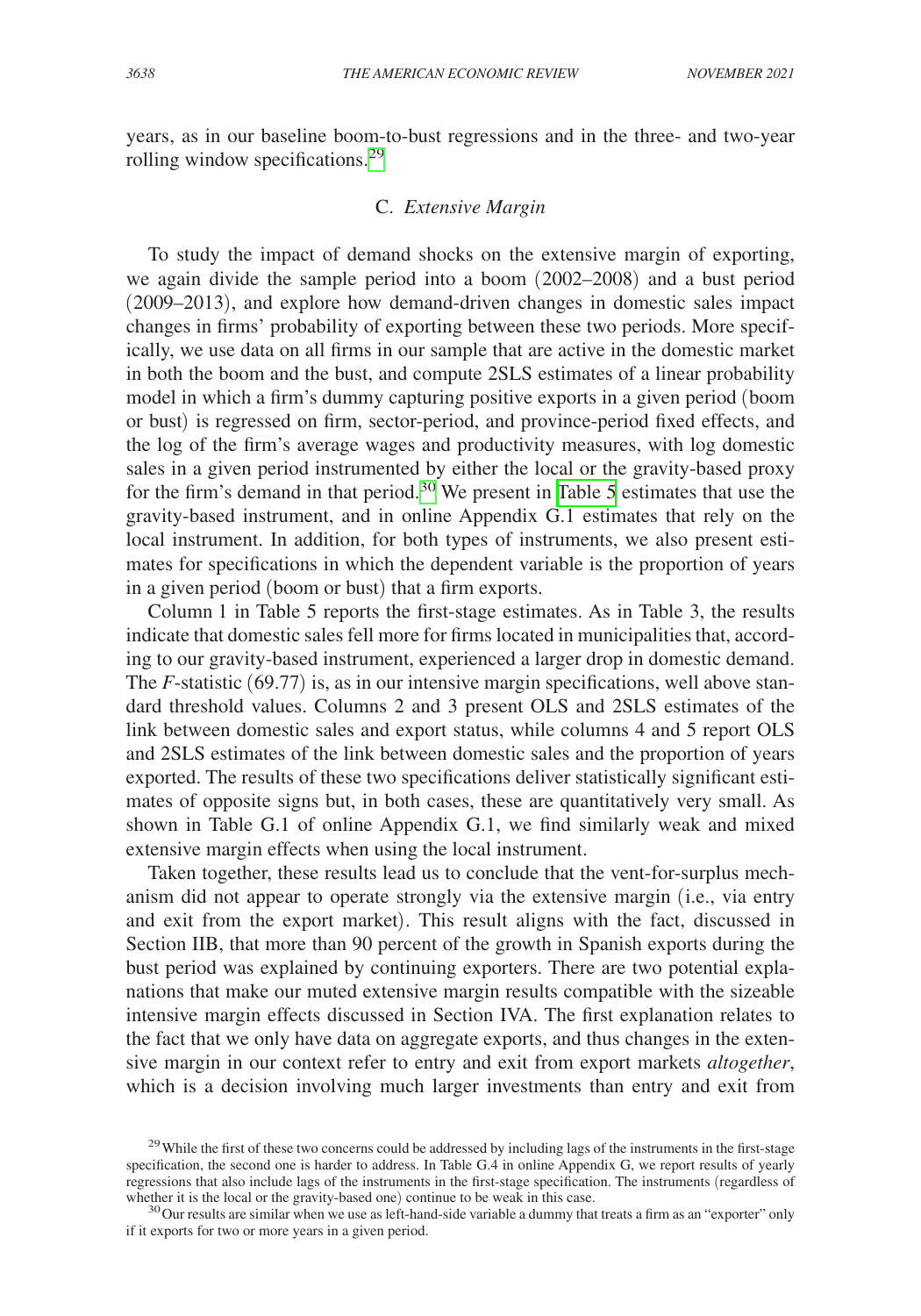<span id="page-28-0"></span>

|                                            |                     |                     | Export dummy        |                     | Proportion of years |  |  |
|--------------------------------------------|---------------------|---------------------|---------------------|---------------------|---------------------|--|--|
|                                            | 1st Stage<br>(1)    | OLS<br>(2)          | 2SLS<br>(3)         | OLS<br>(4)          | 2SLS<br>(5)         |  |  |
| In(Domestic Sales)                         |                     | 0.021<br>(0.006)    | $-0.157$<br>(0.039) | 0.010<br>(0.004)    | 0.048<br>(0.019)    |  |  |
| ln(Dist-Pop-Weighted<br>Vehicles p.c.)     | 0.944<br>(0.113)    |                     |                     |                     |                     |  |  |
| ln(TFP)                                    | 1.177<br>(0.019)    | 0.069<br>(0.007)    | 0.273<br>(0.047)    | 0.063<br>(0.005)    | 0.019<br>(0.020)    |  |  |
| ln(Average Wages)                          | $-0.596$<br>(0.016) | $-0.048$<br>(0.007) | $-0.150$<br>(0.025) | $-0.042$<br>(0.004) | $-0.020$<br>(0.010) |  |  |
| <b>Observations</b><br><i>F</i> -statistic | 126,024<br>69.77    | 126,024             | 126,024             | 126,024             | 126,024             |  |  |

Table 5—Extensive Margin: 2SLS Estimates

*Notes:* Standard errors clustered by province reported in parentheses. ln(Dist-Pop-Weighted Vehicles p.c.) is the instrument constructed using data on vehicles per capita at the municipal level and applying the weights from the gravity equation reported in column 1 of Table 1. *F*-statistic denotes the corresponding test statistic for the null hypothesis that the coefficient on ln(Dist-Pop-Weighted Vehicles p.c.) equals zero. All specifications include firm and sector-period fixed effects. The estimation sample includes all firms selling in the domestic market in at least one year in the period 2002–2008 and in the period 2009–2013.

specific export markets. Second, a richer model than that described in Section IA could easily account for the muted impact of demand-driven changes in domestic sales on the extensive margin of trade. For instance, a model that incorporates sunk costs of exporting will tend to generate hysteresis in exporting status and, in this context, any shock to export profitability may have a very different impact on the intensive and extensive margins of trade depending on firms' expectations about its persistence (see Dickstein and Morales 2018). In sum, the estimates in Table 5, and the fact that most of the growth in Spanish exports in the years following the Great Recession was due to firms that were already exporting during the boom, strongly suggest that the relationship between demand-driven changes in domestic sales and the extensive margin of exports in Spain was not quantitatively important in this period. Consequently, we focus in the remainder of this paper on variants of the intensive margin results in Table 3.

# **V. Robustness**

In this section, we present additional evidence that further supports the empirical relevance of the "vent-for-surplus" mechanism. Specifically, we present estimates of regression specifications that address some specific sources of endogeneity that could bias the IV estimates presented in Section IV. To save on space, we only report here regressions that use our gravity-based instrument, and present in online Appendix G.1 analogous results that use our local instrument.

# A. *Further Purges of the Auto Industry*

While the sample used to compute the estimates in Table 3 excludes firms classified in the manufacturing of motor vehicles sector, one may still be concerned that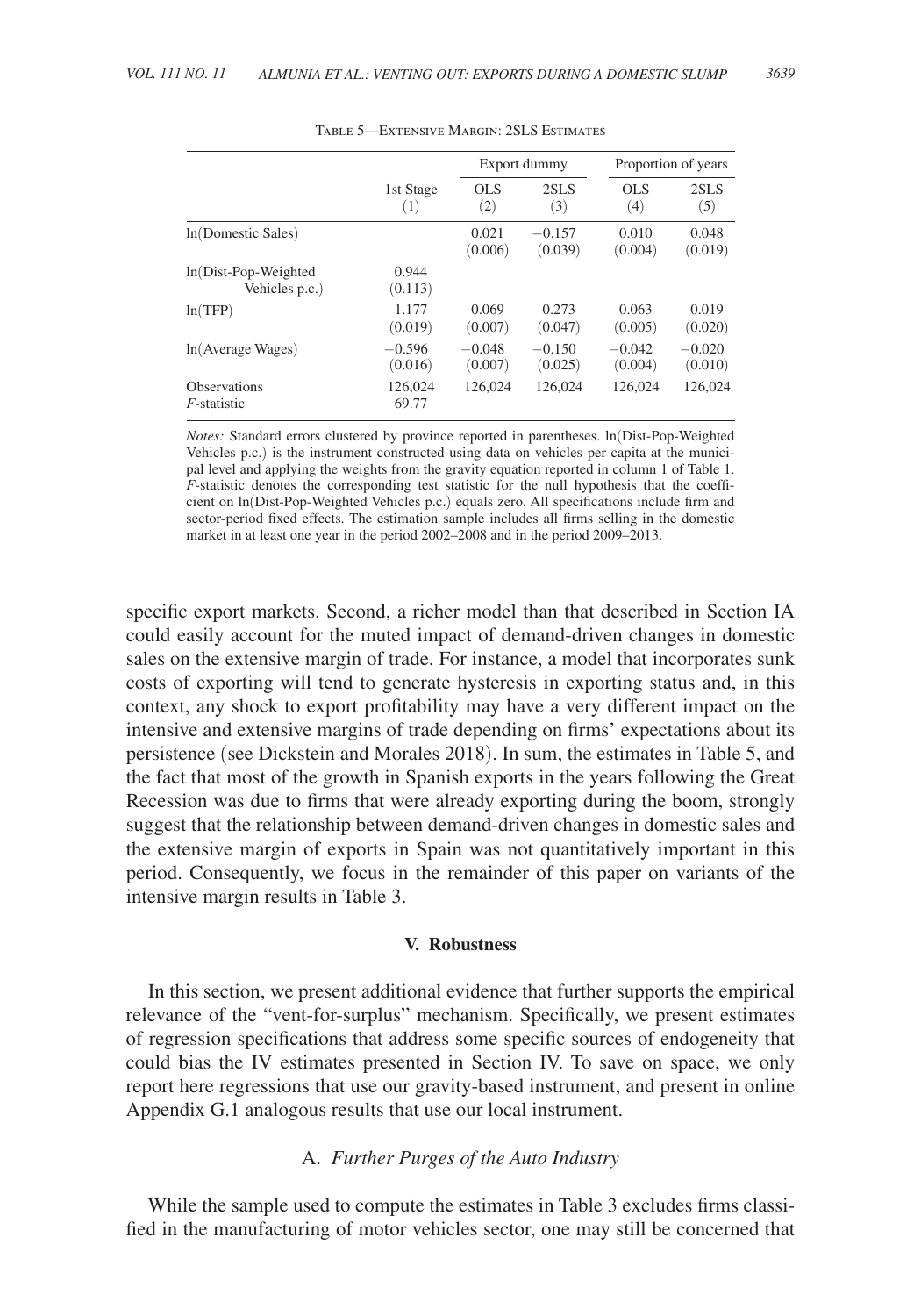|                                                           | Panel A. Exclude    |                     | Panel B. Exclude  |                     | Panel C. Exclude  |                     | Panel D. Exclude    |                     |
|-----------------------------------------------------------|---------------------|---------------------|-------------------|---------------------|-------------------|---------------------|---------------------|---------------------|
|                                                           | zip codes with high |                     | zip codes with at |                     | zip codes "neigh- |                     | sectors with input- |                     |
|                                                           | auto employment     |                     | least one sizable |                     | boring" zip codes |                     | output links to     |                     |
|                                                           | share               |                     | <i>automaker</i>  |                     | in Panel A        |                     | <i>automakers</i>   |                     |
|                                                           | 1st Stage           | 2SLS                | 1st Stage         | 2SLS                | 1st Stage         | 2SLS                | 1st Stage           | 2SLS                |
|                                                           | (1)                 | (2)                 | (3)               | (4)                 | (5)               | (6)                 | (7)                 | (8)                 |
| $\Delta$ ln(Domestic Sales)                               |                     | $-1.693$<br>(0.277) |                   | $-1.663$<br>(0.371) |                   | $-1.693$<br>(0.317) |                     | $-1.864$<br>(0.343) |
| $\Delta$ ln(Dist-Pop-Weighted<br>Vehicles p.c.) $(0.119)$ | 1.290               |                     | 1.372<br>(0.166)  |                     | 1.311<br>(0.132)  |                     | 1.238<br>(0.130)    |                     |
| $\Delta$ ln(Avg. Wages)                                   | $-0.511$            | $-1.372$            | $-0.505$          | $-1.364$            | $-0.490$          | $-1.325$            | $-0.491$            | $-1.459$            |
|                                                           | (0.052)             | (0.166)             | (0.070)           | (0.222)             | (0.053)           | (0.183)             | (0.049)             | (0.165)             |
| $\Delta$ ln(TFP)                                          | 1.022               | 2.867               | 1.006             | 2.801               | 1.008             | 2.817               | 1.010               | 3.011               |
|                                                           | (0.034)             | (0.243)             | (0.050)           | (0.300)             | (0.037)           | (0.277)             | (0.036)             | (0.285)             |
| <b>Observations</b><br><i>F</i> -statistic                | 7,180<br>118.30     | 7.180               | 4,595<br>68.58    | 4,595               | 6,131<br>98.78    | 6,131               | 6,072<br>91.09      | 6,072               |

Table 6—Intensive Margin: Robustness to Excluding Zip Codes Linked to Auto Industry

*Notes:* Standard errors clustered by province reported in parentheses. For any  $X$ ,  $\Delta \ln(X)$  is the log difference between the average of *X* in 2009–2013 and its average in 2002–2008. Δln(Dist-Pop-Weighted Vehicles p.c.) denotes the baseline instrument constructed using data on vehicles per capita at the municipal level and applying the weights from the gravity equation reported in column 1 of Table 1. *F*-statistic denotes the corresponding statistic for the null hypothesis that the coefficient on the Δln(Dist-Pop-Weighted Vehicles p.c.) covariate is equal to zero. See text for details on the construction of each subsample. All regressions include sector fixed effects.

the salient presence of firms in that industry in a given municipality might lead to a negative association between the boom-to-bust changes in the stock of vehicles per capita and the boom-to-bust changes in residual marginal costs shifters of the firms located in that municipality (even if they operate in other industries). This would be the case if the boom-to-bust drop in the number of vehicles per capita in a municipality was caused by an exogenous increase in marginal costs affecting the firms in the motor vehicles industry, and this negative supply shock was transmitted to other firms within the same municipality, shifting upwards their marginal cost functions.[31](#page-29-0) Notice however that this source of endogeneity in our instrument would cause the 2SLS estimates presented in Table 3 to be upward biased, as unobserved shocks that increase firms' marginal costs would have a negative impact on their exports. In order to evaluate the robustness of our estimates to this concern, in Table 6 we report 2SLS estimates for regressions specifications analogous to those in columns 4 and 8 of Table 3, but for four alternative samples. In panel A, we exclude from our sample all firms located in a zip code that ranks in the top 25 percent of zip codes by share of manufacturing employment accounted for by motor-vehicles producers (as computed from our microlevel data). In panel B, we further restrict the sample relative to panel A by excluding all firms located in a zip code in which at least one motor-vehicles producer with more than 20 workers operates. In panel C, we exclude all firms from zip codes neighboring a zip code that ranks in the top 25 percent of zip codes by share of manufacturing employment in motor-vehicles

<span id="page-29-0"></span><sup>&</sup>lt;sup>31</sup> For example, the post-2009 trade collapse may have increased the input costs for firms in the motor vehicles industry, which may have passed these higher costs through to their buyers, both final consumers and other firms located in the same municipality but operating in different industries.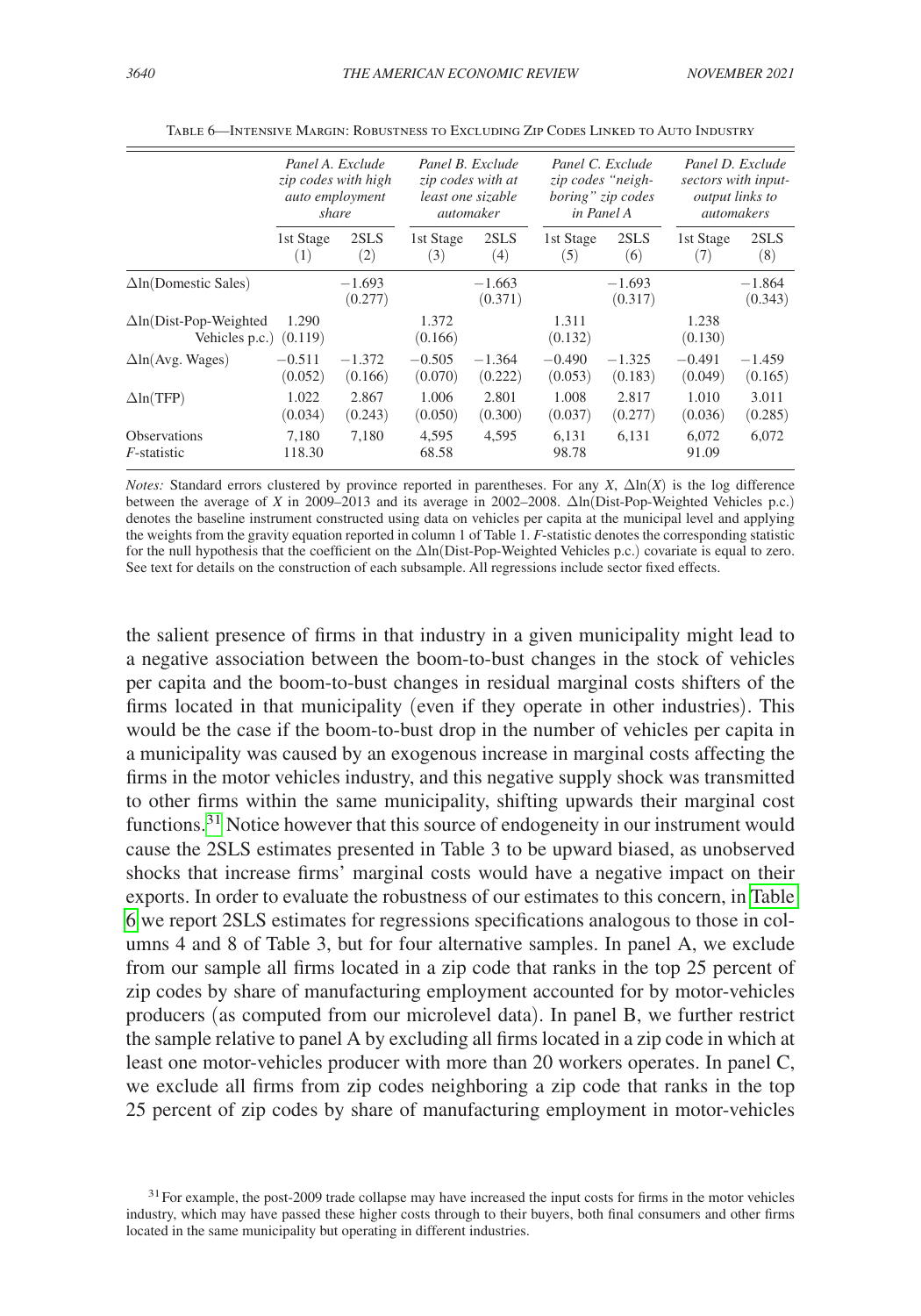producers[.32](#page-30-0) Finally, in panel D, we exclude all firms producing in sectors that are either one of the two top leading input providers or two top leading buying industries of the vehicles manufacturing industry. In all panels, we obtain slightly larger (in absolute value) estimated elasticities than in our baseline results, consistently with the hypothesis that these sample restrictions attenuate concerns about our estimates being upward biased.

# B. *Alternative Instruments*

As described in detail in Section IIIA, the value of our gravity-based instrument for each municipality is computed as the log change in a weighted average of vehicles per capita in every other municipality, where the weight attached to a municipality depends on its population and the distance to the municipality of origin, and where the elasticities of this weight with respect to these covariates correspond to the estimates reported in column 1 of Table 1. In columns 2 to 4 of [Table 7,](#page-31-0) we test the robustness of our results to instruments constructed similarly to our baseline gravity-based instrument, but with weights that depend on distance and population in different ways. In particular, after reproducing our baseline estimates in column 1, columns 2 to 4 present results corresponding to gravity-based instruments built using weights that depend on distance and population according to the estimates reported in columns 2 to 4 of Table 1. As a reminder, the first of these differs from our baseline in that it includes own-municipality and own-province dummies; the second one uses a more flexible specification to estimate the impact of distance on municipality-to-municipality shipments; and the third one relies on a gravity equation analogous to the one we use to build our baseline instrument, but exploits firm-to-municipality shipment flows instead of municipality-to-municipality ones. The resulting second-stage elasticities of exports to demand-driven changes in domestic sales are in all three cases very similar to the baseline ones.<sup>33</sup>

In column 5 of Table 7, we present results based on instruments computed in an analogous manner as in our baseline specification, but with the difference being that, instead of using weights that only vary bilaterally between municipalities and are predicted by a gravity equation, we use weights that vary across firm-municipality pairs and that correspond to the actual domestic sales share of each firm in each Spanish municipality in 2006. As in our baseline instrument, we assign a zero weight to the municipality of location of each firm. This specification results in a larger (in absolute terms) elasticity of exports to domestic sales, although the difference from our baseline of −1.6 is approximately only one standard deviation.

To address potential concerns about downward bias in our gravity estimates due to the many zeroes in our sample (see Fitzgerald and Haller 2018), we present in column 6 estimates that rely on an instrument that is analogous to our baseline except for relying on weights built as if we had obtained a coefficient of 1 on log population, a coefficient of −1 on log distance, and a coefficient of 1.5 on the province dummy as our gravity equation estimates. These are standard estimates in the

<span id="page-30-1"></span><span id="page-30-0"></span> $32$  We identify two zip codes as neighboring each other if they share the first four digits of their five-digit code.<br> $33$  The results are also virtually identical when using the estimated distance and population elastic in column 5 (rather than column 4) of Table 1.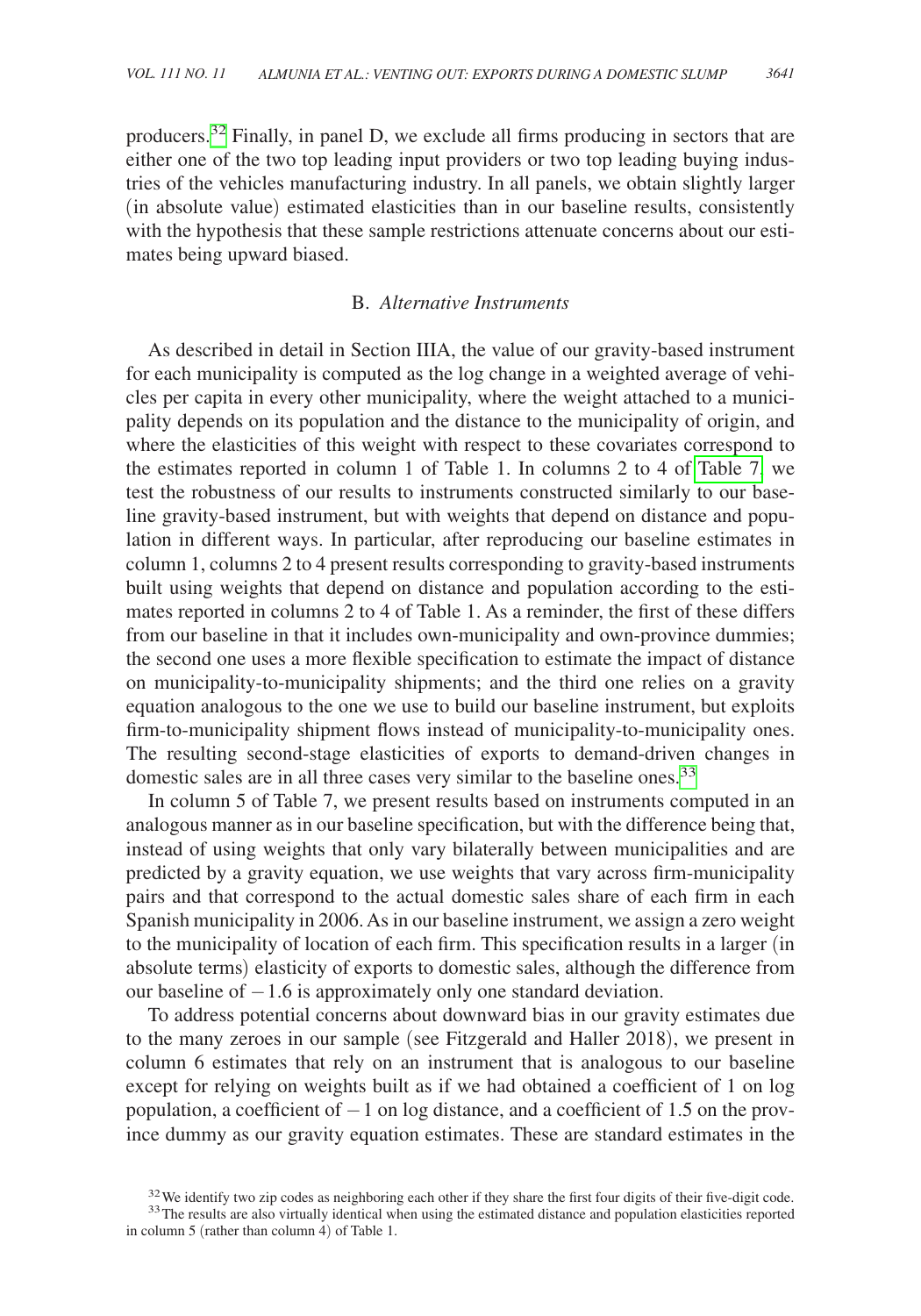<span id="page-31-0"></span>

|                                                                                                                                        | $\Delta$ ln(Domestic Sales)   |                  |                                                                                          |                  |                  |                     |                                |  |
|----------------------------------------------------------------------------------------------------------------------------------------|-------------------------------|------------------|------------------------------------------------------------------------------------------|------------------|------------------|---------------------|--------------------------------|--|
|                                                                                                                                        | (1)                           | (2)              | (3)                                                                                      | (4)              | (5)              | (6)                 | (7)                            |  |
| Panel A. First stage with alternative instruments<br>$\Delta$ ln(Dist-Pop-Weighted Vehicles p.c.)<br>Gravity: mun-mun flows (Baseline) | 1.312<br>(0.119)              |                  |                                                                                          |                  |                  |                     |                                |  |
| $\Delta$ ln(Dist-Pop-Weighted Vehicles p.c.)<br>Baseline incl. own mun. and prov. dummies                                              |                               | 1.322<br>(0.117) |                                                                                          |                  |                  |                     |                                |  |
| $\Delta$ ln(Dist-Pop-Weighted Vehicles p.c.)<br>Gravity: distance dummies                                                              |                               |                  | 0.954<br>(0.128)                                                                         |                  |                  |                     |                                |  |
| $\Delta$ ln(Dist-Pop-Weighted Vehicles p.c.)<br>Gravity: firm-mun flows                                                                |                               |                  |                                                                                          | 1.310<br>(0.106) |                  |                     |                                |  |
| $\Delta$ ln(Weighted Vehicles p.c.)<br>Weights: firm-level mun. shares                                                                 |                               |                  |                                                                                          |                  | 0.521<br>(0.111) |                     |                                |  |
| $\Delta$ ln(Dist-Pop-Weighted Vehicles p.c.)<br>Fixed coefficients: $\beta_{pop} = 1$ , $\beta_{dist} = -1$                            |                               |                  |                                                                                          |                  |                  | 0.406<br>(0.112)    |                                |  |
| $\Delta$ ln(Dist-Pop-Weighted Vehicles p.c.)<br>Baseline in levels<br>Adão, Kolesár, and Morales (2019) SE                             |                               |                  |                                                                                          |                  |                  |                     | 0.967<br>(0.115)<br>(0.208)    |  |
| <b>Observations</b>                                                                                                                    | 8.009                         | 8,009            | 8,009                                                                                    | 7,906            | 7,850            | 8.009               | 8,009                          |  |
| F-statistic                                                                                                                            | 122.44                        | 128.04           | 55.90                                                                                    | 152.40           | 21.82            | 13.14               | 70.94                          |  |
|                                                                                                                                        | 21.57<br>$\Delta$ ln(Exports) |                  |                                                                                          |                  |                  |                     |                                |  |
|                                                                                                                                        | (1)                           | (2)              | (3)                                                                                      | (4)              | (5)              | (6)                 | (7)                            |  |
| Panel B. Second stage with alternative instruments                                                                                     |                               |                  |                                                                                          |                  |                  |                     |                                |  |
| $\Delta$ ln(Domestic Sales)                                                                                                            | $-1.607$                      |                  | $-1.608$ $-1.336$ $-1.658$ $-2.162$<br>$(0.248)$ $(0.245)$ $(0.228)$ $(0.212)$ $(0.412)$ |                  |                  | $-1.227$<br>(0.415) | $-1.701$<br>(0.262)<br>(0.271) |  |
| Observations                                                                                                                           | 8,009                         | 8,009            | 8,009                                                                                    | 7,906            | 7,850            | 8,009               | 8,009                          |  |

Table 7—Alternative Instruments

*Notes:* Standard errors clustered by province reported in parentheses. In column 7, we first report standard errors clustered by province, and below we report standard errors that apply the formula in Adão, Kolesár, and Morales (2019). All specifications include firm-level log differences in TFP and log differences in average wages as additional controls. Additionally, all specifications also include sector fixed effects. For a detailed description of each of the instruments, see text.

intranational gravity literature that uses province-to-province trade flows.<sup>[34](#page-31-1)</sup> The results are again similar to those in our baseline specification.

Finally, in column 7, we present results computed using an instrument that equals the exponential of our baseline instrument and that, consequently, is simply a weighted sum of the change in vehicles per capita across different municipalities. This instrument belongs to the category of shift-share instruments considered by Adão, Kolesár, and Morales (2019), thus allowing us to compute standard errors in the manner recommended in that paper. Given that both the baseline instrument and the shift-share instrument used in column 7 rely on the same identification assumptions, it is reassuring that the second-stage point estimates they yield are very similar

<span id="page-31-1"></span><sup>34</sup>See among, many others, Wolf (2000) for the United States; Garmendia et al. (2012) for Spain; Helliwell (1996) for Canada; Combes, Lafourcade, and Mayer (2005) for France; Poncet (2005) and Xing and Li (2011) for China; Daumal and Zignago (2010) for Brazil; and Volker (2002) and Helble (2007) for Germany. We have run an analogous gravity equation by aggregating our AEAT data at the province level, and have found a coefficient of 1.332 on log population, −1.091 on log distance, and 1.449 on a dummy for own province flows (see Table G.14 in online Appendix G.8).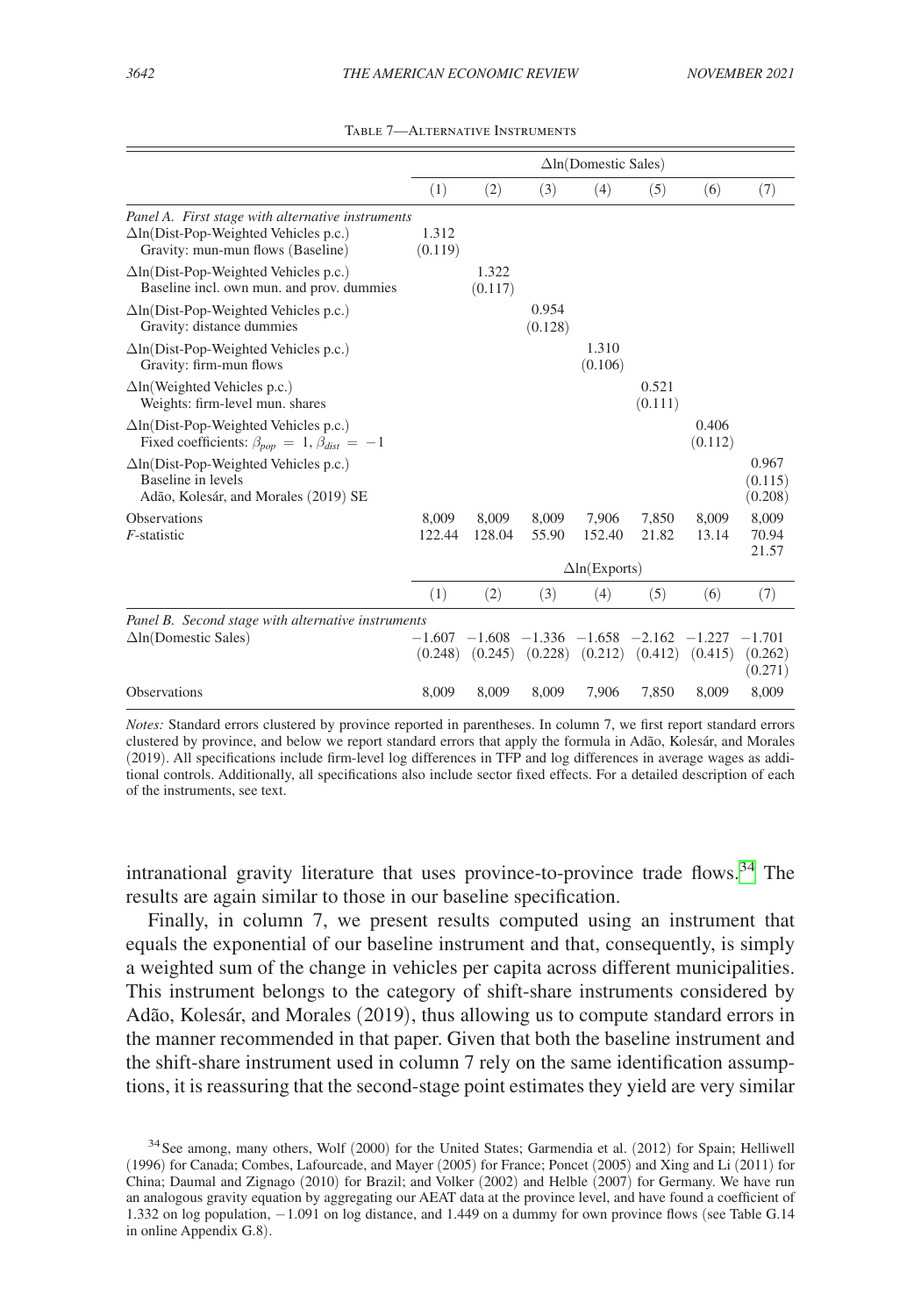$(-1.607 \text{ versus } -1.701)$ . To evaluate the possible bias of standard errors clustered by province in our empirical application, in column 7 we compute both standard errors clustered by province (first number in parentheses) and the standard errors suggested in Adão, Kolesár, and Morales (2019) (second number in parentheses). As illustrated in column 7 of Table 7, the downward bias affecting the standard errors based on clustering by province is very small; while the second-stage standard error that clusters by province is 0.262, the standard error computed according to the formula introduced in Adão, Kolesár, and Morales (2019) is 0.271.<sup>[35](#page-32-0)</sup>

In Section VE, we discuss additional alternative instrumentation strategies related to the deep roots of the differential fall in demand across Spanish regions.

# C. *Controlling for Additional Confounding Factors*

The controls and various fixed effects included in our baseline specification may still not fully account for the impact on exports of certain marginal cost shifters that could be correlated with our instruments, thus biasing our estimates. We assess here the robustness of our results to the inclusion of additional proxies for firm- and municipality-level cost shifters.

The first set of additional controls aims to avoid possible biases in our IV estimates arising from the dual nature of the Spanish labor market, with large differences in dismissal costs between temporary- and permanent-contract workers. This difference in dismissal costs might have led firms to shed a disproportionate number of temporary workers during the bust. If so, given the average differences in skill and experience between both types of workers, firms shedding temporary workers may have undergone a skill and experience upgrade that changed firms' marginal production costs in a way that is not properly accounted for by our firm-level measures of productivity and average wages. The second set of additional controls aims to proxy for factor costs other than labor costs; more specifically, it aims to control for changes in the financial costs (explicit via interest rates, or implicit via rationing) that firms experienced during the Great Recession years.

After reproducing our baseline estimates in column 1, in column 2 of [Table 8](#page-33-0) we additionally control for the firm-level boom-to-bust change in the share of temporary workers. The negative and statistically significant point estimate indicates that firms that shed a disproportionate number of temporary workers during the bust period experienced a larger increase in exports, which is in line with our hypothesis above about the differences in productivity between temporary and permanent workers. The IV estimate of the causal effect of demand-driven changes in domestic sales on exports is however only slightly increased (elasticity of −1.639). [36](#page-32-1) In columns 3 and 4, we introduce municipality-level controls for local labor market

<span id="page-32-0"></span><sup>&</sup>lt;sup>35</sup>The similarity in our application between the standard errors that cluster by province and those suggested in Adão, Kolesár, and Morales (2019) is hardly surprising: municipalities located in the same province assign similar weights to every other municipality and, thus, firms located in the same province are, according to our shift-share instrument, similarly exposed to changes in the stock of vehicles per capita across all Spanish municipali

<span id="page-32-1"></span><sup>&</sup>lt;sup>36</sup>We obtain similar results when instead controlling for the (initial) firm-level share of temporary workers during the boom period. Specifically, firms that entered the bust period with a larger share of temporary workers (and thus had a larger potential to affect their skill composition when transitioning to the bust period) experienced higher export growth in the bust relative to the boom, but the estimate of our parameter of interest is largely unaffected.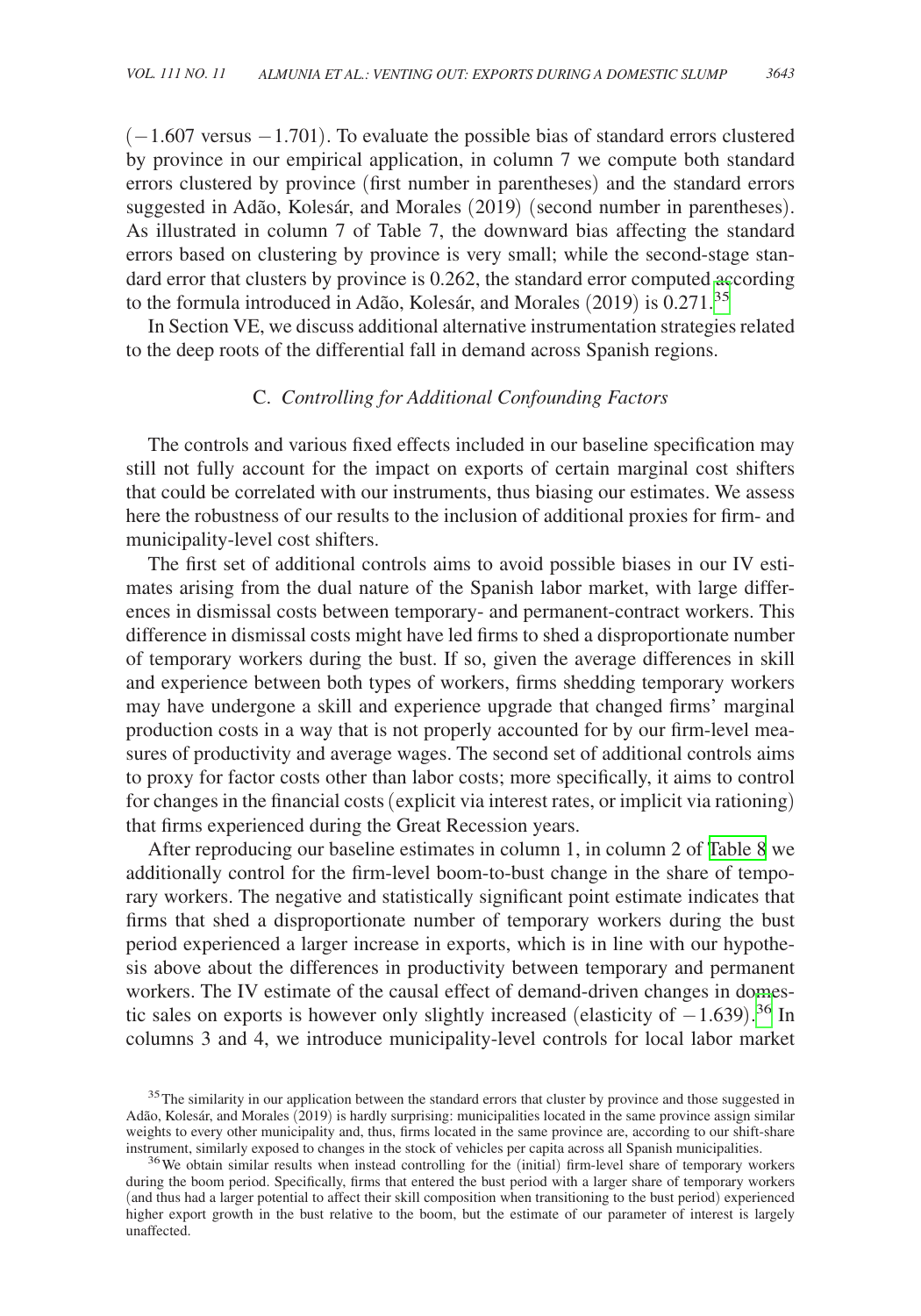<span id="page-33-0"></span>

| 1ADLEU<br>CONTOCHERO I ACTORS                    |                     |                      |                     |                     |                     |                     |                     |  |  |  |
|--------------------------------------------------|---------------------|----------------------|---------------------|---------------------|---------------------|---------------------|---------------------|--|--|--|
|                                                  |                     | $\Delta$ ln(Exports) |                     |                     |                     |                     |                     |  |  |  |
|                                                  | (1)                 | $\left( 2\right)$    | (3)                 | (4)                 | (5)                 | (6)                 | (7)                 |  |  |  |
| $\Delta$ ln(Domestic Sales)                      | $-1.607$<br>(0.248) | $-1.639$<br>(0.251)  | $-1.618$<br>(0.263) | $-1.638$<br>(0.260) | $-1.678$<br>(0.251) | $-1.680$<br>(0.257) | $-1.611$<br>(0.264) |  |  |  |
| $\Delta$ Share of Temp. Workers<br>(firm level)  |                     | $-0.250$<br>(0.089)  |                     |                     |                     |                     |                     |  |  |  |
| $\Delta$ Share of Temp. Workers<br>(muni. level) |                     |                      | $-0.019$<br>(0.170) |                     |                     |                     |                     |  |  |  |

Financial Costs in Boom −0.008<br>(firm level) (0.015)  $(firm level)$  (0.015)

ΔManufacturing Empl. p.c. 0.257

 $\Delta$ ln(Financial Costs)  $-0.027$ <br>(firm level)  $(0.014)$  $(firm level)$  (0.014)

TABLE 8—CONFOUNDING FACTORS

*Notes:* Standard errors clustered by province reported in parentheses. In all specifications, Δln(Domestic Sales) is instrumented by Δln(Distance-Population-Weighted Vehicles per capita), defined as in previous tables. All specifications include firm-level log changes in TFP and in log wages as additional controls (coefficients not included to save space), and sector fixed effects.

Financial Costs in Boom −0.039<br>
(muni. level) (0.041)  $(muni. level)$  (0.041) Observations 8,009 7,640 7,743 7,745 6,879 6,945 7,741<br>
F-statistic 122.44 131.97 138.65 136.78 88.43 89.27 139.26 *F*-statistic 122.44 131.97 138.65 136.78 88.43 89.27 139.26

conditions. Column 3 includes the same change in the ratio of temporary workers over total employment as in column 2, but computed at the municipality level. In column 4, we further control for a municipality-level measure of the change in the manufacturing employment per capita. The inclusion of these two controls has a negligible impact on the main coefficient of interest, and only the second one has a significant effect on exporting.

In columns 5 to 7 of Table 8, we study potential confounding effects related to financial costs. We construct a measure of the financial costs that each firm faces in each period as the within-period average ratio of financial expenditures over total outstanding debt with financial institutions (both measures are annually reported by firms in their financial statements). In column 5, we add the log change in this firm-level measure of financial costs as an additional control; the impact of this measure on firms' changes in exports is statistically different from zero only at the 10 percent level, and including this variable only has a marginal effect on the estimate of the elasticity of exports to domestic sales (which becomes  $-1.678$ ). In columns 6 and 7, we explore the possibility that the relevant increase in the financial costs faced by firms in the bust relative to the boom happened through credit rationing, instead of via explicit interest rates. Although we do not have measures of firms' credit applications and whether these were denied, one may conjecture that firms whose financial costs were larger in the boom were more likely to suffer credit rationing in the bust. Regardless of whether we measure financial costs in the boom using each firm's financial information (column 6) or as the average financial costs of all other firms located in the same municipality (column 7), our results indicate that either credit rationing had little impact on firms' exports or our conjecture that

(muni. level)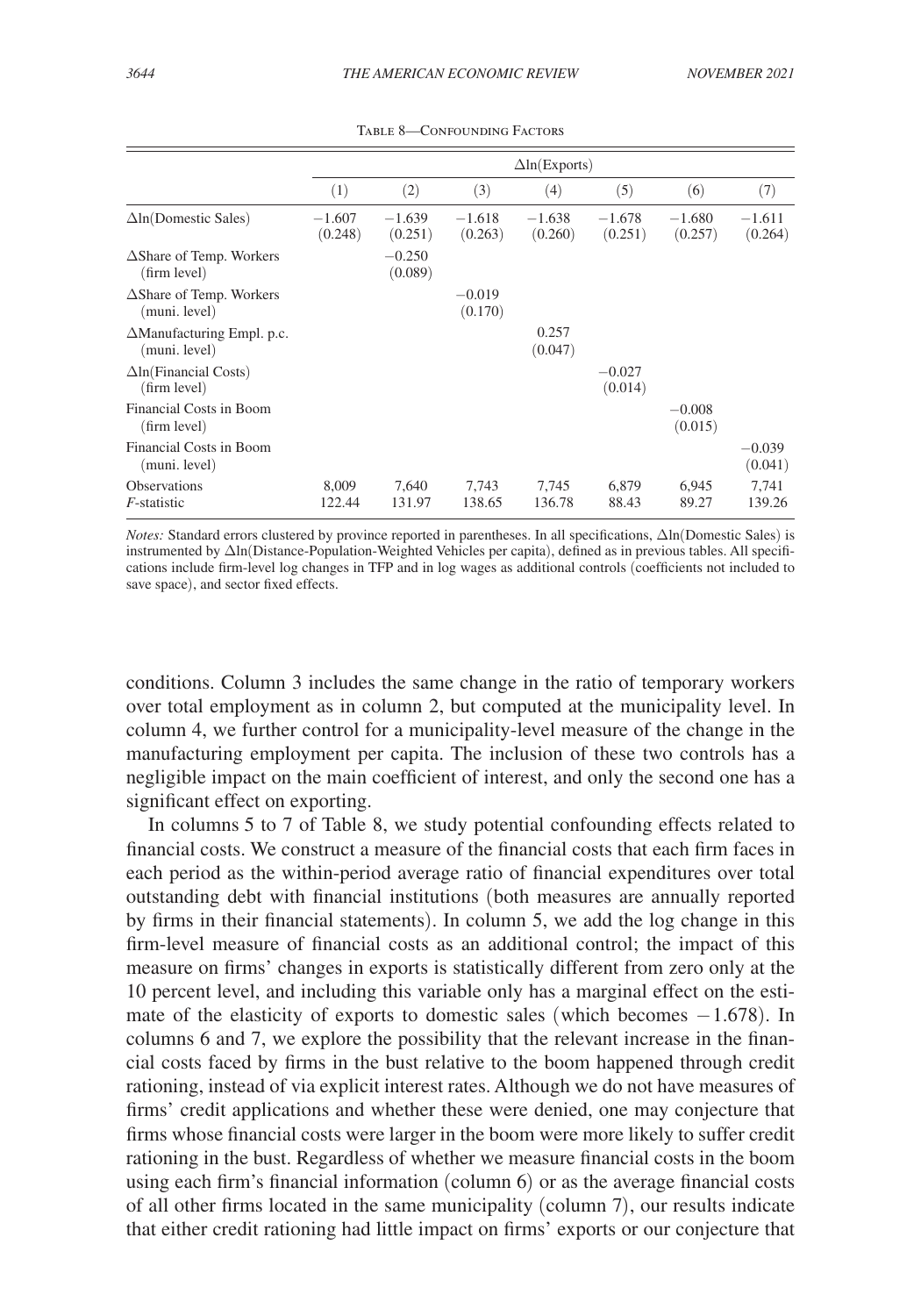| Dependent Variable:                        | $\Delta$ ln(Exports) |                     |                     |                        |  |  |  |  |
|--------------------------------------------|----------------------|---------------------|---------------------|------------------------|--|--|--|--|
| <b>TFP Measure:</b>                        |                      | <b>TFP Sales</b>    |                     | <b>TFP Value Added</b> |  |  |  |  |
|                                            | OL S<br>(1)          | 2SLS<br>(2)         | OL S<br>(3)         | 2SLS<br>(4)            |  |  |  |  |
| $\Delta$ ln(Domestic Sales)                | $-0.292$<br>(0.032)  | $-1.607$<br>(0.248) | 0.020<br>(0.038)    | $-1.057$<br>(0.197)    |  |  |  |  |
| $\Delta$ ln(Average Wages)                 | $-0.723$<br>(0.072)  | $-1.387$<br>(0.151) | $-0.753$<br>(0.070) | $-1.024$<br>(0.100)    |  |  |  |  |
| $\Delta$ ln(TFP Sales): Baseline           | 1.535<br>(0.057)     | 2.810<br>(0.213)    |                     |                        |  |  |  |  |
| $\Delta$ ln(TFP Value Added)               |                      |                     | 1.014<br>(0.076)    | 1.338<br>(0.096)       |  |  |  |  |
| <b>Observations</b><br><i>F</i> -statistic | 8,009                | 8,009<br>122.44     | 8,009               | 8,009<br>66.29         |  |  |  |  |

Table 9—Alternative TFP Measures

*Notes:* Standard errors clustered by province reported in parentheses. For any *X*,  $\Delta \ln(X)$  is the difference in  $ln(X)$  between its average in the 2009–2013 period and its average in the 2002–2008 period. All specifications include sector fixed effects.

it may be measured through the firms' financial costs in the boom has little empirical support.<sup>[37](#page-34-0)</sup>

#### D. *Alternative Productivity Estimates*

We next test the robustness of our results to an alternative approach to measuring firms' productivity. Columns 1 and 2 in Table 9 replicate our baseline OLS and IV estimates presented in column 4 of Table 2 and column 8 of Table 3, while columns 3 and 4 of Table 9 present estimates of specifications that differ exclusively on the productivity measure.

Consistently with the model described in Section I, our baseline and alternative productivity measures exploit the assumption that firms (i) face a constant elasticity of substitution demand function and are monopolistically competitive in both the domestic and the foreign market, and (ii) take all factor prices as given. The two approaches we implement differ however on the assumptions we impose on the shape of the production function and on the underlying output series they employ in the estimation. In both estimation approaches, which we describe in detail in online Appendix F, we invoke optimality conditions for the static inputs (labor and materials) in order to estimate the relevant parameters of the production function and, in this sense, both approaches are specific cases of the general estimation framework in Gandhi, Navarro, and Rivers (2020). But while our baseline approach exploits data

<span id="page-34-0"></span> $37$  In online Appendix Table G.11, we additionally control for the change in the number of bank offices per capita in the municipality of location of a firm and for the change in firm-level short-term liabilities over total liabilities. We interpret the first of these two variables as an alternative proxy for firms' financial constraints, and the second one as a way of partly capturing the potential role of international trade credit in facilitating the growth of exports in municipalities that were hard-hit by the financial crisis. In online Appendix Table G.11, we also control for the change in the value of land (measured at the municipality level). The estimate of our key parameter is robust to the inclusion of these additional controls.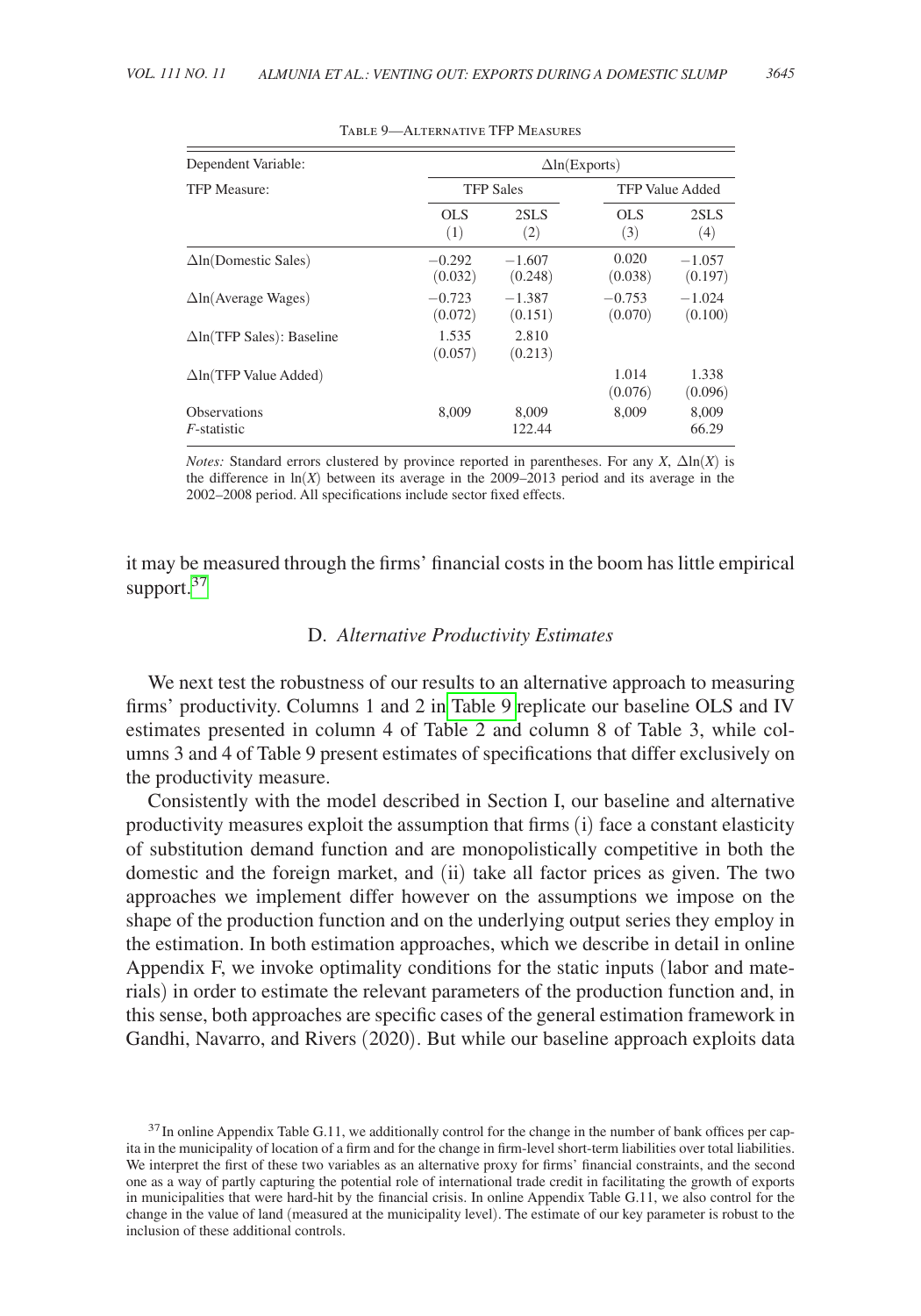on the firm's total sales, the alternative approach in columns 3 and 4 uses information on the firm's value added.

As anticipated in Section IVA, a general concern with our productivity estimates is that, if we do not account in their estimation for the impact of different factors of production on the firm's total sales, they may just become an imperfect proxy of these total sales, which would cause our estimate of the elasticity of exports with respect to demand-driven changes in domestic sales to be biased downwards. We should however point out that our measures of productivity are far from being perfectly correlated with the firm's total sales; specifically, this correlation is 0.56 for our baseline approach and 0.22 for our alternative approach. The higher correlation of our baseline approach is consistent with its partly accounting for the firm's usage of material inputs.

Perhaps reflecting the lower correlation between our alternative productivity proxy and the firm's total sales, the OLS estimator in column 3 reveals a *positive*  partial correlation between exports and domestic sales. However, the IV elasticity in column 4 is again negative and, though it is significantly lower in absolute value than in our baseline specification (see column 2), it still implies a sizeable substitution between domestic sales and exports at the firm level.

A second concern with our productivity estimates is that, because we do not observe separately prices and quantities for each firm, they may capture not only the firm's actual productivity but also the firm's demand shifter. Specifically, this would be a concern if our productivity estimates were implicitly already controlling for the impact of our instrument. There is, however, no empirical evidence of this being relevant in our data: the correlation between our gravity-based instrument for location-specific demand shocks and log changes in our productivity measures is actually negative. (It is  $-0.18$  for our baseline productivity estimate and  $-0.33$  for our alternative one.)

# E. *Additional Robustness Tests*

We finally succinctly discuss a number of additional robustness tests. To save space, these results are reported in online Appendices G and H, and we focus throughout on the gravity-based instrument. First, in columns 1 to 3 of online Appendix Table G.5, we study how our results are affected when restricting our estimation sample according to different criteria. First, we exclude Spanish subsidiaries of foreign multinationals, since both their exports and domestic sales may react to local demand shocks differently than for other firms in Spain. Second, we restrict our attention either to firms with a single manufacturing establishment or even to firms with a single establishment, since multi-establishment firms might have production plants in locations other than the one where they are incorporated and, consequently, may react to local demand shocks in the headquarters' locations very differently from single-establishment firms. No matter which of these sample restrictions we implement, the results are not significantly affected[.38](#page-35-0) In columns 4 and 5 of online

<span id="page-35-0"></span><sup>&</sup>lt;sup>38</sup>Relatedly, we have used information on the location of all car assembly plants in Spain (many of which are part of multi-plant firms), and have confirmed that our results are robust to excluding all provinces where these plants are located.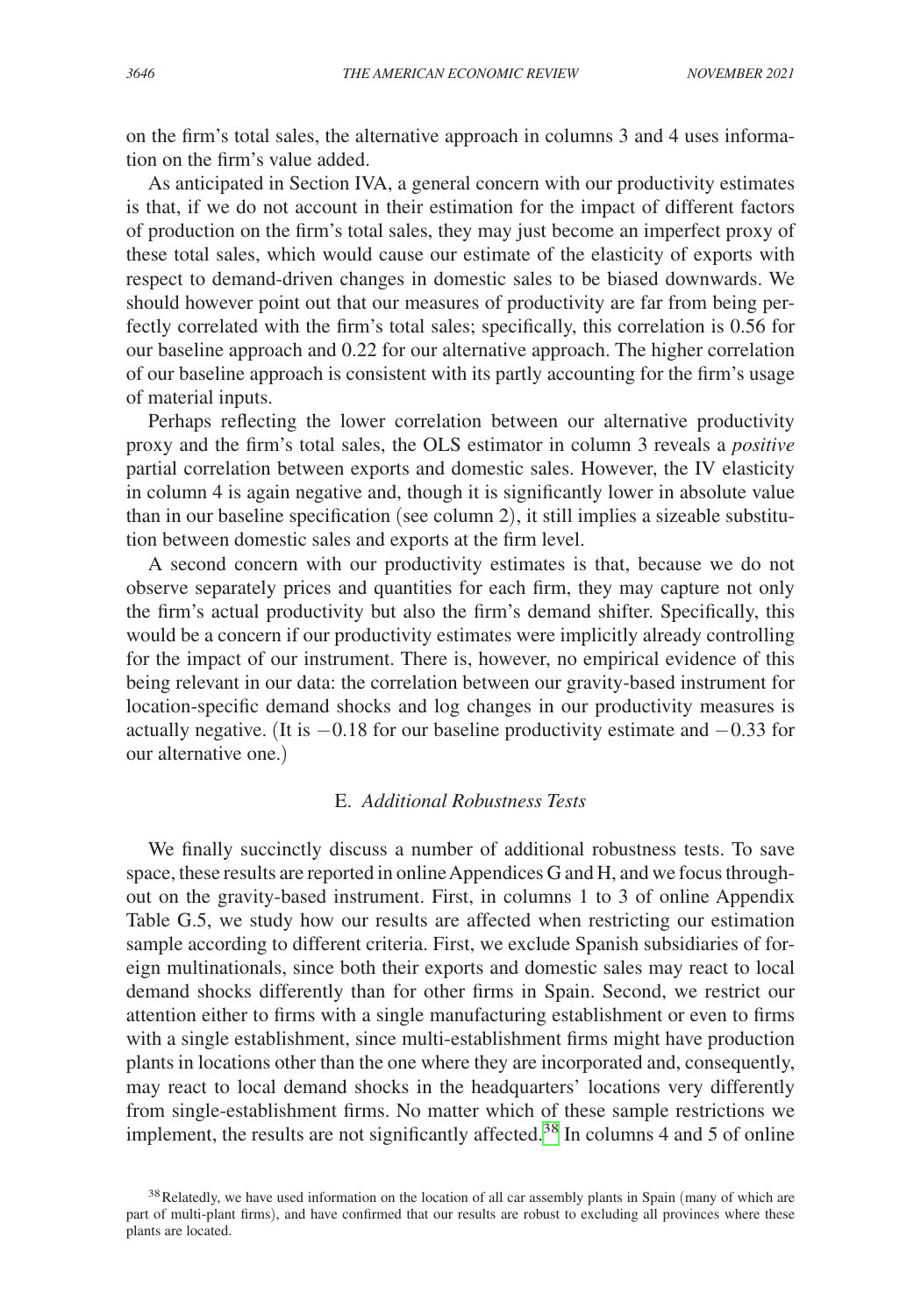Appendix Table G.5, we also verify that our results are not materially affected when defining the bust period as  $2010-2013$  or  $2011-2013$ , instead of  $2009-2013$ .<sup>[39](#page-36-0)</sup>

In online Appendix Tables G.6, G.8, and G.10, we modify our baseline regression specification so as to (i) include province or province-sector fixed effects, (ii) cluster standard errors at various levels other than province, and (iii) weight the observations according to different criteria (number of years exporting, log average sales during the boom period, log average employment during the boom period, and log average assets during the boom period). The inclusion of province and province-sector fixed effects and the weighting of observations have a very small effect on our estimates. Some forms of clustering (particularly two-way clustering by province and sector) tend to yield larger standard errors, but our key estimates remain significant at the 1 percent level.

Next, in online Appendix Tables G.11 and G.12, we report specifications that control for a variety of additional firm- or municipality-level supply factors; and specifications that control for firm-specific log average sales, log average employment, log average assets, or average export-to-sales ratio during the boom period. When introducing these controls, the estimates of the elasticity of interest are never lower than −1.4 or higher than −1.9 in absolute value. In online Appendix Tables G.18 and G.19, we reproduce our findings when aggregating the firm-level data at the municipality-sector level. When estimating our baseline specification at the municipality-sector level, we obtain lower (in absolute value) elasticities of exports with respect to domestic sales, but the qualitative nature of our findings remains unaffected.

In online Appendix H, we explore alternative strategies to identify the potential substitutability of domestic and export markets. First, in online Appendix H.1, we follow the identification approach implemented by Berman, Berthou, and Héricourt (2015) to estimate the causal impact of demand-driven changes in exports on domestic sales, swapping then the role that these two variables play in our main specification. Due to data restrictions (see Section IIC), we can only carry out such analysis for the period 2002–2007. Consistently with our main findings, and contrary to the results in Berman, Berthou, and Héricourt (2015) using French data, we find a *negative* effect of demand-driven changes in exports on domestic sales. Second, in online Appendix H.2, we re-estimate the parameters of our main regression specification but explore alternative instrumentation strategies that focus on the deep roots of the differential fall in demand across Spanish regions. More specifically, we posit that, relative to the boom years, municipality-level demand shocks were larger (i) in municipalities with lower housing supply elasticities (in which house prices grew disproportionately during the boom years), (ii) in municipalities with a larger precrisis contribution of the construction sector to total labor income, and (iii) in provinces that experienced larger declines in tourism during the bust years.<sup>[40](#page-36-1)</sup> We then weigh the municipality-specific demand shocks in (i) and (ii) following

<span id="page-36-0"></span><sup>&</sup>lt;sup>39</sup>The motivation for exploring these alternative definitions of the bust period is that the acceleration in the growth rate of Spanish exports starts in 2010 (see Figure 2) but, relative to other countries in the euro area, this acceleration starts in 2011 (see Figure 1).

<span id="page-36-1"></span><sup>&</sup>lt;sup>40</sup>The construction and tourist sectors are among the ones that experienced the largest reduction in total sales and employment in the bust relative to the boom. Regions more exposed to these sectors are likely to have experienced a larger drop in demand for manufactured goods.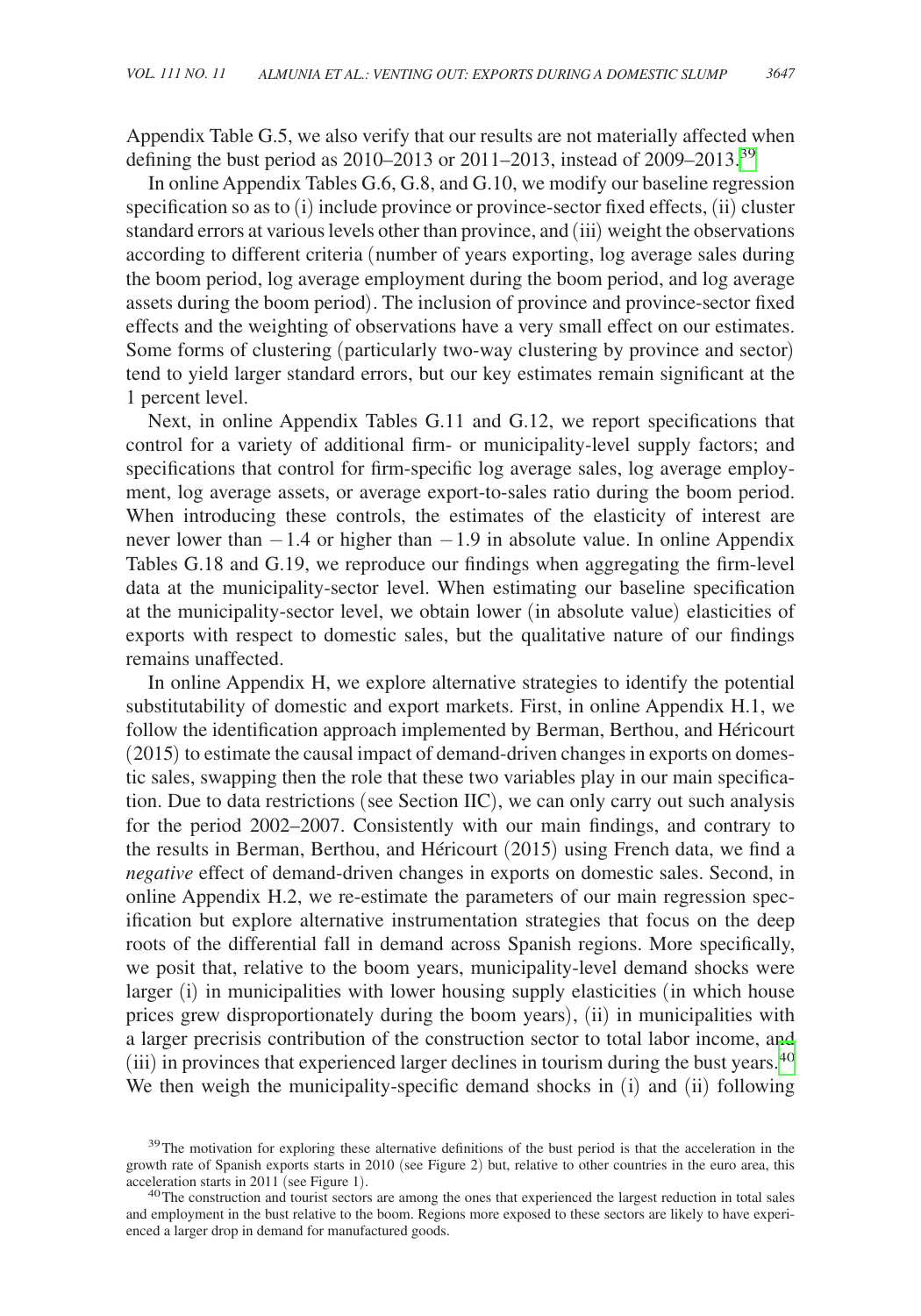the same procedure as in our baseline gravity-based instrument. The second-stage estimates of our parameter of interest computed using these alternative instruments are all negative and generally a bit lower in absolute value than our baseline one; however, one should interpret these estimates with caution, as these instruments are generally not as strong as our baseline one.<sup>41</sup>

# **VI. Model with Increasing Marginal Costs**

Our empirical results suggesting a negative impact of demand-driven changes in domestic sales on changes in exports are in contradiction with the framework described in Section I. In this section, we show how a simple extension of that framework can rationalize our empirical results.

## A. *Model with Increasing Marginal Costs: Estimating Equation*

The theoretical environment we consider here is identical to that in Section I, except that the cost structure in equation (2) is now replaced with a total variable cost of producing  $Q_{id}$  units of output for the domestic market and  $Q_{ix}$  units of output

for the foreign market given by  
\n(14) 
$$
\frac{1}{\tilde{\varphi}_i} \omega_i \frac{1}{\lambda + 1} \left( \tau_d Q_{id} + \tau_x Q_{ix} \right)^{\lambda + 1}, \qquad \lambda \geq 0,
$$

where  $\tau_d Q_{id} + \tau_x Q_{ix}$  denotes firm *i*'s total output in the presence of iceberg trade costs in the domestic  $(\tau_d)$  and foreign  $(\tau_x)$  markets. Notice that the parameter  $\lambda$  governs how steeply marginal costs increase with output. When  $\lambda = 0$ , marginal costs are constant and equation (14) reduces to our previous expression in equation (2). We show in Appendix A that the cost function in equation (14) can be derived in a model in which the firm's production function is a Cobb-Douglas aggregator of a fixed or predetermined input and a flexible and static input; without loss of generality, we can refer to these two inputs as capital and labor, respectively. Under this microfoundation, the parameter  $\lambda$  is decreasing in the elasticity of output with respect to the flexible factor, and  $\lambda$  is equal to zero when this elasticity is equal to one. Note also that we denote firm productivity with the new notation  $\tilde{\varphi}_i$  (rather than  $\varphi_i$ ), as the microfoundation in Appendix A shows that this productivity level  $\tilde{\varphi}_i$ depends not only on the TFP level  $\varphi_i$  but also on the stock of fixed factors.

Solving for the optimal level of exports by firm *i* under the cost function in equation (14), and taking log differences, we obtain

(15) 
$$
\Delta \ln R_{ix} = (\sigma - 1)[\Delta \ln \xi_{ix} + \Delta \ln \tilde{\varphi}_i - \Delta \ln \omega_i] - (\sigma - 1)(\Delta \ln \tau_{sx} - \Delta \ln P_{sx}) + \Delta \ln E_{sx} - (\sigma - 1)\lambda \Delta \ln (\tau_d Q_{id} + \tau_x Q_{ix}),
$$

<span id="page-37-0"></span><sup>41</sup> When adding each of these instruments one by one to our baseline gravity-based instrument, standard tests of overidentifying restrictions fail to reject at typically used significance levels the null hypothesis that our instruments are jointly valid.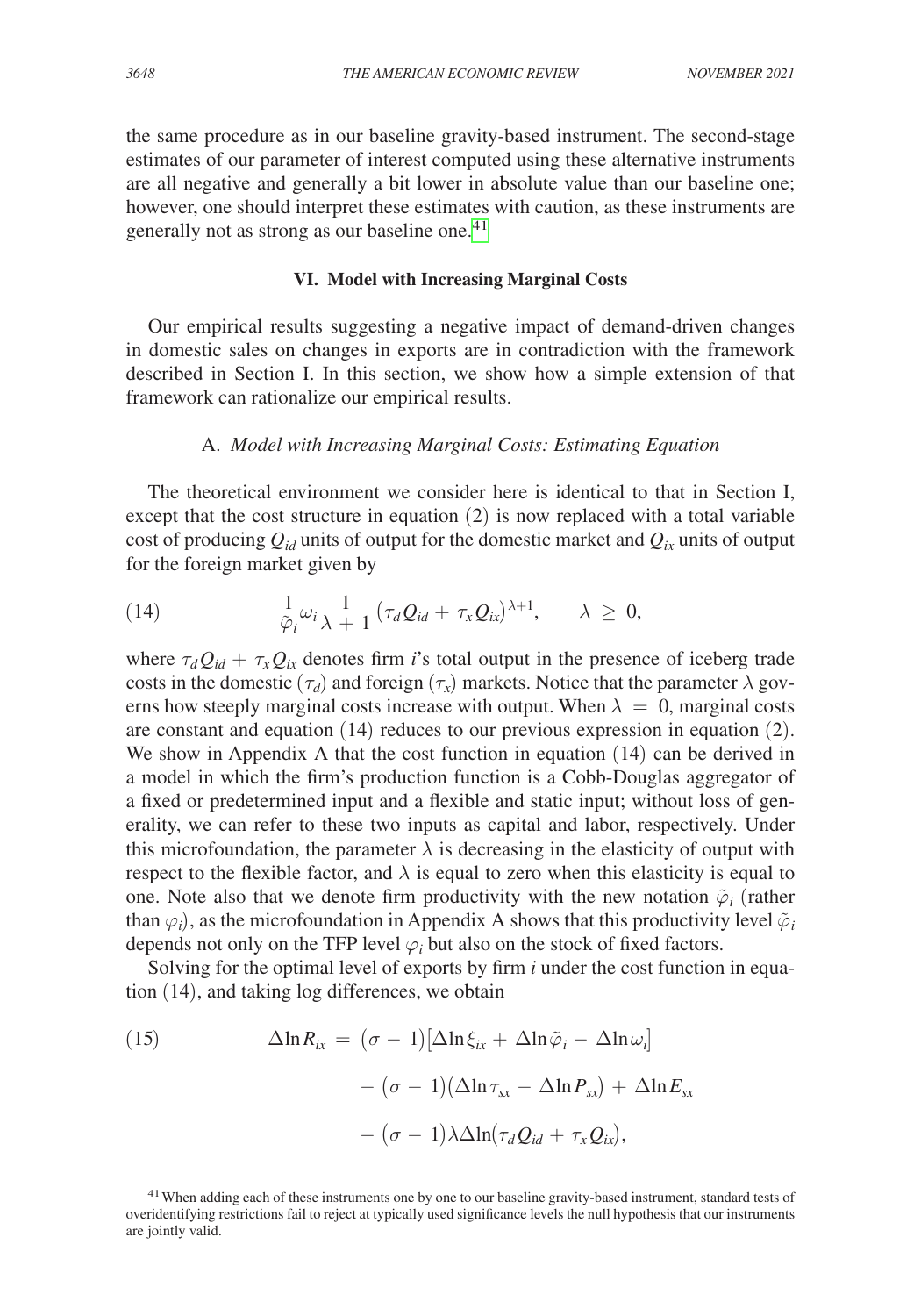which is analogous to equation (4) except for the last term, which reflects the effect of total output on marginal production costs.<sup>[42](#page-38-0)</sup> Next, note that, due to constant markup pricing, we can write

(16) 
$$
\ln(\tau_d Q_{id} + \tau_x Q_{ix}) = \ln\left(\frac{\tau_d R_{id}}{P_{id}} + \frac{\tau_x R_{ix}}{P_{ix}}\right)
$$

$$
= \ln(R_{id} + R_{ix}) - \ln\left(\frac{\sigma \omega_i (\tau_d Q_{id} + \tau_x Q_{ix})^{\lambda}}{(\sigma - 1)\tilde{\varphi}_i}\right).
$$

Solving for  $\ln(\tau_d Q_{id} + \tau_x Q_{ix})$ , plugging this expression into equation (15), and

imposing the same decomposition as in equation (5), we then find that  
\n(17) 
$$
\Delta \ln R_{ix} = \gamma_{sx} + \frac{(\sigma - 1)}{1 + \lambda} \delta_{\varphi} \Delta \ln \tilde{\varphi}_i^*
$$
\n
$$
- \frac{(\sigma - 1)}{1 + \lambda} \delta_{\omega} \Delta \ln \omega_i^* - \frac{(\sigma - 1)\lambda}{1 + \lambda} \Delta \ln(R_{id} + R_{ix}) + \varepsilon_{ix},
$$
\nwhere  $\varepsilon_{ix} \equiv u_{ix}^{\xi} + ((\sigma - 1)/(1 + \lambda))(u_i^{\varphi} - u_i^{\omega})$ . This equation is analogous to

equation (10), except that it features the log difference of *total* sales (instead of domestic sales) on the right-hand side, and that it calls for the inclusion of the firm's stock of fixed factors as an additional control. The intuition for the need to include the change in total sales rather than in domestic sales as an explanatory variable is straightforward: marginal costs of production are increasing in total output, not just output destined for the domestic market.

Estimating equation (17) via OLS is problematic not just for the reasons identified in Section I, but also because the fact that the log change in total sales naturally depends on the log change in exports implies that any unobserved determinant of exports accounted for by the regression residual will be correlated with our covariate of interest and, thus, will bias the OLS estimate of  $(\sigma - 1)\lambda/(1 + \lambda)$ . Importantly, because the regression residual in equation (17) depends on the same terms as those in equation (10) (i.e., unobserved productivity, factor costs and export demand shifters), a 2SLS estimator based on our instrument will deliver consistent estimates of this regression coefficient as long as the identification assumptions outlined in Section IA hold. Consequently, the threats to the validity of our instrument discussed in Section IIIB also apply here.

In [Table 10,](#page-39-0) we present OLS and 2SLS estimates of the regression coefficients in equation (17). In columns 1 to 3 of panels A and B, we include in the regression specification the same controls as in Tables 2 and 3. In columns 4 and 5, we additionally control for the change in the stock of capital, as indicated by the microfoundation in Appendix A. As expected, the OLS estimates in column 1 indicate a strong positive correlation between exports and total sales, even when controlling for sector fixed effects and for our measures of firms' average wages and TFP. The first-stage results

<span id="page-38-0"></span><sup>&</sup>lt;sup>42</sup>All expressions in this section implicitly assume there are only two markets, one domestic market and one foreign market. For an extension of this model to a setting with multiple domestic and foreign markets, see online Appendix E.2.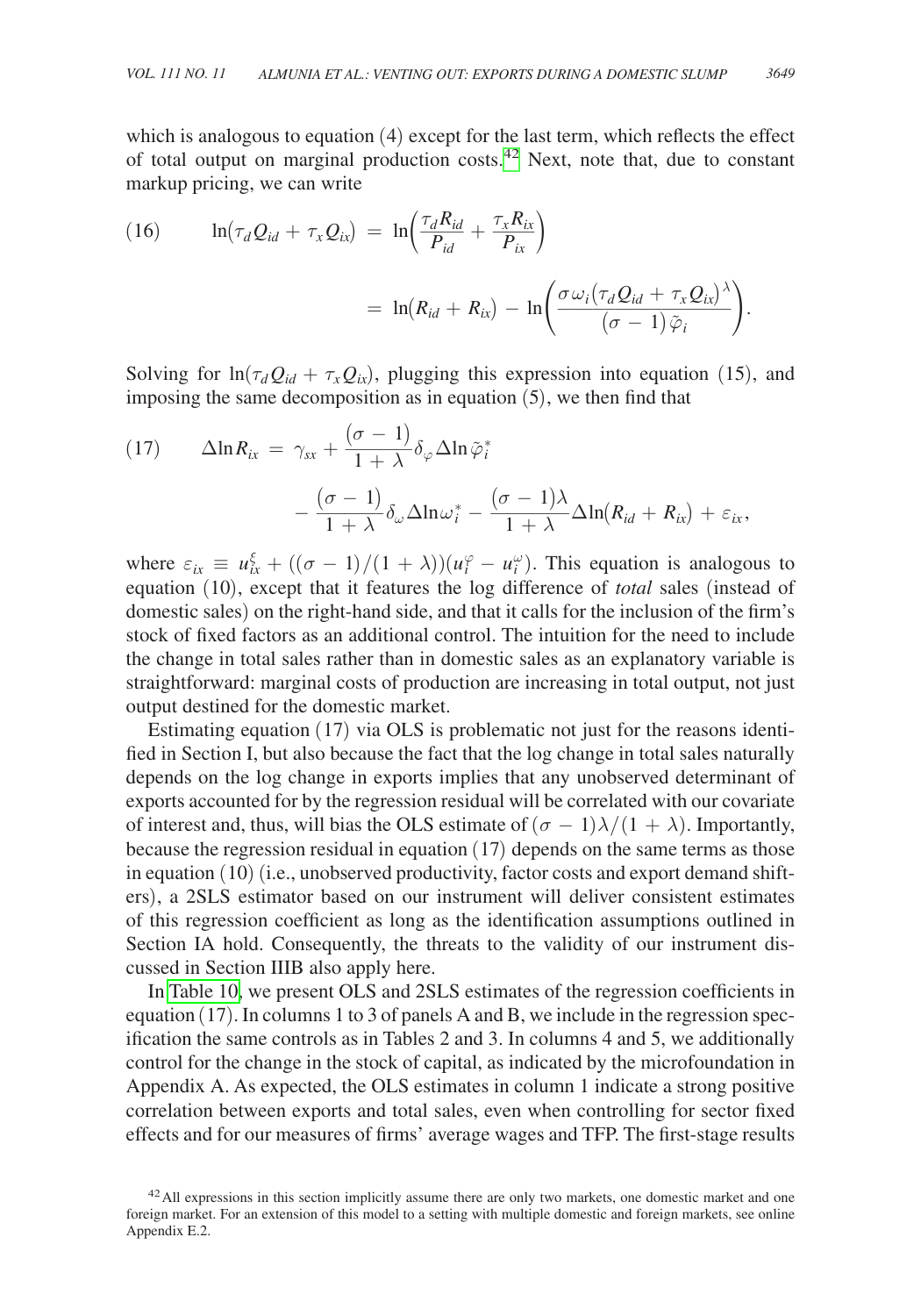<span id="page-39-0"></span>

|                                                                               | $\Delta$ ln(Exp)<br><b>OLS</b><br>(1) | $\Delta$ ln(TotSales)<br>1st Stage<br>(2) | $\Delta$ ln(Exp)<br>2nd Stage<br>(3) | $\Delta$ ln(TotSales)<br>1st Stage<br>(4) | $\Delta$ ln(Exp)<br>2nd Stage<br>(5) |
|-------------------------------------------------------------------------------|---------------------------------------|-------------------------------------------|--------------------------------------|-------------------------------------------|--------------------------------------|
| Panel A. Local instrument<br>$\Delta$ ln(Total Sales)                         | 0.734<br>(0.037)                      |                                           | $-2.038$<br>(0.633)                  |                                           | $-2.253$<br>(0.687)                  |
| $\Delta$ ln(TFP)                                                              | 0.494<br>(0.058)                      | 1.033<br>(0.025)                          | 3.339<br>(0.639)                     | 0.987<br>(0.025)                          | 3.404<br>(0.662)                     |
| $\Delta$ ln(Average Wages)                                                    | $-0.205$<br>(0.054)                   | $-0.499$<br>(0.032)                       | $-1.579$<br>(0.312)                  | $-0.483$<br>(0.031)                       | $-1.633$<br>(0.330)                  |
| $\Delta$ Ln(Vehicles p.c. in municipality)                                    |                                       | 0.272<br>(0.051)                          |                                      | 0.255<br>(0.047)                          |                                      |
| $\Delta$ ln(Stock of Capital)                                                 |                                       |                                           |                                      | 0.102<br>(0.009)                          | 0.348<br>(0.076)                     |
| Observations<br>Sector fixed effects<br>Province fixed effects<br>F-statistic | 8,009<br>Yes<br>Yes                   | 8,009<br>Yes<br>Yes<br>28.99              | 8,009<br>Yes<br>Yes                  | 8,009<br>Yes<br>Yes<br>29.27              | 8,009<br>Yes<br>Yes                  |
| Panel B. Gravity-based instrument                                             |                                       |                                           |                                      |                                           |                                      |
| $\Delta$ ln(Total Sales)                                                      | 0.724<br>(0.050)                      |                                           | $-2.374$<br>(0.526)                  |                                           | $-2.590$<br>(0.606)                  |
| $\Delta$ ln(TFP)                                                              | 0.509<br>(0.055)                      | 1.063<br>(0.026)                          | 3.690<br>(0.482)                     | 1.015<br>(0.027)                          | 3.739<br>(0.539)                     |
| $\Delta$ ln(Average Wages)                                                    | $-0.217$<br>(0.063)                   | $-0.509$<br>(0.043)                       | $-1.750$<br>(0.250)                  | $-0.493$<br>(0.041)                       | $-1.801$<br>(0.282)                  |
| $\Delta$ ln(Dist-Pop-Weighted Vehicles p.c.)                                  |                                       | 0.888<br>(0.103)                          |                                      | 0.838<br>(0.107)                          |                                      |
| $\Delta$ ln(Stock of Capital)                                                 |                                       |                                           |                                      | 0.101<br>(0.009)                          | 0.382<br>(0.067)                     |
| <b>Observations</b><br>Sector fixed effects<br>F-statistic                    | 8,009<br>Yes                          | 8,009<br>Yes<br>75.00                     | 8.009<br>Yes                         | 8,009<br>Yes<br>61.30                     | 8,009<br>Yes                         |

*Notes:* Standard errors clustered by province reported in parentheses. For any *X*,  $\Delta \ln(X)$  is the difference in  $\ln(X)$ between its average in the 2009–2013 period and its average in the 2002–2008 period. All specifications include sector fixed effects.

in column 2 indicate that both the local and the gravity-based instruments are strong predictors of a firm's total sales, with an *F*-statistic of 28.99 and 75.00, respectively. The second-stage elasticities of exports to total sales in column 3 are negative and significant and stand at a value of  $-2.038$  and  $-2.374$ , respectively. Adding the boom-to-bust log change in the firm's stock of physical capital does not affect significantly the first-stage nor the second-stage results. Thus, henceforth, we treat the estimates in column 3—specifically the one in panel B—as our baseline estimates.

To understand the magnitude of our estimates, take a firm with an initial export share of 16.2 percent (which corresponds to the median export share during the boom in our sample of 8,009 continuing exporters). Suppose that, due to a drop in demand, this firm experiences a 1 percent drop in its domestic sales. Our estimated elasticity of exports to domestic sales in Table 3 indicates that, other things equal, the firm should see its exports increase by 1.6 percent. This also implies that the firm's total sales will decrease by 83.8%  $\times$  1% + 16.2%  $\times$  (-1.6%) = 0.58%. For this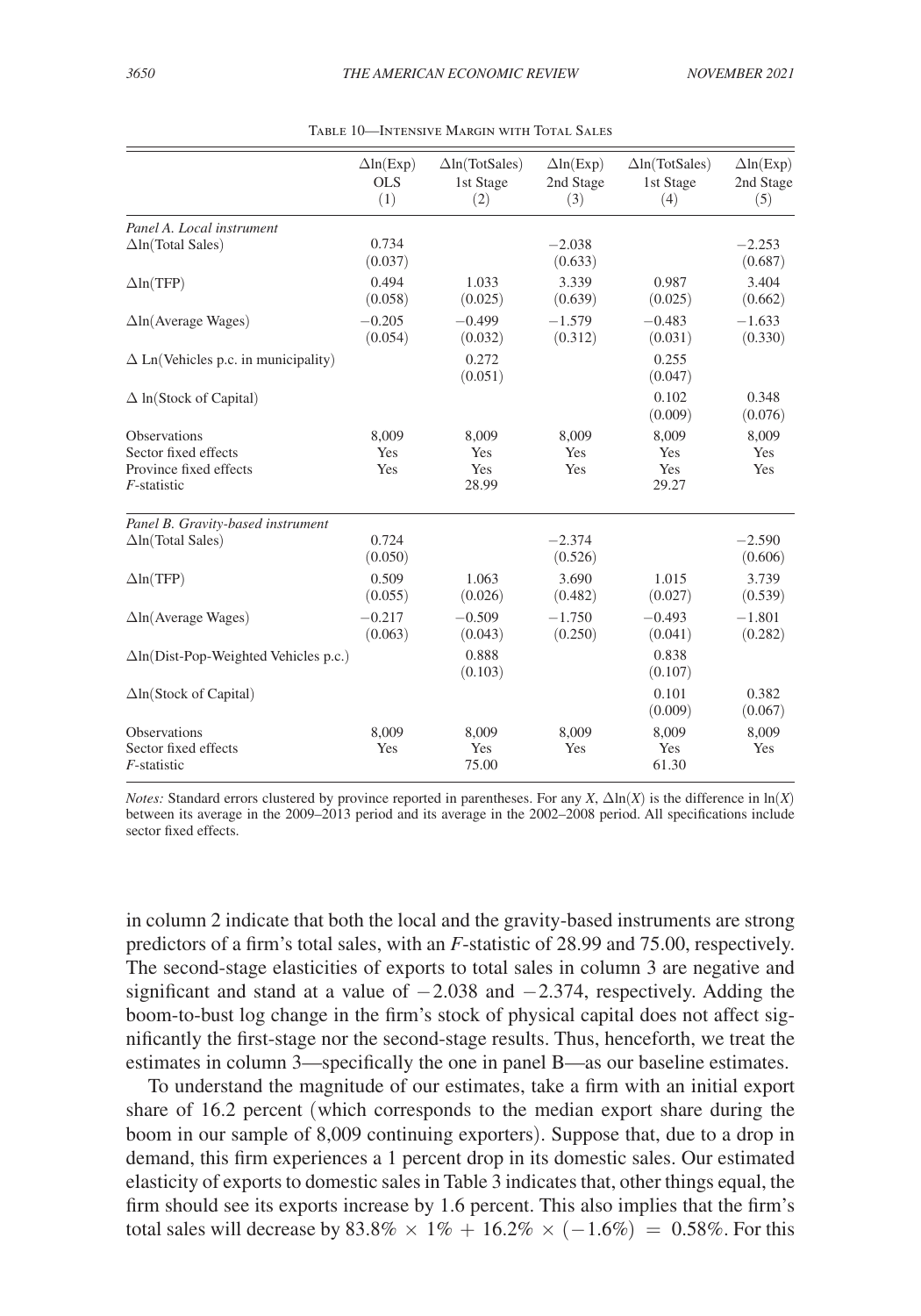change in total sales, our estimated elasticity of exports to total sales in panel B of Table 10 suggests an implied increase in exports of  $0.58\% \times 2.374 = 1.4\%$ , which is close to the 1.6 percent increase predicted by the estimates in Table 3. This demonstrates that our IV results in Tables 3 and 10 deliver congruent estimates for the response of exports to local demand shocks.<sup>43</sup>

With an estimate of the demand elasticity  $\sigma$  in hand, it is easy to infer an estimated value of  $\lambda$  from the estimates in Table 10. Specifically, given the estimates in column 3 of panel B, we can compute an estimate of  $\lambda$  as  $\hat{\lambda} = 2.374/(\sigma - 1 - 2.374)$ . For  $\sigma = 6$ , we obtain  $\hat{\lambda} = 0.90$ , which indicates a significant departure from constant marginal costs.

To complement these findings, in online Appendix I we conduct additional tests of several implications of the vent-for-surplus mechanism. These tests are based on the idea that one should expect the increase in exports in reaction to a common demand-driven drop in domestic sales to be larger for those firms whose short-run marginal cost function is steeper or, equivalently, for those firms whose elasticity of output with respect to flexible inputs is lower. The results in online Appendix Table I.8 confirm that the elasticity of the change in exports to changes in total sales is higher for firms having lower output elasticities with respect flexible inputs, although few of the results are statistically significant at standard levels.

## **VII. Quantification**

In this final section, we use the extended model with increasing marginal costs to evaluate the quantitative importance of the "vent-for-surplus" channel for explaining the remarkable growth in Spanish exports during the period 2009–2013.

To achieve this goal, we implement a three-step procedure. First, we use the model described in Section VI to trace the impact that arbitrary counterfactual changes in Spain's sectoral domestic aggregate demand shifters—or  $B_{sd} \equiv E_{sd}/P_{sd}$ , where  $E_{sd}$ denotes the total expenditure in Spain in sector  $s$  and  $P_{sd}$  is the price index of sector *s* in Spain—would have had on Spanish aggregate exports, domestic and total sales. In doing so, we quantify the impact that these demand changes had on firms' sales exclusively via the "vent-for-surplus" channel (i.e., the movement of firms along their marginal cost curves). Second, we perform a variance decomposition of the observed change in firms' total sales with the aim of informing the precise extent to which  $B_{sd}$  fell during the crisis. With this number at hand, in our last step, we compute our model's prediction for the counterfactual change in aggregate exports that would have been observed if there had been no change in aggregate demand shifters between the boom and the bust. If this number is small relative to the observed boom-to-bust growth in exports, we can conclude that the "vent-for-surplus" channel must have been an important determinant of the Spanish export miracle during the period 2009–2013.

<span id="page-40-0"></span><sup>&</sup>lt;sup>43</sup>In online Appendix I, we present results for specifications analogous to those in Tables 2 to 9, with the only difference being that the boom-to-bust log change in *total* rather than *domestic* sales is included as right-hand-side variable. The conclusions discussed in Section V are generally corroborated by the results reported in online Appendix I.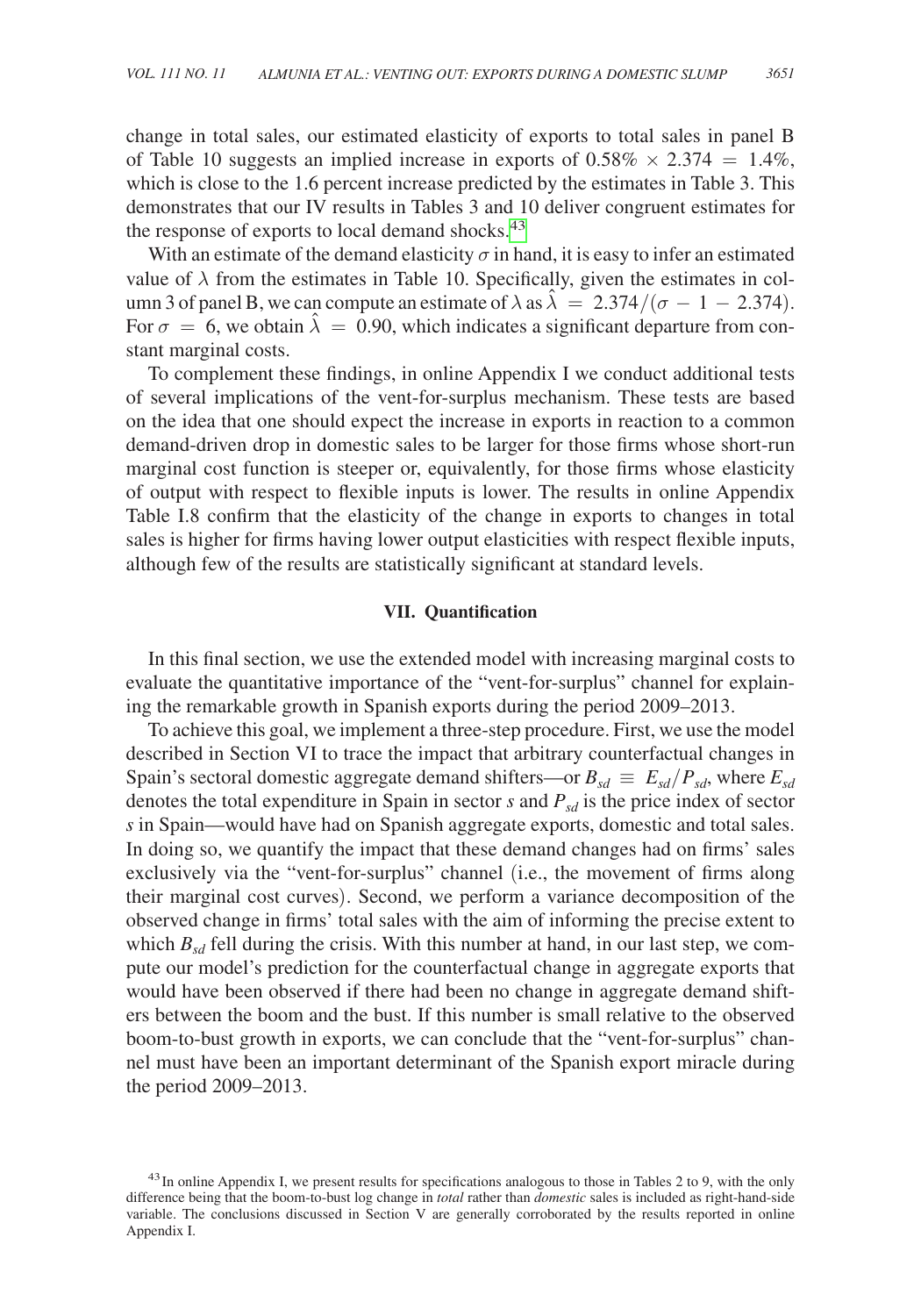We next explain these steps in more detail, and also highlight the underlying assumptions behind them.

**Step 1** (**Computing Counterfactual Changes in Aggregate Domestic Sales and Exports for Given Changes in the Sectoral Demand Shifters):**  $\{B_{sd}\}_{s=1}^S$ **. Through the** lens of our model, we capture the domestic demand changes that affected Spanish firms between the boom and the bust as changes in the sectoral demand shifters  ${B_{sd}}_{s=1}^S$ . According to our model, changes in  $B_{sd}$  for a sector *s* determine changes in the residual demand function that each firm in *s* faces and, thus, from the perspective of each individual firm, are purely demand shifters.<sup>44</sup>

The system of equations that allows us to map relative counterfactual boom-to-bust changes in sectoral demand shifters to changes in aggregate domestic sales and exports (and, thus, total sales) boils down to three sets of equations. The first one maps the boom-to-bust counterfactual change in exports of each firm to its counterfactual change in domestic sales. The second one maps the boom-to-bust counterfactual change in domestic sales of each firm to its counterfactual change in exports and to the counterfactual changes in the aggregate demand shifter and price index in the firm's sector. Finally, the third one maps the counterfactual change in the price index of each sector to the counterfactual change in the aggregate demand shifter of the corresponding sector. We describe these three sets of equations in detail in online Appendix J.1.

Using these equations, we compute the impact that relative counterfactual changes in sectoral demand shifters— $(B'_{sd1}/B_{sd0}) (B_{sd1}/B_{sd0})^{-1}$ —have on firm-specific counterfactual changes in exports and domestic sales. We then aggregate these firm-specific counterfactual changes across all firms active in the boom and bust periods and thus construct counterfactual changes in aggregate domestic sales and exports. When performing our baseline quantification, we set  $\sigma = 5$ , which is a central value in the range of estimates used in the international trade literature (see Head and Mayer 2014), and  $(\sigma - 1)\lambda/(1 + \lambda) = 2.374$ , which corresponds to the estimate reported in column 3 of Table 10.[45](#page-41-1)

Among all the relative counterfactual changes in sectoral demand shifters we could consider, we focus on relative changes that are constant across sectors; i.e.,  $(B'_{sd1}/B_{sd0})(B_{sd1}/B_{sd0})^{-1}$  equals a constant, which we denote as  $\Gamma_B$ . In [Figure 4,](#page-42-0) we plot the changes in aggregate exports, domestic sales, and total sales predicted by our model when  $\Gamma_B$  takes different values between 0.5 and 1.5. For the set of firms that we use in our counterfactual analysis, we observe in our data that, between the boom and the bust, aggregate domestic sales dropped by 15.91 percent, exports grew by 11.99 percent, and total sales dropped by 10.23 percent. These are the values that our counterfactual analysis naturally generates when we set the relative counterfactual change in the aggregate demand shifter of every sector *s* to equal one;

<span id="page-41-1"></span>

<span id="page-41-0"></span> $^{44}$ In models that endogenize these demand shifters, changes in  $B_{sd}$  could be due to a variety of factors. For example, in a model in which consumers have Cobb-Douglas preferences over the *S* manufacturing sectors we consider in our analysis and other "outside" sectors, decreases in the share of spending on manufacturing goods (e.g., a decrease in the Cobb-Douglas parameters associated with manufacturing sectors) would reduce the demand shifters  ${B_{sd}}_{s=1}^S$ . In a model in which consumers own houses, demand shifters would respond to wealth effects associated to changes in housing prices, which may themselves reflect changes in expectations of future housing demand and supply shocks.<br><sup>45</sup> In online Appendix J.4, we explore how robust our results are to alternative values of  $(\sigma - 1)\lambda/(1 + \lambda)$ .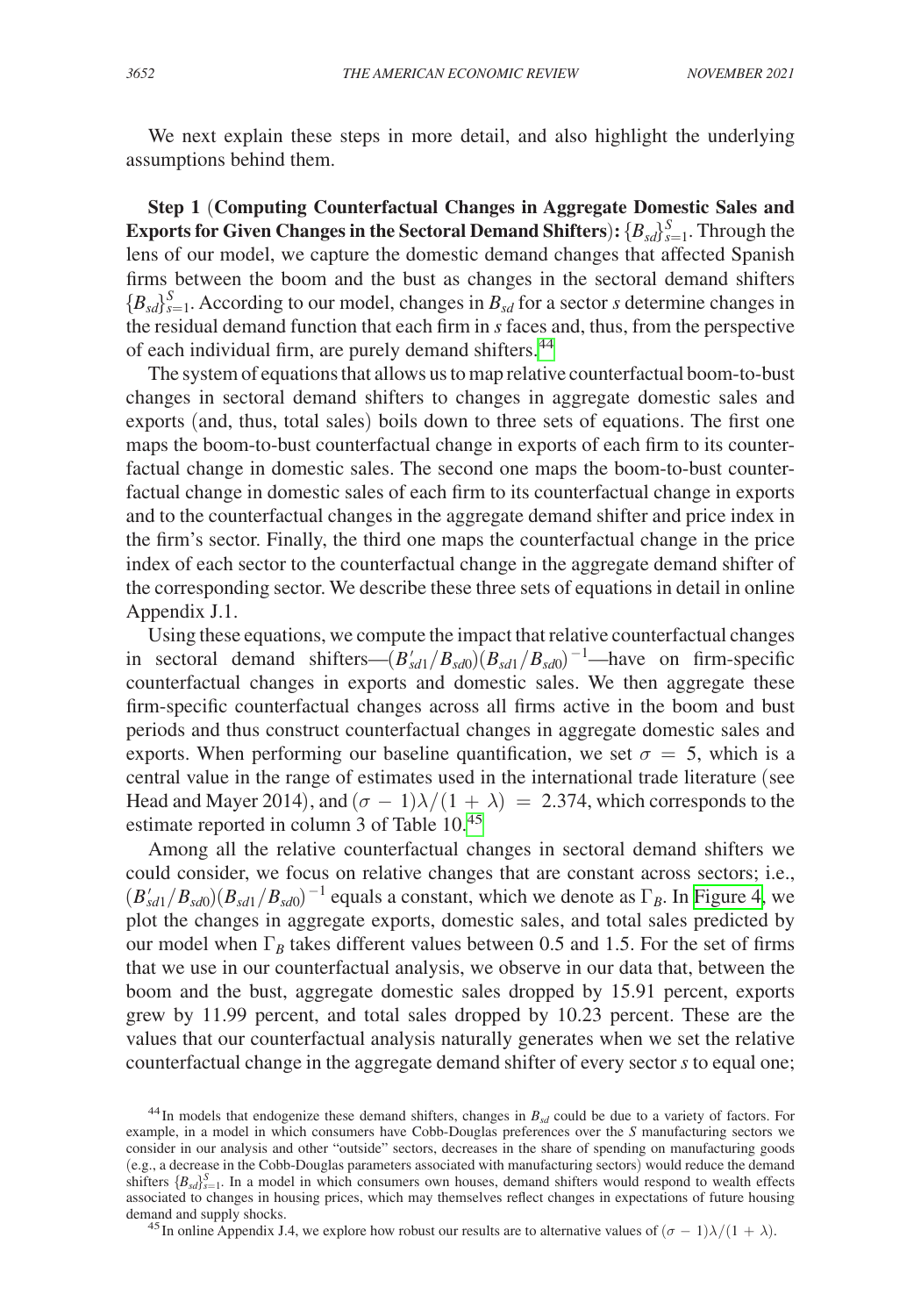<span id="page-42-0"></span>

Figure 4. Impact of Aggregate Demand Shocks

i.e.,  $\Gamma_B = 1$ . If the value of the aggregate demand shifters in the bust had been 50 percent smaller than they actually were (i.e.,  $\Gamma_B = 0.5$ ), our model predicts that aggregate domestic sales would have dropped by 56.64 percent and aggregate exports would have increased by 60.1 percent. In this case, aggregate total sales would have dropped by 32.87 percent. Conversely, if it had been 50 percent larger (i.e.,  $\Gamma_B = 1.5$ ), aggregate domestic sales would have grown by 17.82 percent and aggregate exports would have dropped by 14.76 percent, and the result would have been an 11.18 percent growth in total sales.

The predictions above rely on several key assumptions. First, when computing the aggregate change in domestic sales and exports that would have been observed for different changes in the demand shifter, we effectively maintain the boom-to-bust changes in the supply parameters  $(\varphi_i, \omega_i, \tau_{sx}, \tau_{sd})$  and in the firms' idiosyncratic demand shifters  $(\xi_{id}, \xi_{ix})$  at their realized values, independently of the size of the counterfactual demand change. Admittedly, the simultaneous move of all Spanish firms along their marginal cost curves could in principle have impacted equilibrium wages and, more generally, equilibrium input prices. Although we do not take these effects into account in our baseline quantification, as a robustness check, we present in online Appendix J.5 results in which we illustrate how our main predictions are affected if we allow firms' wages to change as firms move along their marginal cost curves[.46](#page-42-1)

Second, our counterfactual calculations rely on the assumption that, in every sector, Spain is a small open economy; thus, counterfactual boom-to-bust changes in Spanish

*Notes:* The horizontal axis indicates the value of Γ*B*. The export and domestic sales growth rates indicated in the vertical axis correspond to those computed using equations (J.4), (J.5), and (J.11), described in online Appendix J.1. Given these counterfactual growth rates in export and domestic sales, we compute the counterfactual growth rate in total sales as  $(R'_{ix1}/R_{ix0})\chi_{i0} + (R'_{id1}/R_{id0})(1 - \chi_{i0}).$ 

<span id="page-42-1"></span><sup>&</sup>lt;sup>46</sup>The movement of each firm along its marginal cost curve will impact its output price and, consequently, the simultaneous move of all firms along their marginal cost curves will impact the domestic sectoral price index *Psd* for every sector *s*. This effect *is* taken into account in our quantification.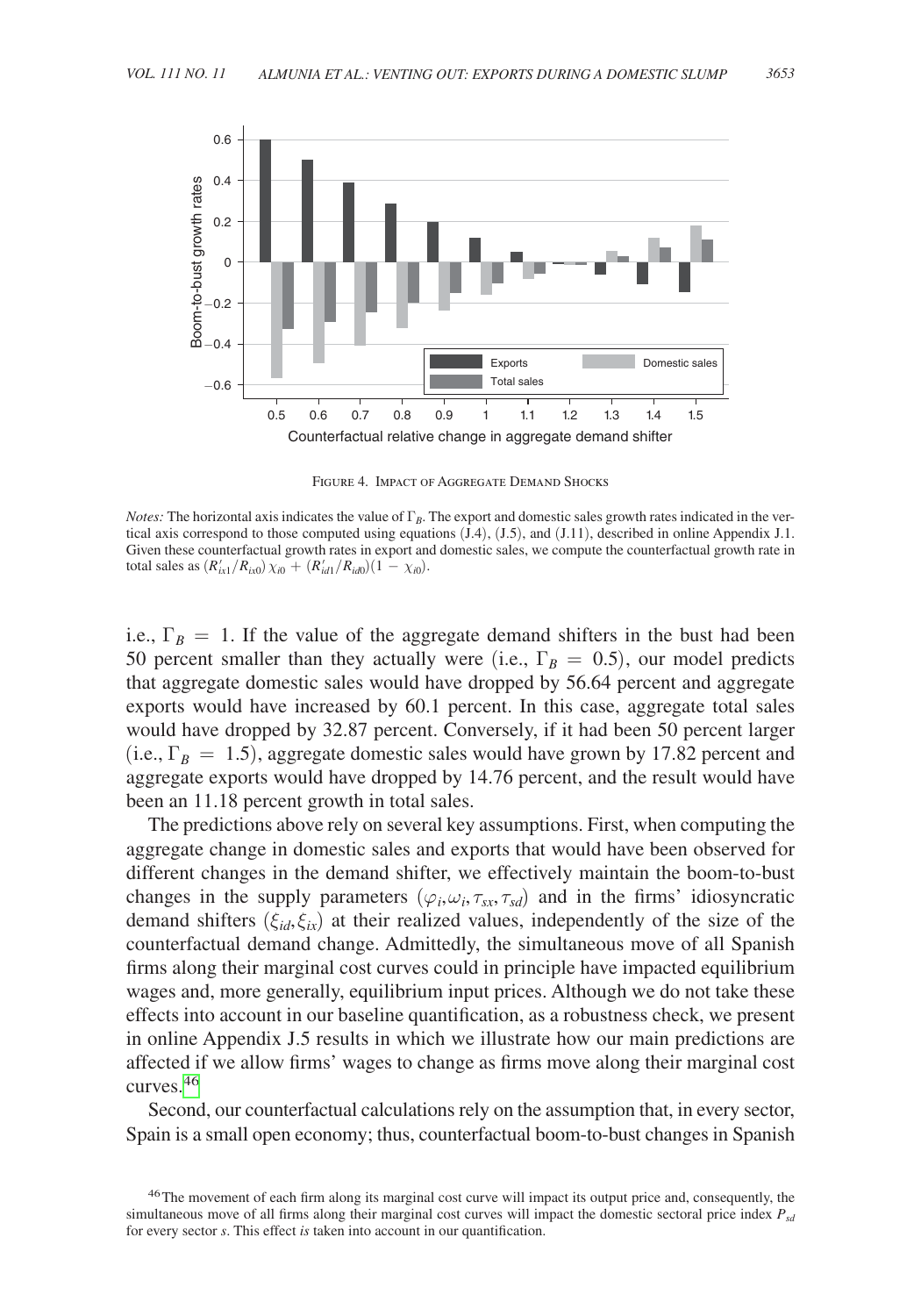aggregate demand affect neither the boom-to-bust change in the foreign price index nor the boom-to-bust change in foreign firms' marginal production costs.<sup>47</sup>

Third, consistently with the estimates presented in Table 5, we assume that firms do not change their export status in reaction to changes in the domestic demand shifters. Consequently, we focus on quantifying the impact of counterfactual changes in aggregate demand on the aggregate volume of exports of those firms that export during both the boom and the bust periods.

**Step 2** (**Decomposing the Variance of Total Sales**)**:** Our ultimate goal is not to indicate how aggregate exports and domestic and total sales react to arbitrary counterfactual domestic demand changes, but to predict the change in these variables that we would have observed if demand shifters in Spain had remained constant between the boom and the bust. Doing so requires measuring the extent to which the Spanish domestic demand actually fell between these two periods. Given the lack of firm-specific output prices in our dataset, our measure of Spain's boom-to-bust drop in domestic demand shifters uses as key input a decomposition of the variance of firms' boom-to-bust changes in total sales into changes due to demand factors and changes explained by supply factors. This variance decomposition exercise is analogous to that implemented in Autor, Dorn, and Hanson (2013) with the purpose of measuring the impact that productivity growth in China had on the growth in US imports from China during the period 1990–2007. Specifically, we use equation (17) to decompose the variance of  $\Delta \ln(R_i)$ , with  $R_i \equiv R_{id} + R_{ix}$ , into a component due to firms' marginal cost and export demand shifters, and a component attributed to factors orthogonal to these shifters (see online Appendix J.2 for details). We find the contribution of the combination of marginal cost and export demand shifters to be 59 percent, and that of factors orthogonal to it to be 41 percent. On the basis of this number, we infer that 41 percent of the 10.23 percent drop in total sales between the boom and the bust periods was due to domestic demand factors.<sup>48</sup>

**Step 3** (**Quantification Results**)**:** Given the finding that 41 percent of the 10.23 percent boom-to-bust drop in total sales was due to changes in demand, we use the counterfactual results described in Step 1 to find the value of  $\Gamma_B$  for which our model predicts a drop in total sales of  $6.04\% = (1 - 41\%) \times 10.23\%$ . Intuitively, this is the drop in total sales that we would have observed if aggregate demand shifters had not changed between the boom and the bust. Our model predicts a drop in total sales of 6.04 percent if  $\Gamma_B = 1.09$ .<sup>[49](#page-43-2)</sup> For this value of  $\Gamma_B$ , our model predicts that

<span id="page-43-0"></span> $47$ In a model with increasing marginal costs such as ours, the invariability of the foreign price index to changes in Spanish aggregate demand shifters implies that Spain is a small exporter to the rest of the world, and the invariability of foreign firms' marginal production costs implies that Spain is a small importer from the rest of

<span id="page-43-1"></span>the world.<br><sup>48</sup>Being precise, our decomposition reveals that 41 percent of the variance of the changes in firms' total sales is due to *any* factor orthogonal to firms' marginal cost shifters and export demand shocks. Thus, our conclusion that changes in demand shifters explain 41 percent of the variance of the changes in firms' total sales implicitly assumes that these shifters are the only determinants of firms' total sales whose boom-to-bust changes are orthogonal to

<span id="page-43-2"></span>changes in firms' marginal cost shifters and export demand shocks.<br><sup>49</sup>If it were true that, as we impose in our analysis, the boom-to-bust change in the aggregate demand shifters  ${B_{sd}}_{s=1}^S$  was the same across all manufacturing sectors  $s = 1, ..., S$ , then we can infer from our analysis that the aggregate demand shifters fell between the boom and the bust in  $1 - 1/\Gamma_B^* = 1 - 1/1.09 = 1 - 0.9174$  $= 8.26$  percent.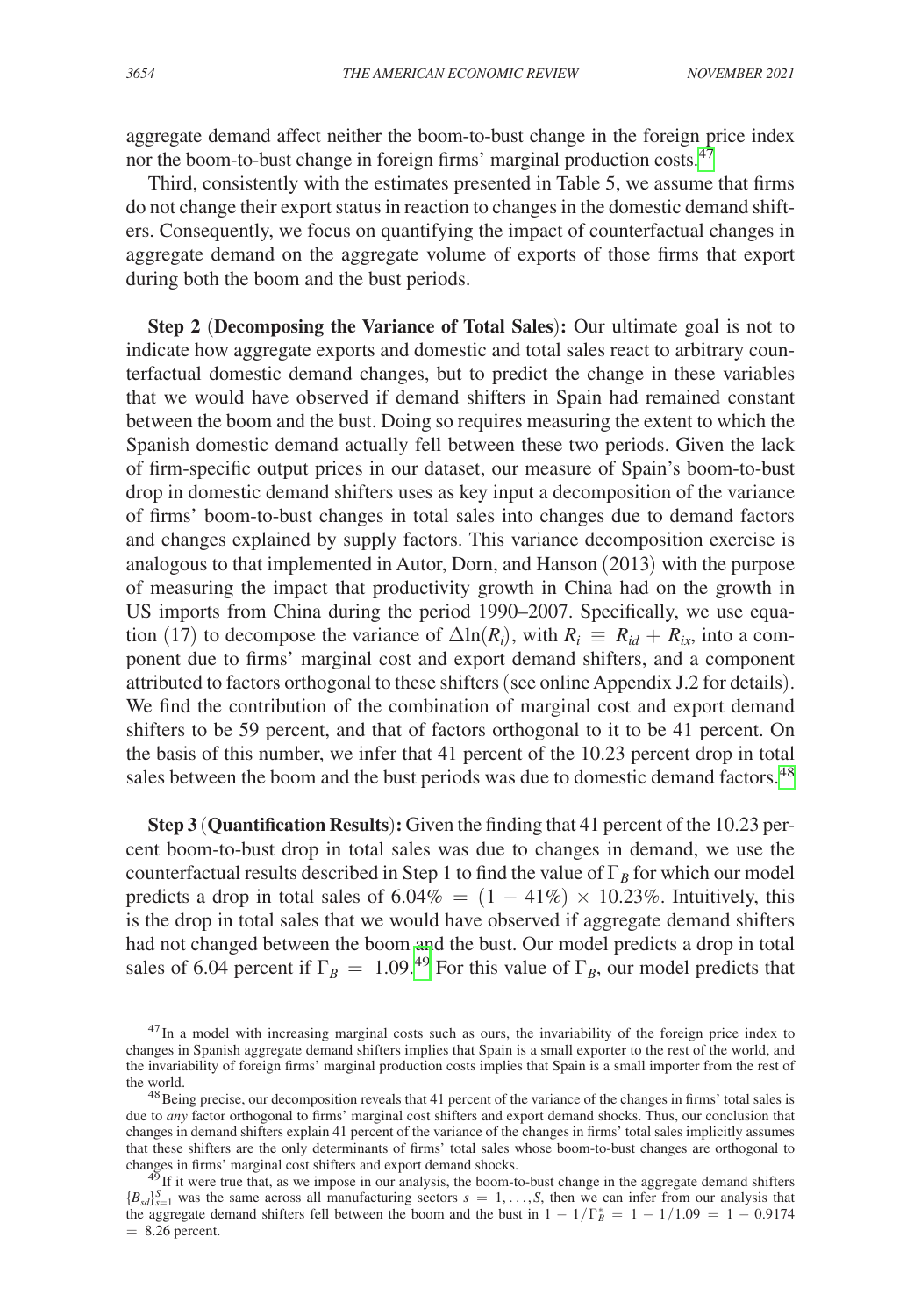exports would have grown by 5.79 percent. As the observed growth in exports was 11.99 percent, our analysis indicates that the vent-for-surplus mechanism explains  $(11.99\% - 5.79\%)/11.99\% = 51.71\%$  of the total growth in exports.<sup>[50](#page-44-0)</sup>

### **VIII. Conclusion**

In this paper, we provide evidence suggesting that export and domestic sales decisions are interdependent at the firm level. Faced with a severe domestic slump during the Great Recession, Spanish producers appear to have experienced a decline in their short-run marginal production costs, with this gain in competitiveness translating into an increase in their sales in foreign markets. We circumvent the inherent difficulties associated with establishing a causal link between demand-driven changes in domestic sales and exports by exploiting geographic variation in the incidence of the Great Recession in Spain.

Our empirical findings are inconsistent with international trade models featuring constant markups and technologies with constant marginal costs of production. We rationalize and interpret our results through the lens of a model with increasing marginal costs, and show that the "vent-for-surplus" mechanism is powerful enough to explain approximately half of the growth in Spanish exports in the period 2009–2013. Although there are a few singular aspects of the Spanish experience in the years around the Great Recession that may make the "vent-for-surplus" mechanism particularly important in this context (e.g., the large boom in investment preceding the bust, or the sclerotic nature of the Spanish labor market), we think that some of the insights and methodology in our paper can be transported to other countries that experienced severe domestic slumps.

Our paper also offers a new perspective on the literature studying interdependencies in the extensive and intensive margins of trade (e.g., Antràs, Fort, and Tintelnot 2017; or Morales, Sheu, and Zahler 2019). Due to data limitations, we have restricted our analysis to the study of interdependencies between the domestic market and a single (aggregate) export destination, and we have modeled these interdependencies as arising exclusively from an increasing marginal cost function. In such a case, the firm's profit function is submodular in the extensive margin of trade, a feature that would be preserved in a model with multiple export markets, as shown in online Appendix E.2. With access to data on firms' exports by destination market, and borrowing tools from Arkolakis and Eckert (2017), one could estimate the key parameters of a multicountry version of our model, and thus explore interdependencies also in the intensive and extensive margin of trade *across export markets*. Even more ambitiously, with better data on prices, one could potentially expand our analysis to explore the extent to which endogenous markup adjustments (see De Loecker et al. 2016) or price stickiness in both the domestic and export prices (Gopinath and Rigobon 2008; Nakamura and Steinsson 2008,2013) affect the way in which a

<span id="page-44-0"></span><sup>&</sup>lt;sup>50</sup>Our analysis accounts for the changes in trade costs that took place between the boom and the bust. In online Appendix J.3, we explore further the role that trade costs may play in inhibiting firms' ability to exploit the vent-for-surplus mechanism. Our results show that trade costs play an important role: if trade costs in the bust had been 10 percent larger than they were, then total sales would have dropped by 13.97 percent (while they dropped by 10.23 percent in the data).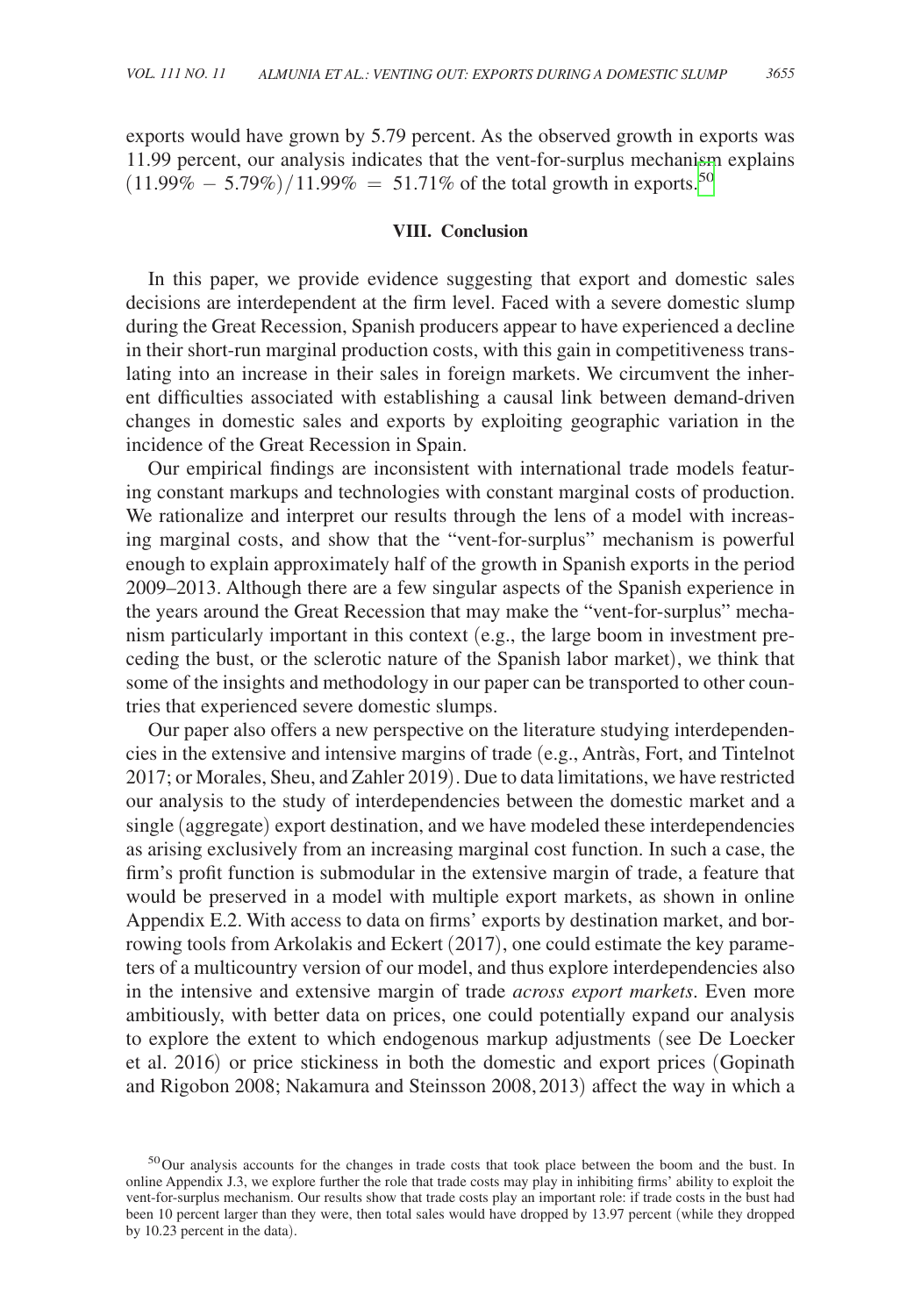firm's exports react to domestic demand shocks. We leave the study of these questions for future research.

## **APPENDIX**

#### A1. *Convexity of the Short-Run Marginal Cost Function*

Suppose a firm's production function depends on fixed or predetermined input *Ki* and a flexible and static input  $L_i$ . Let us refer to the former as capital and the latter as labor. Assuming a Cobb-Douglas technology in capital and labor, the cost minimization problem of a firm with productivity  $\varphi_i$  seeking to produce a total amount of output  $Q_i$  can be expressed as

$$
\min \omega_i L_i,
$$

subject to

$$
\varphi_i K_i^{\alpha_K} L_i^{\alpha_L} \geq Q_i,
$$

where  $\omega_i$  denotes the nominal wage that firm *i* faces, and  $\alpha_K$  and  $\alpha_L$  denote then the output elasticities with respect to capital and labor, respectively. The first-order condition of the cost-minimization problem of the firm delivers

$$
\omega_i \,=\, \mu \alpha_L \frac{Q_i}{L_i},
$$
  

$$
\varphi_i K_i^{\alpha_K} L_i^{\alpha_L} \,=\, Q_i,
$$

where  $\mu$  denotes the Lagrange multiplier on the constraint  $\varphi_i K_i^{\alpha_K} L_i^{\alpha_L} = Q_i$ . After solving for  $L_i$  in the second of these equalities, we can rewrite the short-run total costs as a function of output,  $Q_i$ , as follows:

$$
\omega_i L_i \,=\, \omega_i \big(\varphi_i K_i^{\alpha_K}\big)^{-\frac{1}{\alpha_L}} (Q_i)^{\frac{1}{\alpha_L}}.
$$

Note that, unless  $\alpha_L = 1$ , this short-run total cost function is not linear in the total output  $Q_i$ . More specifically, as long as  $0 < \alpha_L < 1$ , this short-run cost function will be convex in  $Q_i$ . Using  $\tilde{\varphi}_i$  to denote a shifter of the short-run costs, and using  $\lambda$ to denote the deviation of the output elasticity of the short-run cost function relative to the case in which this function is linear in  $Q_i$ , i.e.,

$$
\tilde{\varphi}_i = \alpha_L (\varphi_i K_i^{\alpha_k})^{\frac{1}{\alpha_L}},
$$

$$
\lambda = \frac{1 - \alpha_L}{\alpha_L},
$$

we can rewrite the short-run total costs as

we can rewrite the short-run total costs as  
\n
$$
\omega_i L_i = \frac{1}{\tilde{\varphi}_i} \omega_i \frac{1}{1 + \lambda} (Q_{it})^{1 + \lambda}.
$$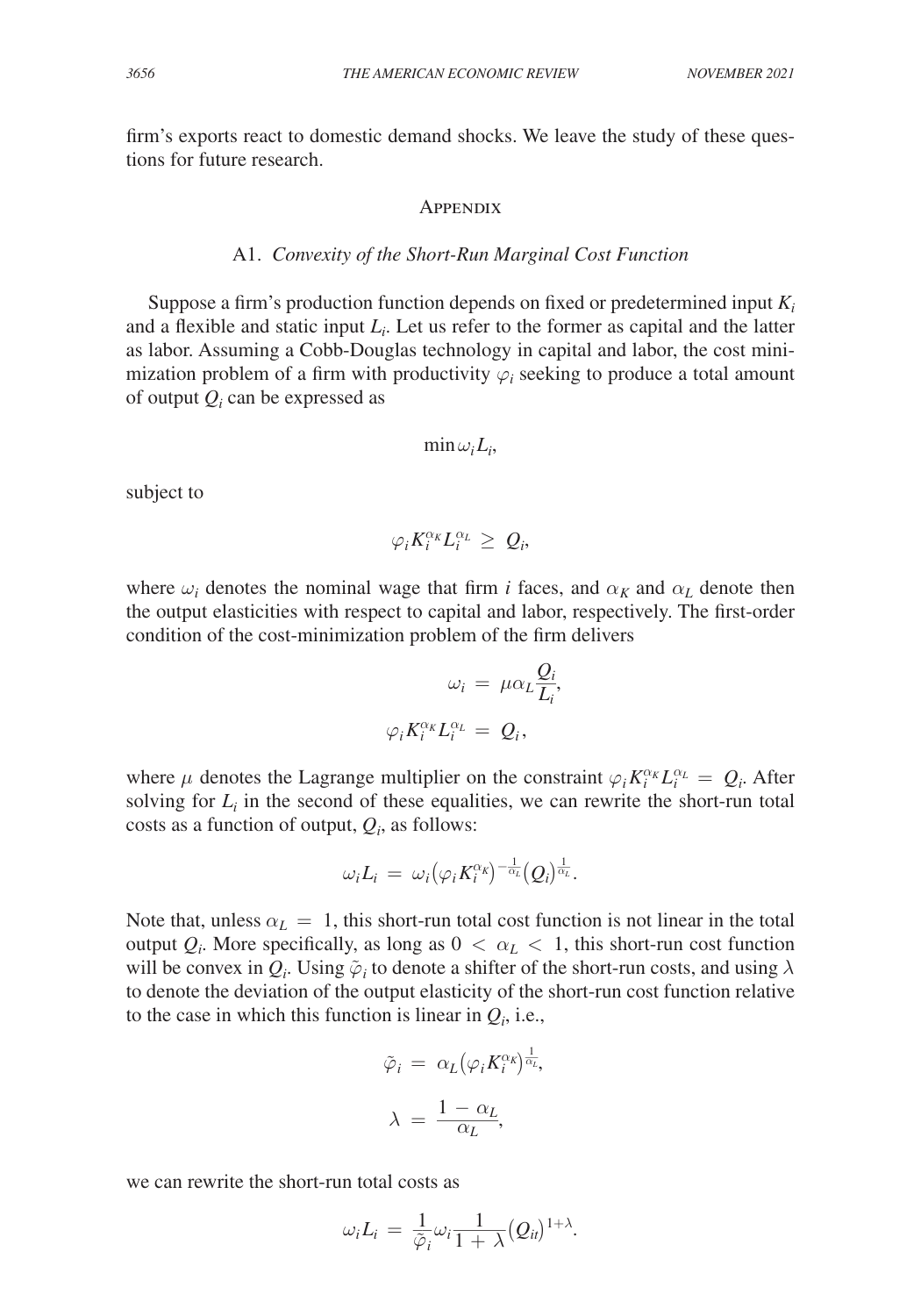The elasticity of the short-run total costs with respect to output is thus The elasticity of the short-run total costs<br> $\frac{\partial \ln(\omega_i L_i)}{\partial \ln(Q_{it})}$ <br>Note that the lower the value of  $\alpha_i$  (i.e. the

$$
\frac{\partial \ln(\omega_i L_i)}{\partial \ln(Q_{it})} = 1 + \lambda.
$$

Note that, the lower the value of  $\alpha_L$  (i.e., the lower the elasticity of output with respect to the flexible input), the larger the elasticity with respect to output of the short-run total cost function. The curvature of the total cost schedule is thus crucially shaped by the parameter determining the elasticity of output with respect to the flexible input.

## DATA APPENDIX

## B1. *Macroeconomic Data*

Data on merchandise exports and real GDP shares for the countries that belong to the European Monetary Union used in Figure 1 come from the UN Comtrade database (United Nations, n.d.) and the annual macro-economic database of the European Commission's Directorate General for Economic and Financial Affairs, AMECO (European Commission, n.d.b). Data on Spanish unemployment, real GDP, internal demand, private final consumption expenditure and exports of goods used in Figure 2 come from the Spanish National Statistical Office (INE n.d.b, n.d.c, n.d.d). Data on unit labor costs (ULC) in the manufacturing sector for Spain and the European Monetary Union were obtained from the Bank of Spain (Banco de España, n.d.b) and the OECD dataset on productivity and ULC by main economic activity (OECD, n.d.). We use the input-output tables produced by the Spanish National Statistical Office for the year 2005 to identify the interlinkages across industries (e.g., the two top leading input providers or two top leading buying industries of the vehicles manufacturing industry discarded in the robustness analysis described in Table 6).

## B2. *Construction of the Commercial Registry Dataset*

As described in Section IIC, our main source of firm-level data is the Commercial Registry (*Registro Mercantil Central*), which contains annual financial statements of around 85 percent of registered firms in the nonfinancial economy. We collect data from two separate sources to construct our own firm-level dataset: (i) the *Central de Balances* dataset from the Bank of Spain (Banco de España n.d.a); and (ii) *Sabi*, from Informa, a private company (Informa, n.d.). The Bank of Spain made an effort to expand and treat the information for small firms gathered in the Commercial Registry but the Central de Balances dataset does not cover the universe of private-sector firms. In particular, this dataset excludes, mainly, medium and large firms that submit information after the regular submission deadline or that do not use a digital support. Conversely, the Informa dataset puts special emphasis on compiling information on large and medium-sized firms that submit their statements either late or on paper. We combine the information in these two datasets to take advantage of their complementarities in order to maximize the coverage of the resulting database. A detailed description of how we combine the two sources to construct our firm-level dataset can be found in Almunia, Lopez-Rodriguez, and Moral-Benito (2018).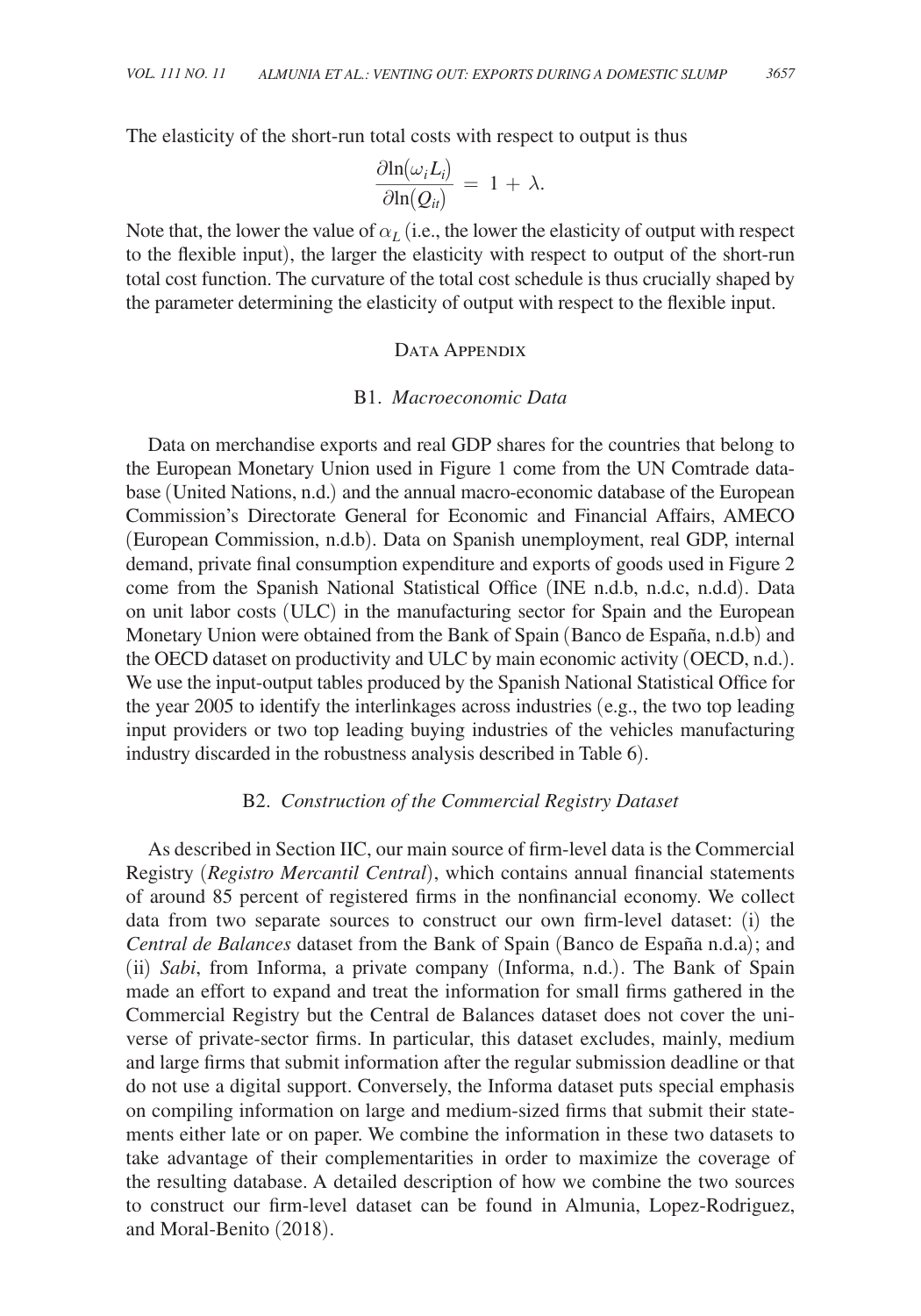In terms of the sectoral disaggregation of the data, note that NACE (*Nomenclature générale des activités économiques dans les Communautés Européennes*) is the European statistical classification of economic activities. It classifies manufacturing firms into 24 different sectors. Some firms move to a different zip code or change their sectoral classification during the period of analysis. In the boom-to-bust regressions reported later, we assign to these firms a fixed zip code and sector using their most frequent value in each case. A firm's zip code corresponds to the location of its headquarters.

## B3. *Foreign Transactions Dataset*

As described in Section IIC, until 2014 the Bank of Spain required all financial institutions and a set of large companies to report all foreign transactions, including imports, exports, and other financial transactions. Until 2007, there is information for each transaction on the country of destination (or origin). However, from 2008 to 2013, the Bank of Spain relaxed this requirement and allowed reporting institutions to group multiple transactions into a single reported transaction. In those cases, the country of destination (or origin) reflected in the data corresponds to the country of the largest transaction in that group. Similarly, the product code reported corresponds to the largest transaction as well. This implies that one cannot analyze changes in exports or imports by country of destination (or origin) nor by product in a consistent way for periods spanning around 2008. The foreign transactions registry collected by the Bank of Spain was discontinued in early 2014. Since then, the Bank of Spain's monitoring of foreign transactions mainly relies on aggregate data built from transaction-level information that is provided by the Spanish tax administration.

# B4. *Minimum Reporting Threshold*

Between 2001 and 2007, all foreign transactions of more than  $\epsilon$ 12,500 had to be reported to the Bank of Spain. In order to reduce the compliance costs for reporting institutions, the minimum reporting threshold was updated in 2008 to  $\epsilon$ 50,000. From that year onwards, a firm appears in the dataset if it has at least one transaction larger than  $£50,000$  in that year. In order to create a homogeneous sample for the period 2002–2013, we apply the post-2008 minimum reporting threshold to the data from 2002 to 2007, meaning that we only record a positive export flow in a given year for firms that have at least one transaction exceeding  $€50,000$  in that year. This adjustment reduces substantially the number of exporting firms that appear in the data, but the impact on the aggregate amount exported is small.

# B5. *Vehicles per Capita and Tax Records of Firm-Level Sales within Spain*

The information on the stock of vehicles by both municipality and province is provided by the Spanish Registry of Motor Vehicles (DGT, n.d.). According to Spanish Law, vehicles have to be registered in the municipality where the owner has her permanent residence. This residence status should match the one reported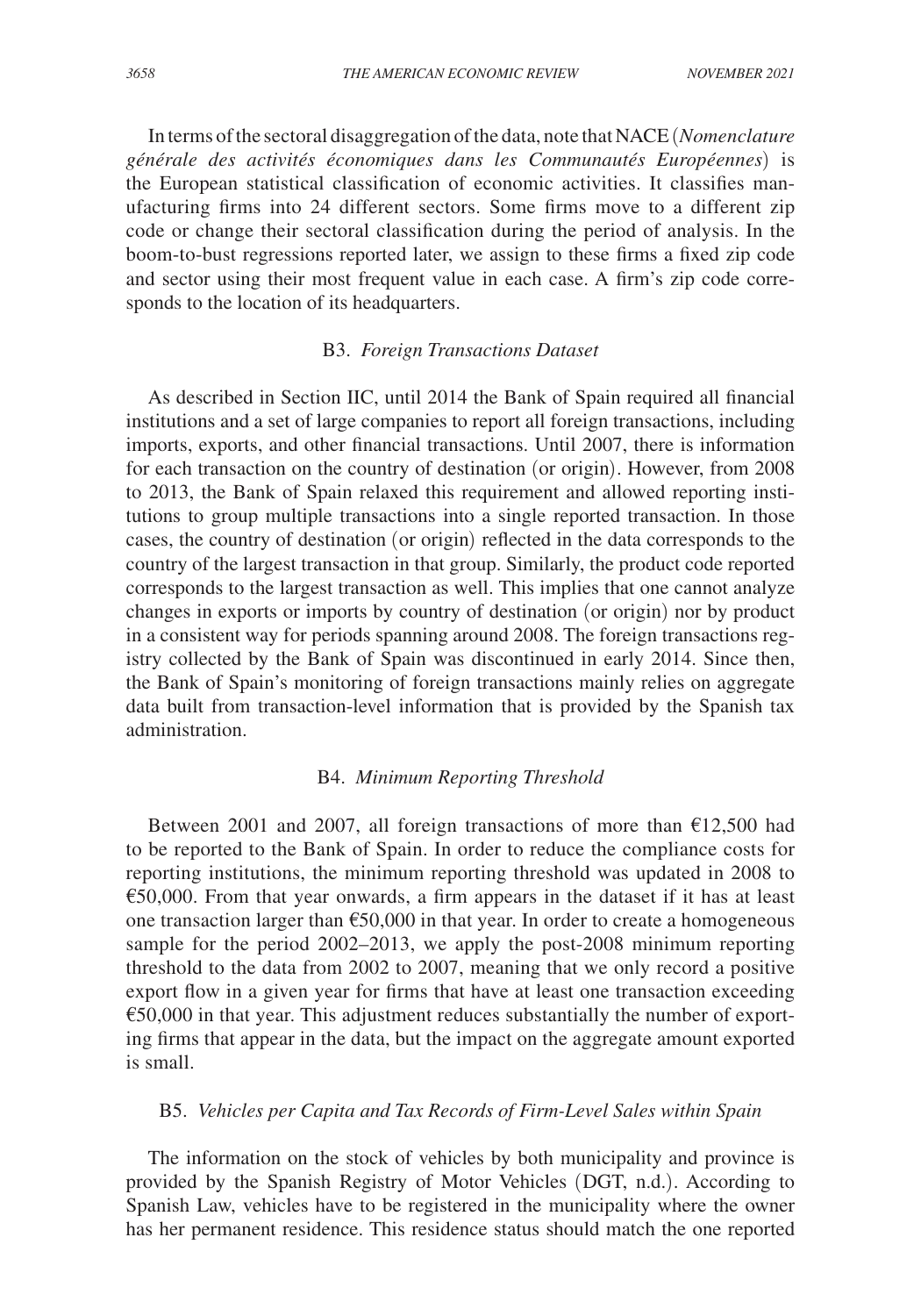in the municipal census (*Padrón*). In the case of legal entities (business or institutions), vehicles must be registered in the municipality where they undertake their main activity, which should match the location reported to the tax authorities. The census of vehicles at the municipal level is maintained by the General Directorate for Traffic (*Dirección General de Tráfico*). Each city council has the capacity to levy a small fee on the registered vehicles in its municipality (*Impuesto sobre Vehículos de Tracción Mecánica*). This fee usually depends on several criteria such as vehicle power, type of vehicle, pollution level, etc. In aggregate terms, these fees collectively raised tax revenue equivalent to around 0.2 percent of GDP in 2016.

The information on population both at the municipality and province levels is provided by the Spanish National Statistical Office (INE, n.d.a).

Regarding our data on firm-level sales within Spain, Spanish Tax Law mandates that all firms (legal entities) and professionals (natural persons) that undertake economic activities must report detailed information on the transactions with their trading partners. In 2006, this information is collected in Form 347, officially called "Annual information return on transactions with third parties." We work with data for the year 2006 because it is the first year for which a precise and consistent comprehensive digitization of the data is available. In particular, each business must report the monetary value of its individual sales to each trading partner. The reported transactions include all domestic sales to businesses, households and the public sector. The law uniquely exempts mandatory reporting of individual transactions when the annual aggregate sales to a trading partner do not exceed  $\epsilon$ 3,005.06. This tax record of sales to third-parties is a fundamental tool of tax enforcement for both the VAT and the corporate income tax given that transactions included in Form 347 must be reported consistently in both tax returns.

The Spanish Tax Agency (*Agencia Estatal de Administración Tributaria*, AEAT) shared with the Bank of Spain aggregate data on municipality-to-municipality flows for firms in the manufacturing sector, excluding sales of businesses in the auto industry, for the year 2006 (AEAT, n.d.). In particular, for each municipality where manufacturing sellers are located, the Spanish Tax Agency computed the total amount of sales to any municipality where purchases are made. We thus have access to a matrix of bilateral flows of manufactured goods between Spanish municipalities. This matrix contains data on 485,565 municipality-to-municipality flows, with 2,305 municipalities of origin and 6,623 municipalities of destination. After restricting the sample of municipalities to those observed in our subsample of continuing exporters, the dataset contains a matrix of 412,500 bilateral municipality flows, with 1,224 municipalities of origin and 6,587 municipalities of destination.

Apart from the matrix of aggregate municipality-to-municipality flows, the Spanish Tax Agency also provided us, for each firm in our sample of 8,009 continuing exporters, the 2006 share of its total domestic sales going to each Spanish municipality.

#### **REFERENCES**

**Adão, Rodrigo, Michal Kolesár, and Eduardo Morales.** 2019. "Shift-Share Designs: Theory and Inference." *Quarterly Journal of Economics* 134 (4): 1949–2010.

**AEAT.** n.d. "Flujos de Ventas Municipales de las Empresas en el Sector Industrial en el Año 2006." Agencia Estatal de Administración Tributaria, Madrid (accessed September 2019).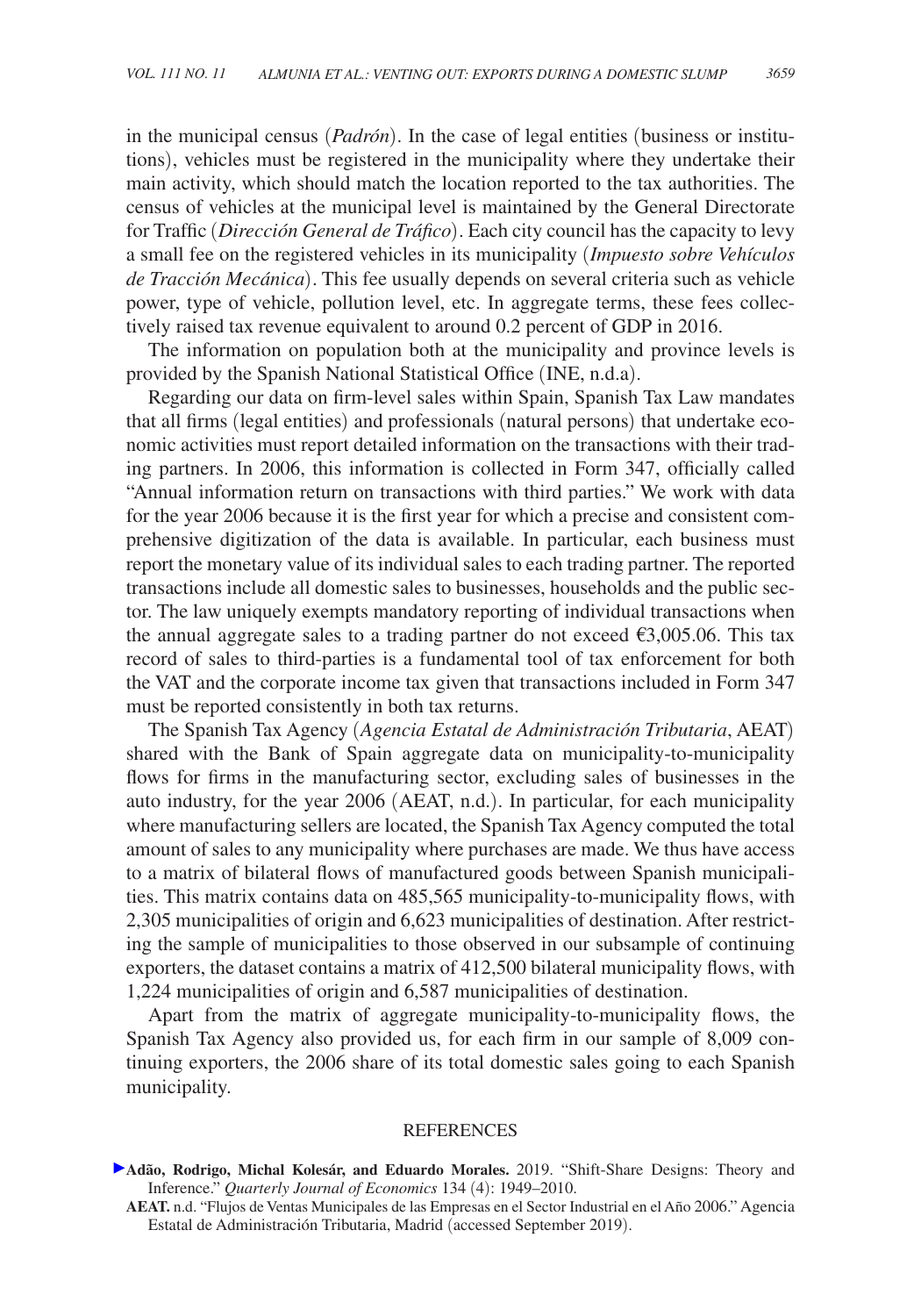- **Ahn, JaeBin, and Alexander F. McQuoid.** 2017. "Capacity Constrained Exporters: Identifying Increasing Marginal Cost." *Economic Inquiry* 55 (3): 1175–91.
- **Almunia, Miguel, Pol Antràs, David Lopez-Rodriguez, and Eduardo Morales.** 2021. "Replication Data for: Venting Out: Exports during a Domestic Slump." American Economic Association [publisher], Inter-university Consortium for Political and Social Research [distributor]. [https://doi.org/10.3886/](https://doi.org/10.3886/E136861V1) [E136861V1](https://doi.org/10.3886/E136861V1).
- **Almunia, Miguel, David Lopez-Rodriguez, and Enrique Moral-Benito.** 2018. "Evaluating the Macro-representativeness of a Firm-level Dataset: An Application for the Spanish Economy." Banco de España Occasional Paper 1802.
- **Anderson, James E., and Eric van Wincoop.** 2003. "Gravity with Gravitas: A Solution to the Border Puzzle." *American Economic Review* 93 (1): 170–92.
- **Antràs, Pol.** 2011. "El Comportamiento de las Exportaciones Españolas." In *Apuntes Fedea*, Vol. 2, 1–11.
- **Antràs, Pol, Teresa C. Fort, and Felix Tintelnot.** 2017. "The Margins of Global Sourcing: Theory and Evidence from US Firms." *American Economic Review* 107 (9): 2514–64.

**Arkolakis, Costas, and Fabian Eckert.** 2017. "Combinatorial Discrete Choice." Unpublished.

- **Autor, David H., David Dorn, and Gordon H. Hanson.** 2013. "The China Syndrome: Local Labor Market Effects of Import Competition in the United States." *American Economic Review* 103 (6): 2121–68.
	- **Banco de España.** n.d.a. "Central de Balances Integrada (2000–2013)." Banco de España, Madrid (accessed March 2018).
	- **Banco de España.** n.d.b. "Estadística de costes laborales unitarios (2002–2013)." Banco de España, Madrid (accessed March 2018).
	- **Banco de España.** n.d.c. "Microdatos de Transacciones con el Exterior, Balanza de Pagos (2000–2013)." Banco de España, Madrid (accessed March 2018).
	- **Basco, Sergi, David Lopez-Rodriguez, and Ferran Elias.** 2021. "Credit Supply, Education and Mortgage Debt: The BNP Securitization Shock in Spain." Unpublished.
- **Berman, Nicolas, Antoine Berthou, and Jérôme Héricourt.** 2015. "Export Dynamics and Sales at Home." *Journal of International Economics* 96 (2): 298–310.
- **Blum, Bernardo S., Sebastian Claro, and Ignatius J. Horstmann.** 2013. "Occasional and Perennial Exporters." *Journal of International Economics* 90 (1): 65–74.
- **Borusyak, Kirill, Peter Hull, and Xavier Jaravel.** 2020. "Quasi-Experimental Shift-Share Research Designs." Unpublished.
- **Combes, Pierre-Philippe, Miren Lafourcade, and Thierry Mayer.** 2005. "The Trade-Creating Effects of Business and Social Networks: Evidence from France." *Journal of International Economics* 66 (1): 1–29.
	- **Correia, Sergio.** 2017. "REGHDFE: Stata Module to Perform Linear or Instrumental-Variable Regression Absorbing Any Number of High-Dimensional Fixed Effects." Statistical Software Components s457874, Boston College Department of Economics. [https://ideas.repec.org/c/boc/bocode/](https://ideas.repec.org/c/boc/bocode/s457874.html) [s457874.html](https://ideas.repec.org/c/boc/bocode/s457874.html).
	- **Correia, Sergio.** 2019. "IVREGHDFE: Stata Package That Integrates reghdfe into ivreg2, Through an Absorb() Option, Allowing IV/2SLS Regressions with Multiple Levels of Fixed Effects." Available at:<https://github.com/sergiocorreia/ivreghdfe>.
- **Daumal, Marie, and Soledad Zignago.** 2010. "Measure and Determinants of Border Effects of Brazilian States." *Papers in Regional Science* 89 (4): 735–58.
- **De Loecker, Jan, Pinelopi K. Goldberg, Amit K. Khandelwal, and Nina Pavcnik.** 2016. "Prices, Markups, and Trade Reform." *Econometrica* 84 (2): 445–510.
	- **de Lucio, Juan, Raúl Mínguez, Asier Minondo, and Francisco Requena.** 2017a. "Is Spain Experiencing an Export Miracle?" *Funcas SEFO* 7 (4): 53–66.
	- **de Lucio, Juan, Raúl Mínguez, Asier Minondo, and Francisco Requena.** 2017b. "Los márgenes del crecimiento de las exportaciones españolas antes y después de la Gran Recesión." *Estudios de Economía Aplicada* 35 (1): 43–62.
	- **DGT.** n.d. "Parque de Vehículos (2000–2013)." Dirección General de Tráfico, Madrid, [https://www.dgt.](https://www.dgt.es/es/seguridad-vial/estadisticas-eindicadores/parque-vehiculos/series-historicas/) [es/es/seguridad-vial/estadisticas-eindicadores/parque-vehiculos/series-historicas/](https://www.dgt.es/es/seguridad-vial/estadisticas-eindicadores/parque-vehiculos/series-historicas/) (accessed March 2018).
- **Díaz-Lanchas, Jorge, Carlos Llano, and José Luis Zofío.** 2019. "A Trade Hierarchy of Cities Based on Transport Cost Thresholds." JRC Working Papers on Territorial Modelling and Analysis 02/2019.
- **Dickstein, Michael J., and Eduardo Morales.** 2018. "What Do Exporters Know?" *Quarterly Journal of Economics* 133 (4): 1753–1801.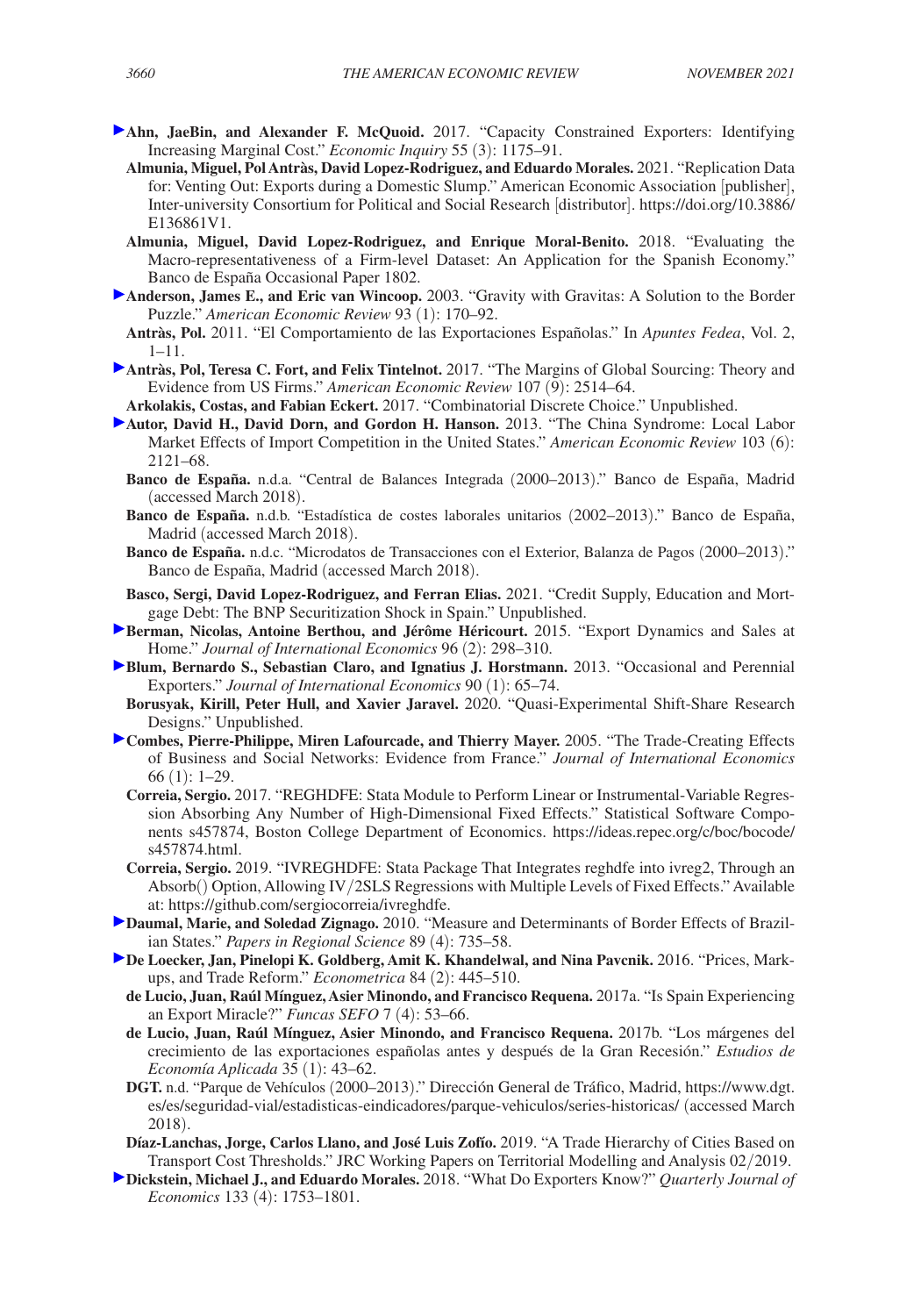- **Dolado, Juan J., Carlos García-Serrano, and Juan F. Jimeno.** 2002. "Drawing Lessons from the Boom of Temporary Jobs in Spain." *Economic Journal* 112 (480): F270–95.
- **Donaldson, Dave, and Richard Hornbeck.** 2016. "Railroads and American Economic Growth: A 'Market Access' Approach." *Quarterly Journal of Economics* 131 (2): 799–858.
- **Eppinger, Peter S., Nicole Meythaler, Marc-Manuel Sindlinger, and Marcel Smolka.** 2018. "The Great Trade Collapse and the Spanish Export Miracle: Firm-Level Evidence from the Crisis." *World Economy* 41 (2): 457–93.
	- **European Commission.** n.d.a. "EU Buildings Database (2006)." Directorate General for Economic and Financial Affairs (accessed March 2018).
	- **European Commission.** n.d.b. "Annual Macro-Economic database (2000– 2013)." European Commission's Directorate General for Economic and Financial Affairs (accessed September 2019).
- **Fan, Haichao, Yu Liu, Larry D. Qiu, and Xiaoxue Zhao.** 2020. "Export to Elude." *Journal of International Economics* 127: Article 103366.
- **Fisher, Eric O'N., and Vikas Kakkar.** 2004. "On the Evolution of Comparative Advantage in Matching Models." *Journal of International Economics* 64 (1): 169–93.
- **Fitzgerald, Doireann, and Stefanie Haller.** 2018. "Exporters and Shocks." *Journal of International Economics* 113: 154–71.
- **Gandhi, Amit, Salvador Navarro, and David A. Rivers.** 2020. "On the Identification of Gross Output Production Functions." *Journal of Political Economy* 128 (8): 2973–3016.
- **Garmendia, Aitor, Carlos Llano, Asier Minondo, and Francisco Requena.** 2012. "Networks and the Disappearance of the Intranational Home Bias." *Economics Letters* 116 (2): 178–82.
- **Goldsmith-Pinkham, Paul, Isaac Sorkin, and Henry Swift.** 2020. "Bartik Instruments: What, When, Why, and How." *American Economic Review* 110 (8): 2586–2624.
- **Gopinath, Gita, and Roberto Rigobon.** 2008. "Sticky Borders." *Quarterly Journal of Economics* 123  $(2): 531 - 75.$
- **Hanson, Gordon H.** 2005. "Market Potential, Increasing Returns and Geographic Concentration." *Journal of International Economics* 67 (1): 1–24.
- **Harris, Chauncy D.** 1954. "The Market as a Factor in the Localization of Industry in the United States." *Annals of the Association of American Geographers* 44 (4): 315–48.
- **Hausman, Joshua K., Paul W. Rhode, and Johannes F. Wieland.** 2019. "Recovery from the Great Depression: The Farm Channel in Spring 1933." *American Economic Review* 109 (2): 427–72.
- **Head, Keith, and Thierry Mayer.** 2014. "Gravity Equations: Workhorse, Toolkit, and Cookbook." In *Handbook of International Economics,* Vol. 4, edited by Gita Gopinath, Elhanan Helpman, and Kenneth Rogoff, 131–95. Amsterdam: Elsevier.
- **Helble, Matthias.** 2007. "Border Effect Estimates for France and Germany Combining International Trade and Intranational Transport Flows." *Review of World Economics*/*Weltwirtschaftliches Archiv* 143 (3): 433–63.
- **Helliwell, John F.** 1996. "Do National Borders Matter for Quebec's Trade?" *Canadian Journal of Economics* 29 (3): 507–22.
- **Hillberry, Russell, and David Hummels.** 2008. "Trade Responses to Geographic Frictions: A Decomposition Using Micro-Data." *European Economic Review* 52 (3): 527–50.
	- **INE.** n.d.a. "Cifras oficiales de población de los municipios españoles: Revisión del Padrón Municipal (2002–2013)." Instituto Nacional de Estadística, Madrid (accessed March 2018).
	- **INE.** n.d.b. "Contabilidad Nacional Anual de España (2000–2013)." Instituto Nacional de Estadística, Madrid (accessed March 2018).
	- **INE.** n.d.c. "Encuesta de Población Activa (2000–2013)." Instituto Nacional de Estadística, Madrid (accessed March 2018).
	- **INE.** n.d.d. "Índice de Precios al Consumo (2000–2013)." Instituto Nacional de Estadística, Madrid (accessed March 2018).
	- **International Monetary Fund.** 2015. "Crisis Program Review."
- **International Monetary Fund.** 2018. "Spain." IMF Country Report 18/330*.*
- **Jacks, David S., and Dennis Novy.** 2018. "Market Potential and Global Growth over the Long Twentieth Century." *Journal of International Economics* 114: 221–37.
- **Masier, Giacomo, and Ernesto Villanueva.** 2011. "Consumption and Initial Mortgage Conditions." ECB Working Paper 1297.
- **Melitz, Marc J.** 2003. "The Impact of Trade on Intra-Industry Reallocations and Aggregate Industry Productivity." *Econometrica* 71 (6): 1695–1725.
- **Mian, Atif, Kamalesh Rao, and Amir Sufi.** 2013. "Household Balance Sheets, Consumption, and the Economic Slump." *Quarterly Journal of Economics* 128 (4): 1687–1726.
	- **Mill, John S.** 1848. *Principles of Political Economy with Some of Their Applications to Social Philosophy.* London: John W. Parker.